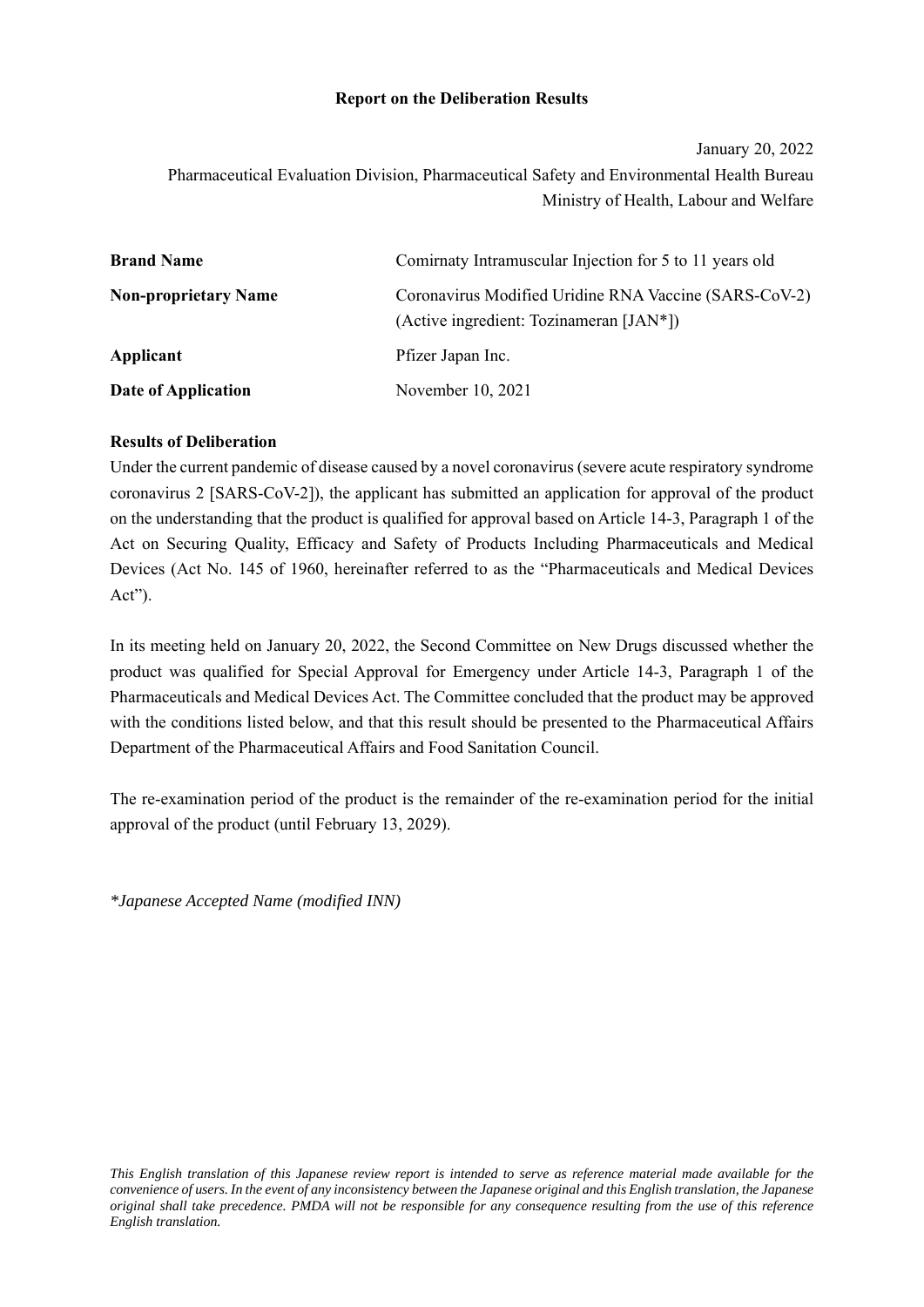# **Approval Conditions**

- 1. The applicant is required to develop and appropriately implement a risk management plan.
- 2. The product is granted Special Approval for Emergency, in accordance with the provisions in Article 14-3, Paragraph 1 of the Pharmaceuticals and Medical Devices Act. There is limited information on the long-term stability at the current moment of the approval. Therefore, after the market launch, the applicant is required to continue to collect and report the information.
- 3. Since there is limited information on the product at the current moment, the applicant is required to promptly collect the safety data of the product, such as information on adverse reactions, after the market launch based on the pre-designed schedule, submit the data to the Pharmaceuticals and Medical Devices Agency (PMDA), and take necessary actions to ensure the proper use of the product. Information obtained from the national health survey, etc., should be reflected appropriately.
- 4. Results of the ongoing or planned Japanese and foreign clinical studies should be submitted to PMDA promptly whenever they become available. The most updated information on the efficacy and safety of the product should be made easily accessible to healthcare professionals and vaccine recipients. The applicant is required to appropriately assist the government in disseminating information on the efficacy and safety of the product.
- 5. The efficacy and safety data of the product will be accumulated with the progress of the vaccination program. The applicant is required to give physicians appropriate instructions to ensure that they administer the product to vaccine recipients who, or whose legally acceptable representatives, have been provided with the most updated efficacy and safety information of the product in written form and have provided written informed consent through the vaccine screening questionnaire in advance.
- 6. Under Article 41 of the Ministerial Ordinance for Enforcement of the Pharmaceuticals and Medical Devices Act, the grace period for data submission is 9 months after the approval.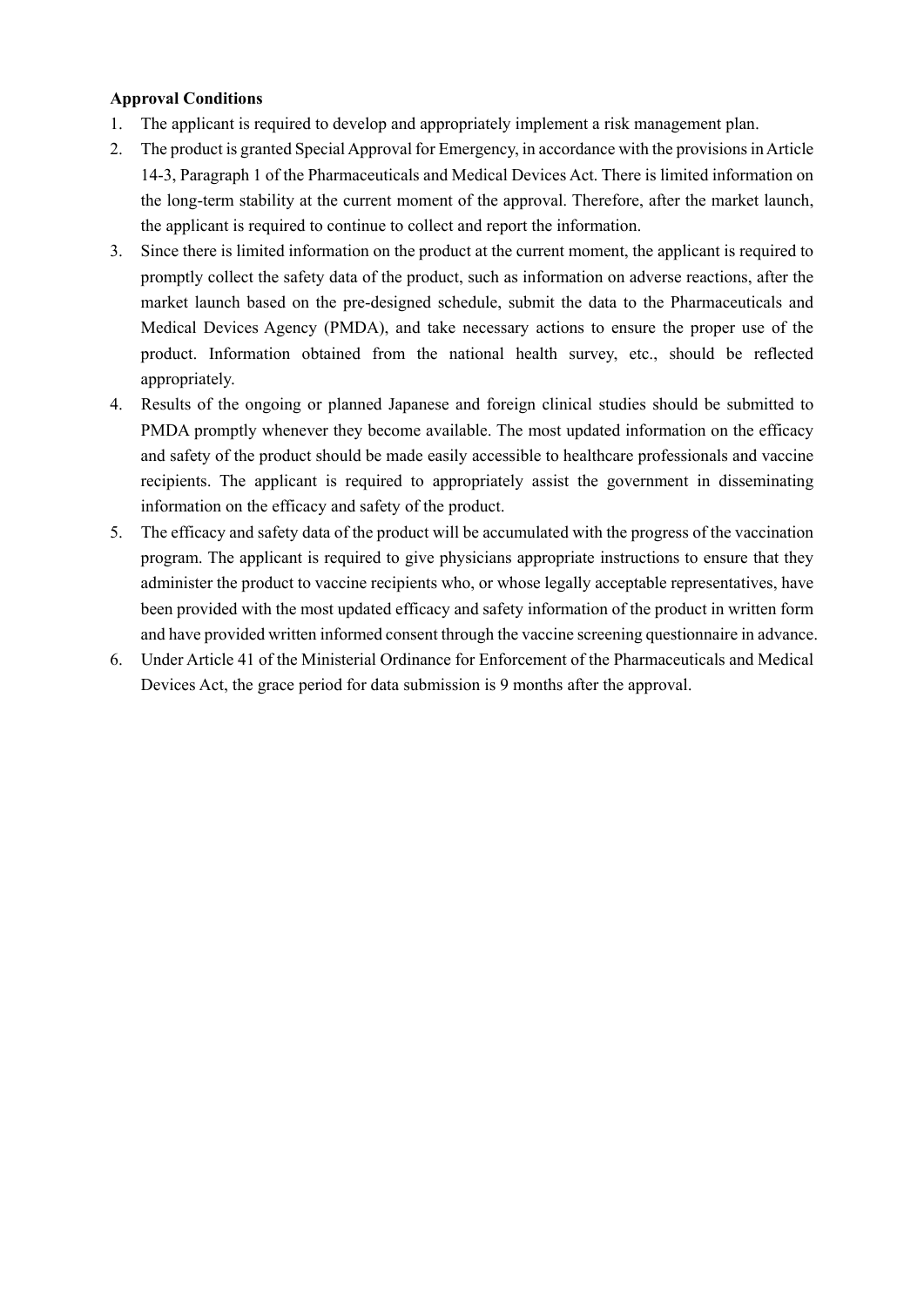#### **Report on Special Approval for Emergency**

January 11, 2022 Pharmaceuticals and Medical Devices Agency

The following are the results of the review of the following pharmaceutical product submitted for marketing approval conducted by the Pharmaceuticals and Medical Devices Agency (PMDA).

| <b>Brand Name</b>                       | Comirnaty Intramuscular Injection for 5 to 11 years old                                                                                                                                                                                                                                                                                                                                                                       |  |  |  |
|-----------------------------------------|-------------------------------------------------------------------------------------------------------------------------------------------------------------------------------------------------------------------------------------------------------------------------------------------------------------------------------------------------------------------------------------------------------------------------------|--|--|--|
| Non-proprietary name                    | Coronavirus Modified Uridine RNA Vaccine (SARS-CoV-2)<br>(Active ingredient: Tozinameran)                                                                                                                                                                                                                                                                                                                                     |  |  |  |
| Applicant                               | Pfizer Japan Inc.                                                                                                                                                                                                                                                                                                                                                                                                             |  |  |  |
| Date of Application                     | November 10, 2021                                                                                                                                                                                                                                                                                                                                                                                                             |  |  |  |
| <b>Dosage Form/Strength</b>             | Injection: Each vial contains 0.130 mg of Tozinameran                                                                                                                                                                                                                                                                                                                                                                         |  |  |  |
| <b>Application Classification</b>       | Prescription drug, $(6)$ Drug with a new dosage, $(8)$ Drug in an<br>additional dosage form (during the reexamination period)                                                                                                                                                                                                                                                                                                 |  |  |  |
| <b>Items Warranting Special Mention</b> | The product is handled as a product that requires approval<br>from the Minister of Health, Labour and Welfare prescribed<br>in Article 14, Paragraph 1 of the Pharmaceuticals and Medical<br>Devices Act, pursuant to the provisions of Article 14-3,<br>Paragraph 1 of the Act ("Handling of drugs submitted for<br>Special Approval for Emergency (Request)" [PSEHB/PED<br>Notification 1125-14, dated November 25, 2021]). |  |  |  |
| <b>Reviewing Office</b>                 | Office of Vaccines and Blood Products                                                                                                                                                                                                                                                                                                                                                                                         |  |  |  |

#### **Results of Review**

On the basis of the data submitted, PMDA has concluded that the product has efficacy in the prevention of disease caused by SARS-CoV-2 infection (COVID-19) in children 5 to 11 years of age, and that the product has acceptable safety in view of its expected benefits (see Attachment).

As a result of its review, PMDA has concluded that the product may be approved for the indication and dosage and administration shown below, with the following conditions.

#### **Indication**

Prevention of disease caused by SARS-CoV-2 infection (COVID-19)

(No change)

*This English translation of this Japanese review report is intended to serve as reference material made available for the convenience of users. In the event of any inconsistency between the Japanese original and this English translation, the Japanese original shall take precedence. PMDA will not be responsible for any consequence resulting from the use of this reference English translation.*

Comirnaty Intramuscular Injection for 5 to 11 years old\_Pfizer Japan Inc.\_Report on Special Approval for Emergency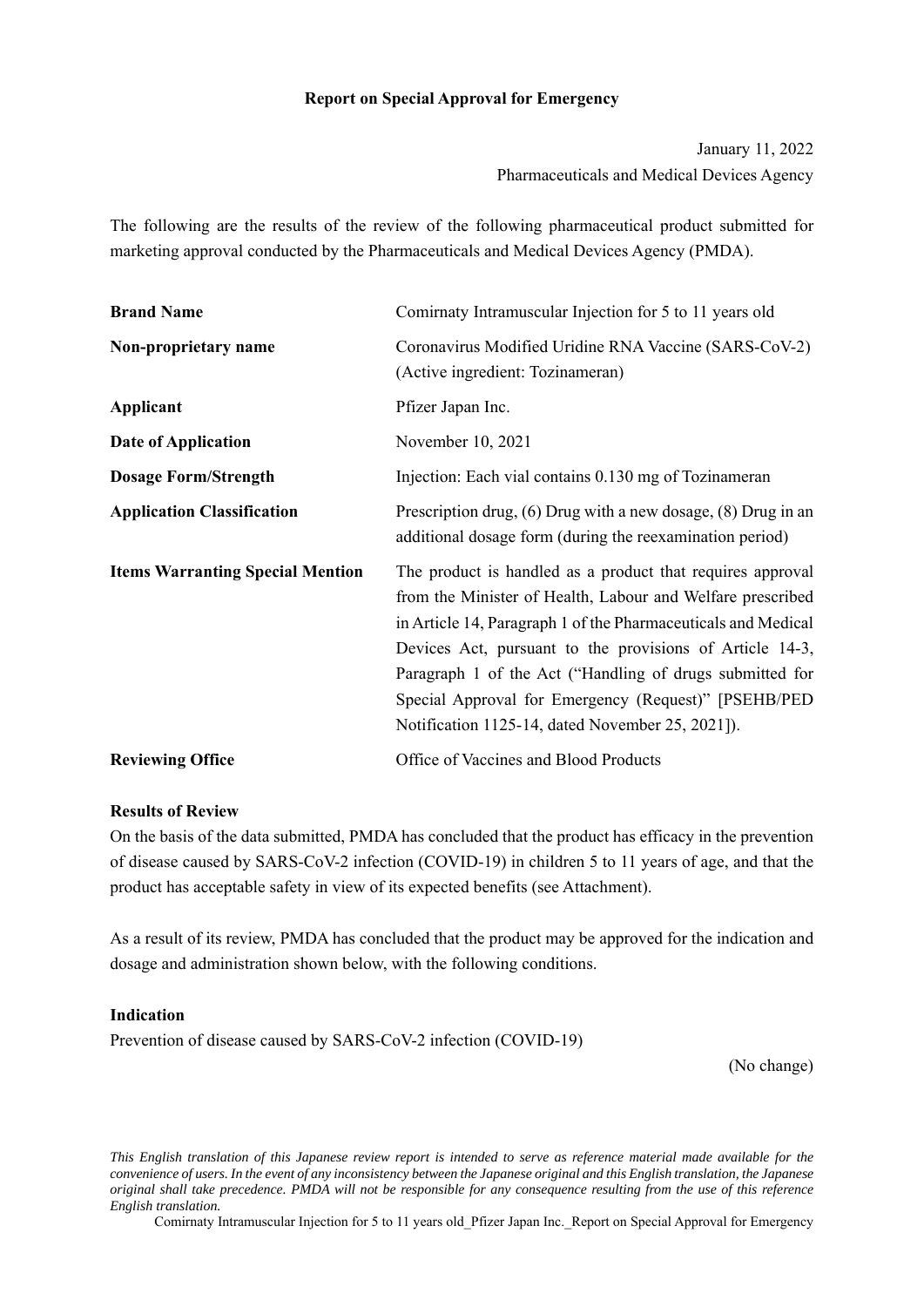#### **Dosage and Administration**

The product is diluted with 1.3 mL of physiological saline (Japanese Pharmacopoeia grade). Two doses (0.2 mL each) are injected intramuscularly, usually 3 weeks apart.

#### **Approval Conditions and Other Requirements**

- 1. The applicant is obliged to fulfill the following duties set forth in each Item of Article 28, Paragraph 3 of the Cabinet Order for Enforcement of Pharmaceuticals and Medical Devices Act, pursuant to the provisions of Article 14-3, Paragraph 2 of the Pharmaceuticals and Medical Devices Act:
	- (1) Matters related to Item 1

The product is granted Special Approval for Emergency, in accordance with the provisions in Article 14-3, Paragraph 1 of the Pharmaceuticals and Medical Devices Act. There is limited information on the long-term stability at the current moment of the approval. Therefore, after the market launch, the applicant is required to continue to collect and report the information.

- (2) Matters related to Item 2 When learning about diseases, disorders, or death suspected to be caused by the product, the applicant is required to report them promptly.
- (3) Matters related to Item 3

The applicant is required to take necessary actions to ensure that healthcare professionals who use the product can understand, and appropriately explain to patients (or their legally acceptable representatives), that the product has been granted Special Approval for Emergency and the objectives of said approval.

(4) Matters related to Item 4

The applicant is required to report the quantity of the product sold or provided, as necessary.

- 2. The product is approved with the following conditions, based on the provisions of Article 79, Paragraph 1 of the Pharmaceuticals and Medical Devices Act:
	- (1) The applicant is required to develop and appropriately implement a risk management plan.
	- (2) The product is granted Special Approval for Emergency, in accordance with the provisions in Article 14-3, Paragraph 1 of the Pharmaceuticals and Medical Devices Act. There is limited information on the long-term stability at the current moment of the approval. Therefore, after the market launch, the applicant is required to continue to collect and report the information.
	- (3) Since there is limited information on the product at the current moment, the applicant is required to promptly collect the safety data of the product, such as information on adverse reactions, after the market launch based on the pre-designed schedule, submit the data to the Pharmaceuticals and Medical Devices Agency (PMDA), and take necessary actions to ensure the proper use of the product. Information obtained from the national health survey, etc., should be reflected appropriately.
	- (4) Results of the ongoing or planned Japanese and foreign clinical studies should be submitted to PMDA promptly whenever they become available. The most updated information on the efficacy and safety of the product should be made easily accessible to healthcare professionals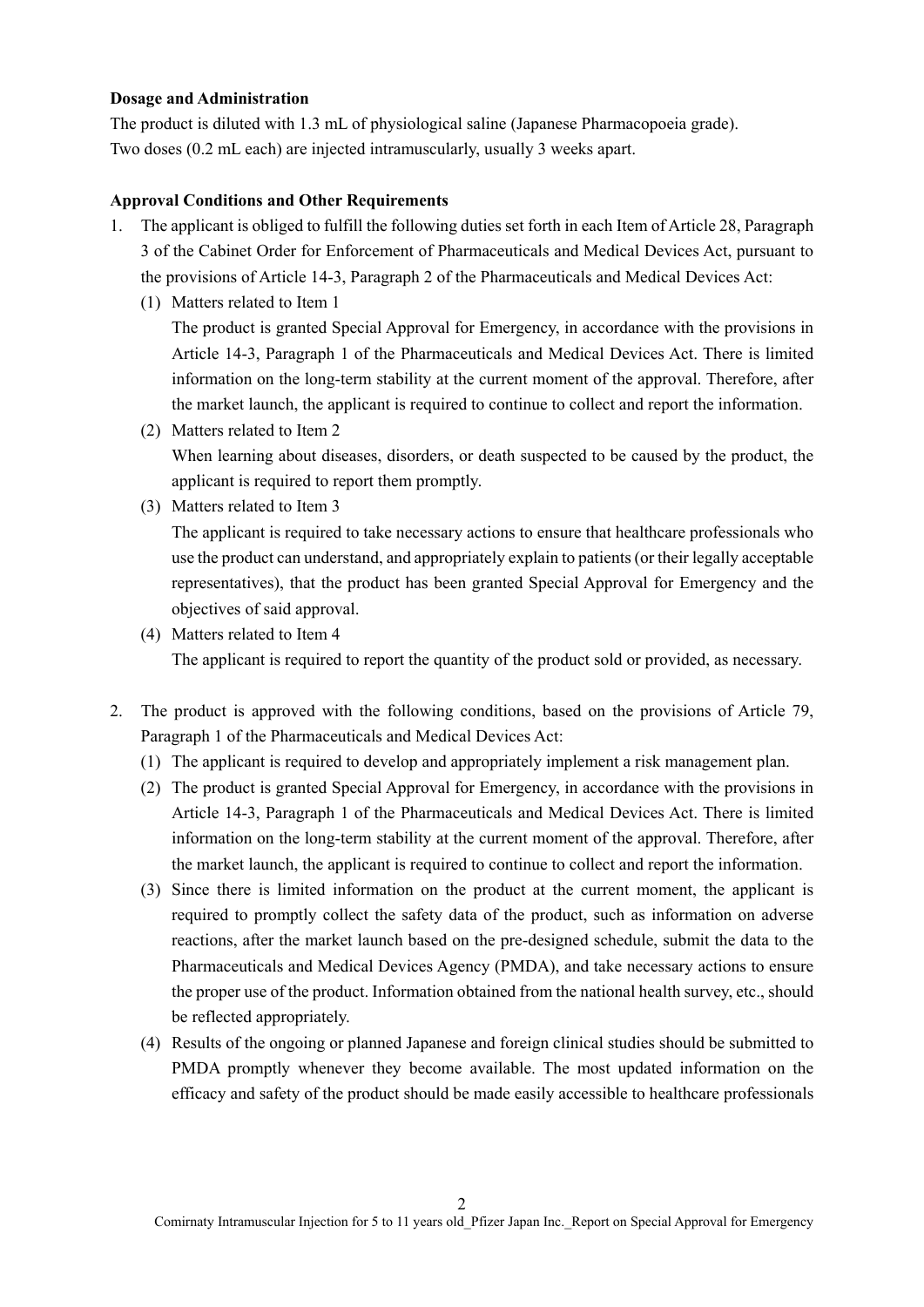and vaccine recipients. The applicant is required to appropriately assist the government in disseminating information on the efficacy and safety of the product.

- (5) The efficacy and safety data of the product will be accumulated with the progress of the vaccination program. The applicant is required to give physicians appropriate instructions to ensure that they administer the product to vaccine recipients who, or whose legally acceptable representatives, have been provided with the most updated efficacy and safety information of the product in written form and have provided written informed consent through the vaccine screening questionnaire in advance.
- (6) Under Article 41 of the Ministerial Ordinance for Enforcement of the Pharmaceuticals and Medical Devices Act, the grace period for data submission is 9 months after the approval.
- 3. The product is approved based on Article 14-3, Paragraph 1 of the Pharmaceuticals and Medical Devices Act. The approval may be withdrawn in accordance with the provision in Article 75-3 of the Act in a case where (1) the product does not conform to any Item of Article 14-3, Paragraph 1 of the Act or (2) the withdrawal is necessary to prevent the emergence or expansion of public health risks.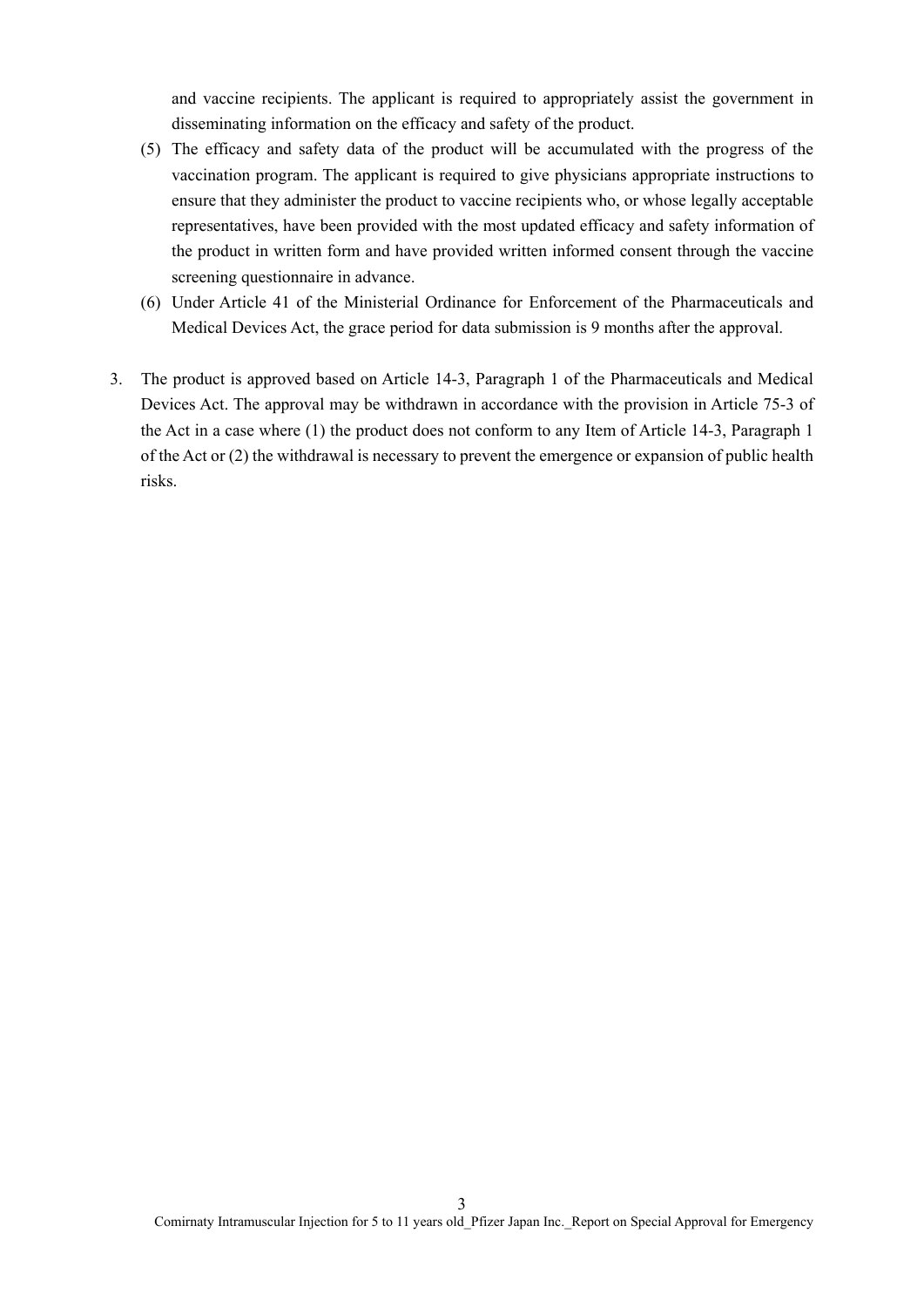# **Attachment**

#### **Report on Special Approval for Emergency (1)**

December 15, 2021

The following is an outline of the data submitted by the applicant and content of the review conducted by the Pharmaceuticals and Medical Devices Agency (PMDA).

**Product Submitted for Approval** 

| <b>Brand Name</b>           | Comirnaty Intramuscular Injection for 5 to 11 years old                                   |  |  |
|-----------------------------|-------------------------------------------------------------------------------------------|--|--|
| <b>Non-proprietary Name</b> | Coronavirus Modified Uridine RNA Vaccine (SARS-CoV-2)<br>(Active ingredient: Tozinameran) |  |  |
| Applicant                   | Pfizer Japan Inc.                                                                         |  |  |
| Date of Application         | November 10, 2021                                                                         |  |  |
| <b>Dosage Form/Strength</b> | Injection: Each vial contains 0.130 mg of Tozinameran                                     |  |  |

### **Proposed Indication**

Prevention of disease caused by SARS-CoV-2 infection (COVID-19)

(No change)

#### **Proposed Dosage and Administration**

The product is diluted with 1.3 mL of physiological saline (Japanese Pharmacopoeia grade). Usually, 2 doses (0.2 mL each) are injected intramuscularly, 3 weeks apart.

#### **Table of Contents**

| 4. Non-clinical Pharmacokinetics and Outline of the Review Conducted by PMDA                 |  |
|----------------------------------------------------------------------------------------------|--|
|                                                                                              |  |
| 6. Summary of Biopharmaceutic Studies and Associated Analytical Methods, Clinical            |  |
|                                                                                              |  |
| 7. Clinical Efficacy and Safety and Outline of the Review Conducted by PMDA                  |  |
| 8. Results of Compliance Assessment Concerning the New Drug Application Data and             |  |
|                                                                                              |  |
| 9. Overall Evaluation during Preparation of the Report on Special Approval for Emergency (1) |  |
|                                                                                              |  |

### **List of Abbreviations**

See Appendix.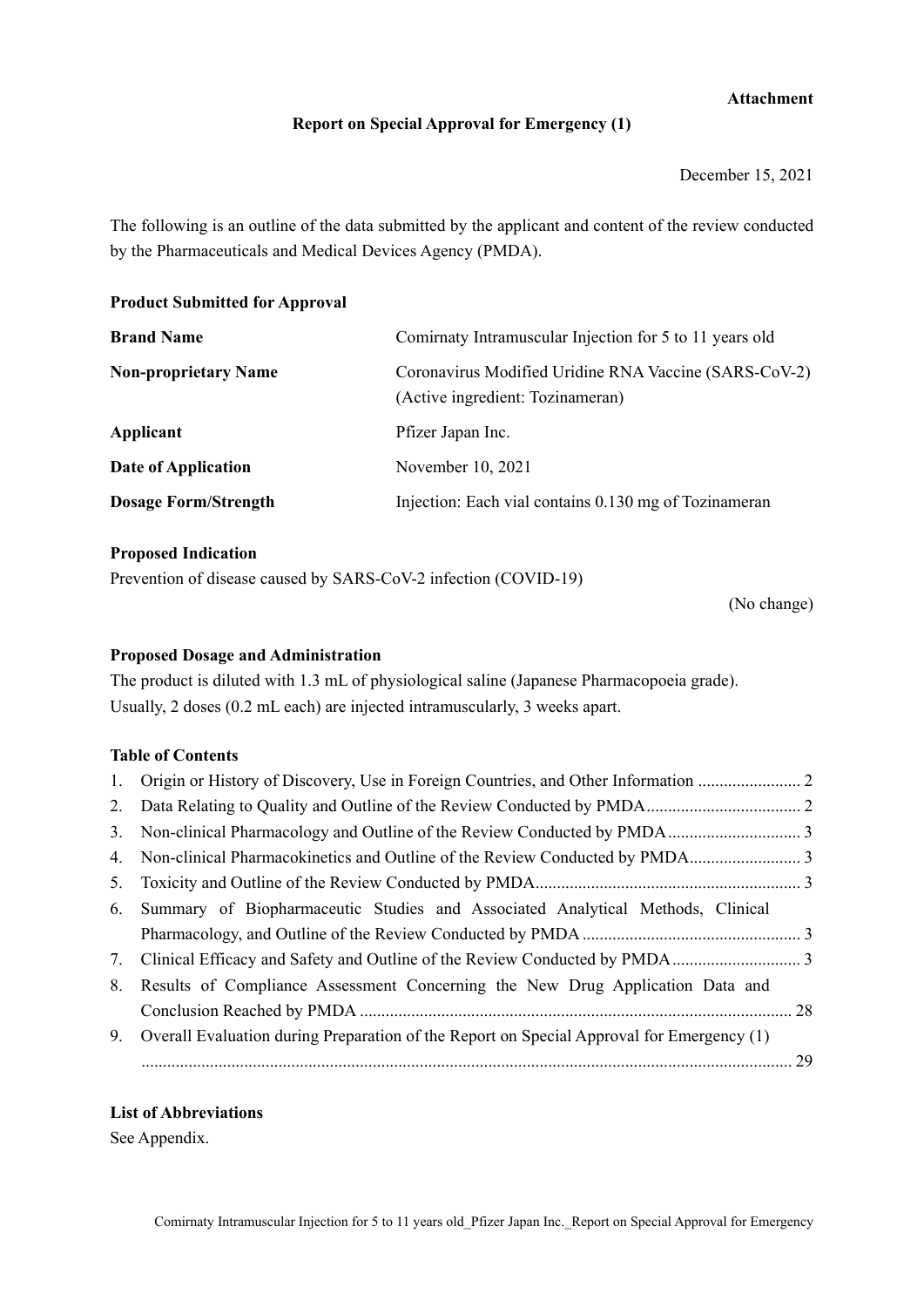### **1. Origin or History of Discovery, Use in Foreign Countries, and Other Information**

Comirnaty is a vaccine containing messenger RNA (mRNA) encoding the spike protein of SARS-CoV-2 as the active ingredient. In Japan, "Comirnaty Intramuscular Injection" was granted marketing approval in February 2021 for the "prevention of disease caused by SARS-CoV-2 infection (COVID-19)." In Japan, vaccination with "Comirnaty Intramuscular Injection" and other SARS-CoV-2 vaccines has been administered in people ≥12 years of age and, as of December 10, 2021, ≥70% of all Japanese population have received 2 doses of SARS-CoV-2 vaccine (https://www.kantei.go.jp/jp/headline/kansensho/vaccine.html [last accessed on December 10, 2021]). As a result, the number of newly infected people with COVID-19 remains low nationwide (https://www.mhlw.go.jp/stf/covid-19/kokunainohasseijoukyou.html [last accessed on December 10, 2021]).

It is considered that COVID-19 is relatively mild and rarely becomes severe among children (https://www.who.int/publications/i/item/WHO-2019-nCoV-Sci\_Brief-Children\_and\_adolescents-2021.1 [last accessed on December 10, 2021]), while a certain number of pediatric patients have been reported to require inpatient treatment (*J Pediatric Infect Dis Soc.* 2021 Sep 6;piab085. doi: 10.1093/jpids/piab085). Also, some of SARS-CoV-2-infected children have been reported to develop multisystem inflammatory syndrome in children/pediatric inflammatory multisystem syndrome (MIS-C/PIMS) accompanied by pyrexia and multi-organ disorder ("Consensus statement on the clinical practice of multisystem inflammatory syndrome in children/pediatric inflammatory multisystem syndrome (MIS-C/PIMS) [in Japanese]" http://www.jpeds.or.jp/uploads/files/202109 16\_mis-c\_c\_s.pdf [last accessed on December 10, 2021]), with fatal cases reported in foreign countries (*JAMA Pediatr.* 2021;175:837-45).

For the development of Comirnaty, the applicant conducted a foreign phase I/II/III study (Study C4591007) in children. On the basis of the immunogenicity and safety demonstrated in children 5 to 11 years of age in this study, emergency use authorization was granted in the US on October 29, 2021 for Comirnaty in children 5 to 11 years of age. As of December 8, 2021, Comirnaty is approved for marketing or authorized for emergency use in 15 countries and regions in the US and EU.

In Japan, the applicant has recently submitted an application for marketing approval of Comirnaty relating to (a) additional dosage and administration in children 5 through 11 years of age and (b) additional dosage form of vaccine product for children 5 through 11 years of age, based on the results of Study C4591007.

This report contains the result of review conducted based on the data submitted by the applicant, in accordance with the "Handling of Drugs Submitted for Special Approval for Emergency (Request)" (PSEHB/PED Notification 1125-14, dated November 25, 2021).

# **2. Data Relating to Quality and Outline of the Review Conducted by PMDA**

Since the new vaccine product, tailored to the new dosage, is used for vaccine recipients, this application also includes that of an additional dosage form, with submission of data relating to quality.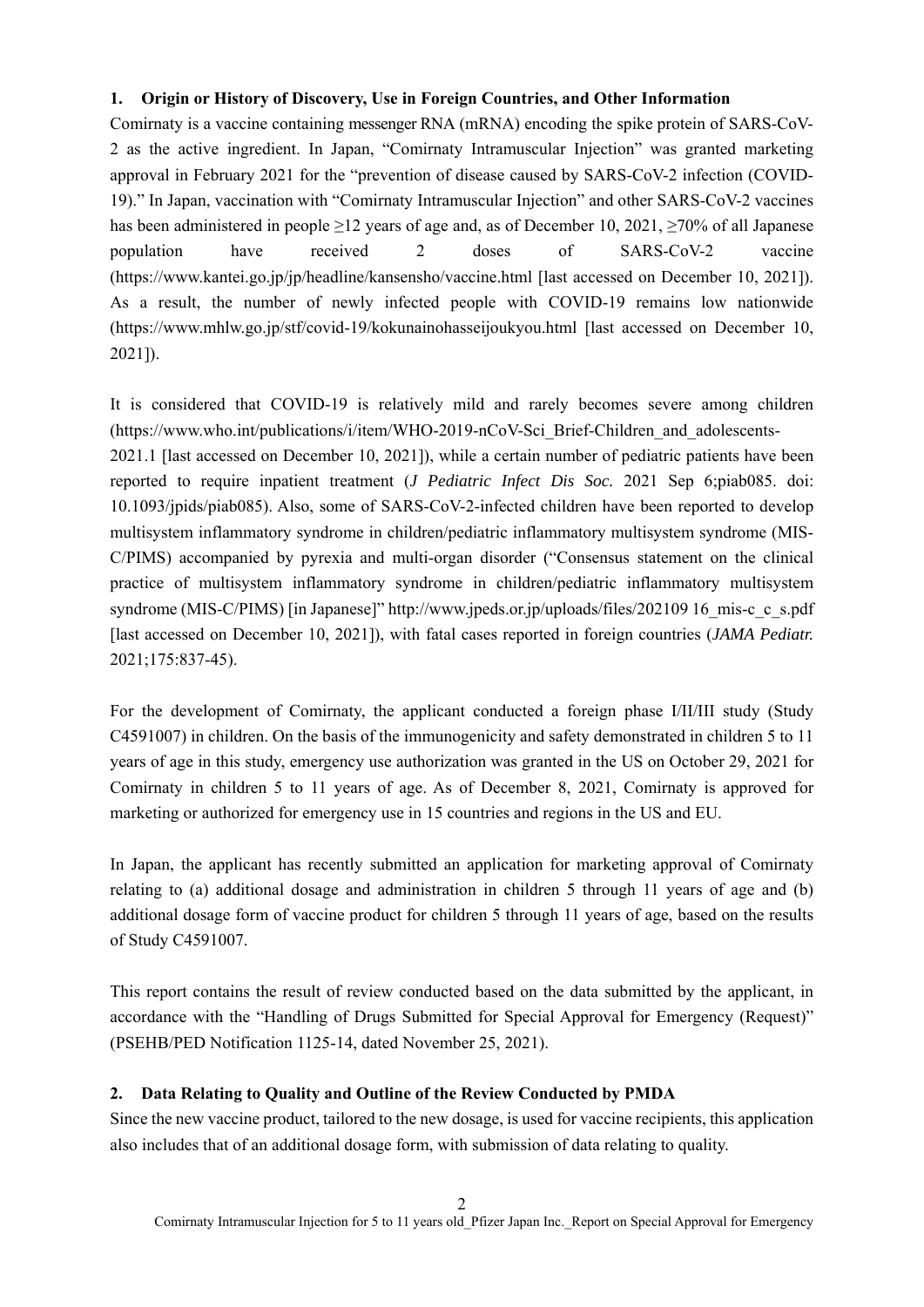# **2.R Outline of the review conducted by PMDA**

Comirnaty comes as a multi-dose vial (1.3 mL) containing 0.130 mg of tozinameran. It is different from the approved vaccine product (Comirnaty Intramuscular Injection) in the content and concentration of the active ingredient, the content and concentration of lipid, and excipients. As a result of its review based on the submitted data, no particular problem was detected on the quality of Comirnaty. The shelflife is currently under review and will be described in Review Report (2).

# **2.R.1 Number of doses that can be extracted from a single vial**

The applicant's explanation about the number of doses that can be extracted from a single vial: For use, Comirnaty (labeled volume 1.3 mL) is diluted with 1.3 mL of physiological saline, and 0.2 mL is used for each dose. Results of the test for extractable volume and the theoretical evaluation showed that each vial allows extraction of ten 0.2-mL doses when an injection syringe and needle with a small dead space was used. Information on the extractable doses from each vial will be provided to healthcare professionals.

PMDA accepted the explanation of the applicant.

# **3. Non-clinical Pharmacology and Outline of the Review Conducted by PMDA**

Although the present application relates to a new dosage, no new data were submitted under this section, because the non-clinical pharmacology data had been evaluated during the review process for the initial approval.

# **4. Non-clinical Pharmacokinetics and Outline of the Review Conducted by PMDA**

Although the present application relates to a new dosage, no new data were submitted under this section, because the non-clinical pharmacokinetic data had been evaluated during the review process for the initial approval.

# **5. Toxicity and Outline of the Review Conducted by PMDA**

Since the present application relates to a new dosage, no data relating to toxicity were submitted.

# **6. Summary of Biopharmaceutic Studies and Associated Analytical Methods, Clinical Pharmacology, and Outline of the Review Conducted by PMDA**

# **6.1 Biopharmaceutic Studies and Associated Analytical Methods**

Neutralizing antibody in serum was measured by a neutralization using SARS-CoV-2 (reference strain) transfected with fluorescent protein reporter gene (Study C4591007).

# **6.2 Clinical pharmacology**

No data relating to clinical pharmacology were submitted in the present application.

# **7. Clinical Efficacy and Safety and Outline of the Review Conducted by PMDA**

The applicant submitted the results of a foreign phase I/II/III study (Study C4591007) as the efficacy and safety evaluation data. The study has been planned to evaluate the efficacy and safety in healthy children of multiple age ranges (6 months through 1-year-old, 2 through 4-years-old, 5 through 11-years-

3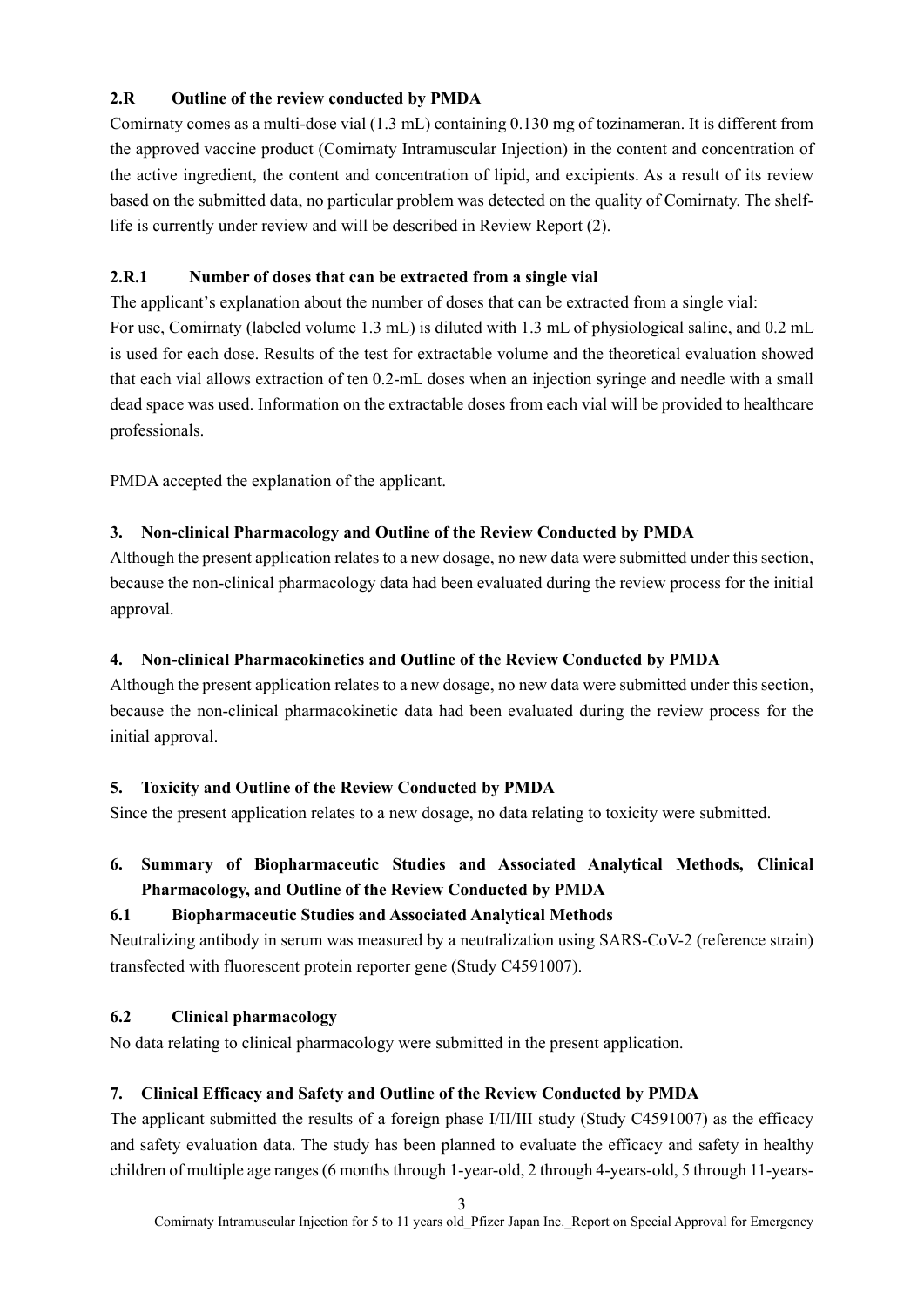old, and others). For the present application, the applicant submitted results in children 5 through 11 years of age, as shown in Table 1.

| Region  | Study ID | Part         | Population                                                        | No. of subjects enrolled                                                                                                                                           | Dosage regimen                                                                                                        | Main endpoints                           |
|---------|----------|--------------|-------------------------------------------------------------------|--------------------------------------------------------------------------------------------------------------------------------------------------------------------|-----------------------------------------------------------------------------------------------------------------------|------------------------------------------|
|         |          | Phase I      | Healthy<br>children 5<br>through 11<br>years of age <sup>a)</sup> | 49<br>$16$ in $10 \mu$ g group<br>$17$ in $20 \mu g$ group<br>$16^{b}$ in 30 µg group                                                                              | Two doses of Comirnaty <sup>c)</sup><br>$10, 20,$ or $30 \mu$ g,<br>administered<br>intramuscularly 21 days<br>apart. | Safety<br>Tolerability<br>Immunogenicity |
| Foreign | C4591007 | Phase II/III | Healthy<br>children 5<br>through 11<br>years of age <sup>a)</sup> | Sentinel group:<br>$2,285$ (1,528 in Comirnaty group,<br>757 in placebo group)<br>Additional group:<br>$2,394$ (1,598 in Comirnaty group,<br>796 in placebo group) | Two doses of Comirnaty <sup>c)</sup><br>$10 \mu$ g or placebo,<br>administered<br>intramuscularly 21 days<br>apart.   | Immunogenicity<br>Safety<br>Tolerability |

**Table 1. Summary of data on efficacy and safety** 

a) Includes children with stable underlying disease.

b) Of 16 subjects who received 30 µg as the first dose, 4 subjects received the second 30-μg dose and developed pyrexia; the remaining 12 subjects received a 10-μg second dose.

c) Vaccine product (fill volume 0.2 mL) of the same composition with, but a different fill volume from, the approved vaccine product (Comirnaty Intramuscular Injection) (fill volume 0.45 mL)

# **7.1 Foreign Phase I/II/III Study (CTD 5.3.5.1.1: Study C4591007; study period - Phase I Part, ongoing since March 2021 [data cutoff date, July 16, 2021]; Phase II/III Part, ongoing since March 2021 [data cutoff date, September 6, 2021 in the sentinel group1); October 8, 2021 in the additional group2)])**

# **7.1.1 Phase I part**

A multi-center, randomized, open-label study was conducted in 4 study sites in the US to investigate the safety, tolerability, and immunogenicity of Comirnaty and to determine the dose in healthy children 5 through 11 years of age (including those with stable underlying disease) (target sample size of 48 subjects [16 in each dose group]).

Two doses of Comirnaty 10 µg, 20 µg, or 30 µg was administered intramuscularly 21 days apart (Day 1 and Day 19-23).

Of 49 randomized subjects (16 in 10  $\mu$ g group, 17 in 20  $\mu$ g group, 16 in 30  $\mu$ g group; hereinafter the same order shall apply), 48 (16, 16, 16) who received at least 1 dose of Comirnaty were included in the safety analysis set. All 16 subjects in the 30 µg group received the first 30-µg dose, and the first 4 subjects developed pyrexia after receiving the second 30-µg dose; therefore, the data evaluation committee<sup>3)</sup> decided to discontinue further 30  $\mu$ g administrations, and the remaining 12 subjects received a second 10-µg dose. For this reason, immunogenicity was not evaluated in the 30 µg group. Of 32 subjects in the 10 µg or 20 µg group who received at least 1 dose of Comirnaty (16 in 10 µg group, 16 in 20 µg group; hereinafter the same order shall apply), 31 subjects (15, 16) were included in the allavailable immunogenicity population, excluding 1 subject without immunogenicity data after Comirnaty administration. A total of 30 subjects (15, 15) were included in the evaluable immunogenicity population, excluding 1 subject without immunogenicity data within the specified period (Days 6 through 8) after the second dose.

1

<sup>&</sup>lt;sup>1)</sup> See Section 7.1.2.1

<sup>2)</sup> See Section 7.1.2.2

<sup>3)</sup> A committee comprises internal members of Pfizer, but is independent of the Study C4591007 team. The committee is responsible for deciding the shift from low to high dose, discontinuation of vaccination, dose in the next phase, etc., based on the safety and immunogenicity data obtained from the phase I part.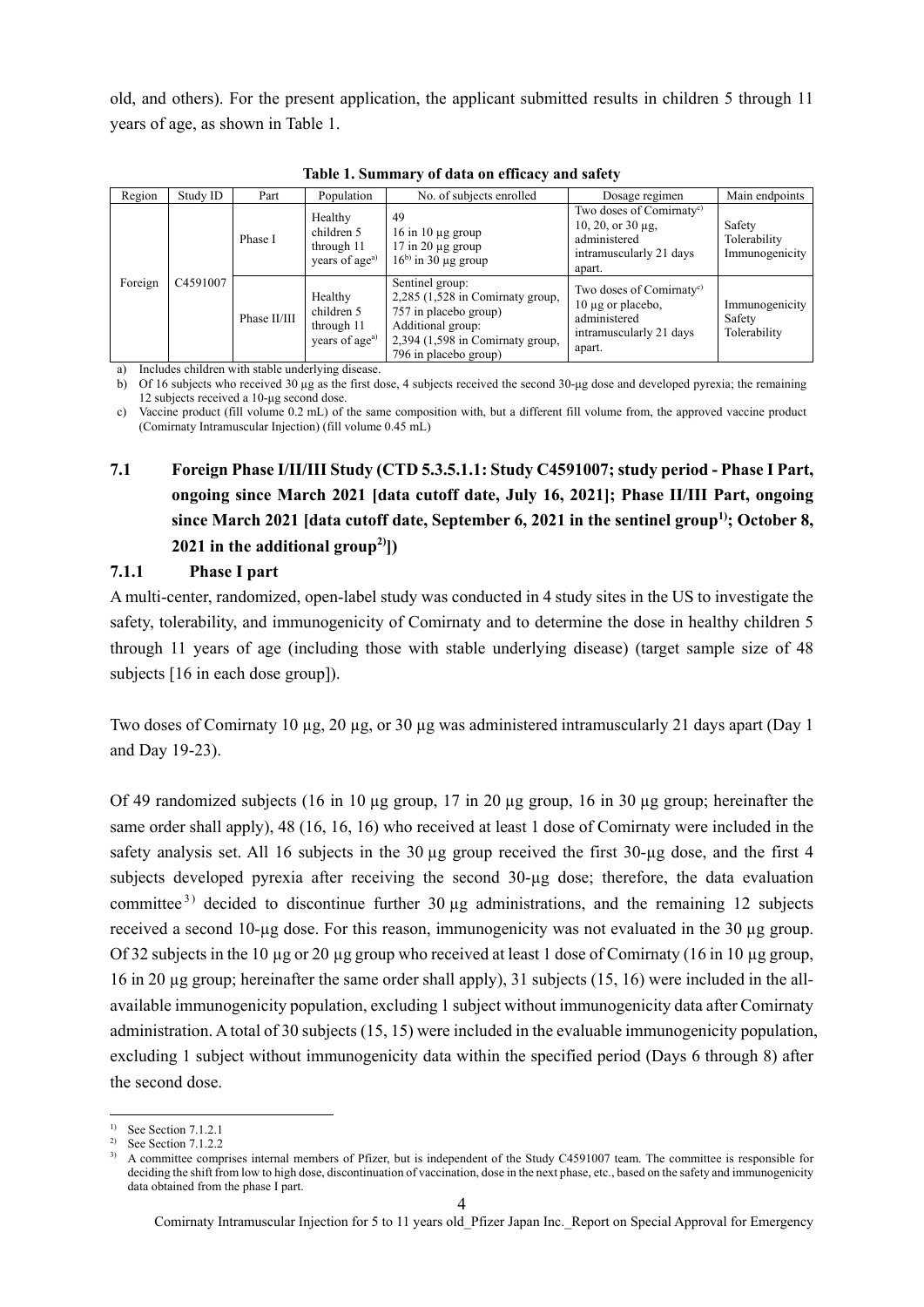The severity of adverse events was evaluated according to the Food and Drug Administration (FDA) Guidance "Guidance for Industry: Toxicity Grading Scale for Healthy Adult and Adolescent Volunteers Enrolled in Preventive Vaccine Clinical Trials" (September 2007).<sup>4)</sup>

The definition of observation periods:

- Reactogenicity events (local reactions of injection site pain, redness, and swelling and systemic events of pyrexia [≥38℃], fatigue, headache, chills, vomiting, diarrhoea, myalgia, and arthralgia) were collected by the subject diary for 7 days after each dose of the study vaccine.
- Adverse events (excluding reactogenicity events collected by the subject diary for 7 days after each dose) were collected from the first dose through 1 month after the last dose of the study vaccine.
- Serious adverse events were collected from the first dose through 6 months after the last dose of the study vaccine.

Table 2 shows reactogenicity events that occurred within 7 days after each dose of Comirnaty.

|                     |          | Dose       |            |                                   |                                   |  |  |
|---------------------|----------|------------|------------|-----------------------------------|-----------------------------------|--|--|
| Event terms         | Dose $#$ | $10 \mu g$ | $20 \mu g$ | $30 \mu g$<br>(second 30 µg-dose) | $30 \mu g$<br>(second 10 µg-dose) |  |  |
|                     |          | $(N = 16)$ | $(N = 16)$ | $(N = 4)$                         | $(N = 12)$                        |  |  |
|                     |          | $n$ (%)    | $n$ (%)    | $n$ (%)                           | $n$ (%)                           |  |  |
| Local reaction      |          |            |            |                                   |                                   |  |  |
| Injection site pain | First    | 14(87.5)   | 15(93.8)   | 4(100)                            | 10(83.3)                          |  |  |
|                     | Second   | 14 (87.5)  | 12(75.0)   | 4 (100)                           | 11(91.7)                          |  |  |
| Redness             | First    | 2(12.5)    | $\Omega$   | 4(100)                            | 2(16.7)                           |  |  |
|                     | Second   | 6(37.5)    | 3(18.8)    | 3(75.0)                           | 2(16.7)                           |  |  |
| Swelling            | First    | 3(18.8)    | 1(6.3)     | 2(50.0)                           | 1(8.3)                            |  |  |
|                     | Second   | 5(31.3)    | 3(18.8)    | 2(50.0)                           | $\theta$                          |  |  |
| Systemic reaction   |          |            |            |                                   |                                   |  |  |
| Pyrexia             | First    | 1(6.3)     | 1(6.3)     | $\theta$                          | 4(33.3)                           |  |  |
|                     | Second   | 2(12.5)    | 3(18.8)    | 4 (100)                           | $\theta$                          |  |  |
|                     | First    | 8(50.0)    | 11(68.8)   | 4(100)                            | 6(50.0)                           |  |  |
| Fatigue             | Second   | 11 (68.8)  | 10(62.5)   | 4(100)                            | 9(75.0)                           |  |  |
| Headache            | First    | 4(25.0)    | 5(31.3)    | 3(75.0)                           | 4(33.3)                           |  |  |
|                     | Second   | 8(50.0)    | 9(56.3)    | 3(75.0)                           | 4(33.3)                           |  |  |
| Chills              | First    | $\Omega$   | 4(25.0)    | 2(50.0)                           | 2(16.7)                           |  |  |
|                     | Second   | 5(31.3)    | 7(43.8)    | 3(75.0)                           | 4(33.3)                           |  |  |
| Vomiting            | First    | $\theta$   | 1(6.3)     | $\theta$                          | 1(8.3)                            |  |  |
|                     | Second   | $\theta$   | $\Omega$   | 1(25.0)                           | 1(8.3)                            |  |  |
| Diarrhoea           | First    | 1(6.3)     | 1(6.3)     | $\theta$                          | $\Omega$                          |  |  |
|                     | Second   | 1(6.3)     | $\Omega$   | 2(50.0)                           | $\theta$                          |  |  |
| Myalgia             | First    | 2(12.5)    | 4(25.0)    | 4(100)                            | $\theta$                          |  |  |
|                     | Second   | $\theta$   | 3(18.8)    | 2(50.0)                           | 1(8.3)                            |  |  |
| Arthralgia          | First    | 1(6.3)     | 1(6.3)     | 1(25.0)                           | 1(8.3)                            |  |  |
|                     | Second   | $\theta$   | $\theta$   | 1(25.0)                           | $\theta$                          |  |  |

**Table 2. Reactogenicity events within 7 days after each dose of the study vaccine (safety analysis set)** 

 $N =$  number of subjects analyzed. n = number of subjects with events (%)

Table 3 shows the incidences of adverse events and adverse reactions (i.e., adverse events for which a causal relationship to the study vaccine cannot be ruled out) within 1 month after the last dose of the study vaccine. Adverse events that occurred in  $\geq 2$  subjects were injection site pain (1 subject in the

<sup>-</sup>4) https://www.fda.gov/regulatory-information/search-fda-guidance-documents/toxicity-grading-scale-healthy-adult-and-adolescentvolunteers-enrolled-preventive-vaccine-clinical (last accessed on December 10, 2021)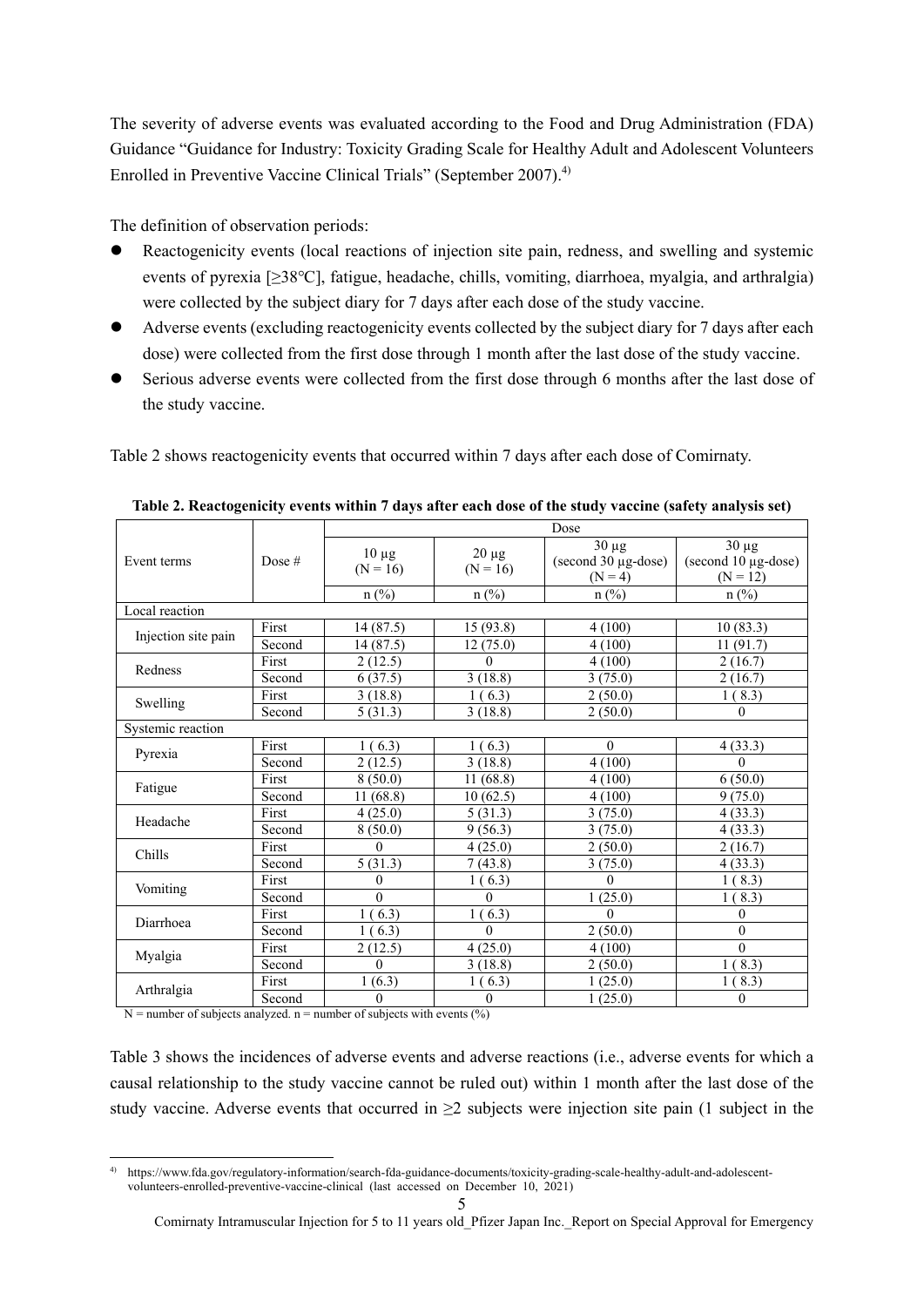10 µg group, 2 subjects in the 30 µg group [second 10 µg-dose]) and arthralgia (1 each in the 10 µg group and the 30 µg group [second 30 µg-dose]), both of which were collected as reactogenicity events, lymphadenopathy (1 each in the 20 µg group and the 30 µg group [second 30 µg-dose]), and enterobiasis (2 in the 20 µg group). A causal relationship to Comirnaty could not be ruled out for lymphadenopathy in 1 subject (the 30 µg group); the outcome was "recovered."

|                   | Dose                     |                          |                                                                 |                                                      |  |
|-------------------|--------------------------|--------------------------|-----------------------------------------------------------------|------------------------------------------------------|--|
|                   | $10 \mu g$<br>$(N = 16)$ | $20 \mu g$<br>$(N = 16)$ | $30 \mu g$<br>$(\text{second }30 \text{ µg-dose})$<br>$(N = 4)$ | $30 \mu g$<br>(second $10 \mu$ g-dose)<br>$(N = 12)$ |  |
|                   | $n$ (%)                  | $n$ (%)                  | $n$ (%)                                                         | $n$ (%)                                              |  |
| Adverse events    | 7(43.8)                  | 5(31.3)                  | 2(50.0)                                                         | 3(25.0)                                              |  |
| Adverse reactions | 4(25.0)                  | 2(12.5)                  | 2(50.0)                                                         | 3(25.0)                                              |  |

**Table 3. Adverse events and adverse reactions within 1 month after the last dose of the study vaccine (safety analysis set)** 

 $N =$  number of subjects analyzed. n = number of subjects with events (%)

There were no deaths, serious adverse events, or adverse events leading to study discontinuation on or before the data cutoff date (July 16, 2021).

Geometric mean titer (GMT) [2-sided 95%CI] at 7 days after the second dose of Comirnaty in the evaluable immunogenicity population was  $4.162.6$  [2,584.7, 6,704.0] in the 10 ug group and  $4.583.4$  $[2,802.9, 7,494.8]$  in the 20 µg group.

#### **7.1.2 Phase II/III part**

A multicenter, randomized, observer-blinded, placebo-controlled, parallel group study was conducted in 81 study sites in 4 countries (the US, Finland, Poland, and Spain) to investigate the immunogenicity, safety, and tolerability of Comirnaty in healthy children 5 through 11 years of age (including those with stable underlying disease). The subjects, the investigators, and other staff at the study sites (except for those who prepared or injected the study vaccine), and the sponsor (except for prespecified staff members independent of the study) were blinded to the study.

Two doses of the study vaccine (Comirnaty 10 µg or placebo) was administered intramuscularly 21 days apart (Day 1 and Day 19-23).

Initially, the planned target sample size of children 5 through 11 years of age was 2,250 (randomized to the Comirnaty group and the placebo group at 2:1 ratio; 1,500 in the Comirnaty group, 750 in the placebo group; hereinafter the same order shall apply). However, additional 2,250 subjects (1,500, 750) were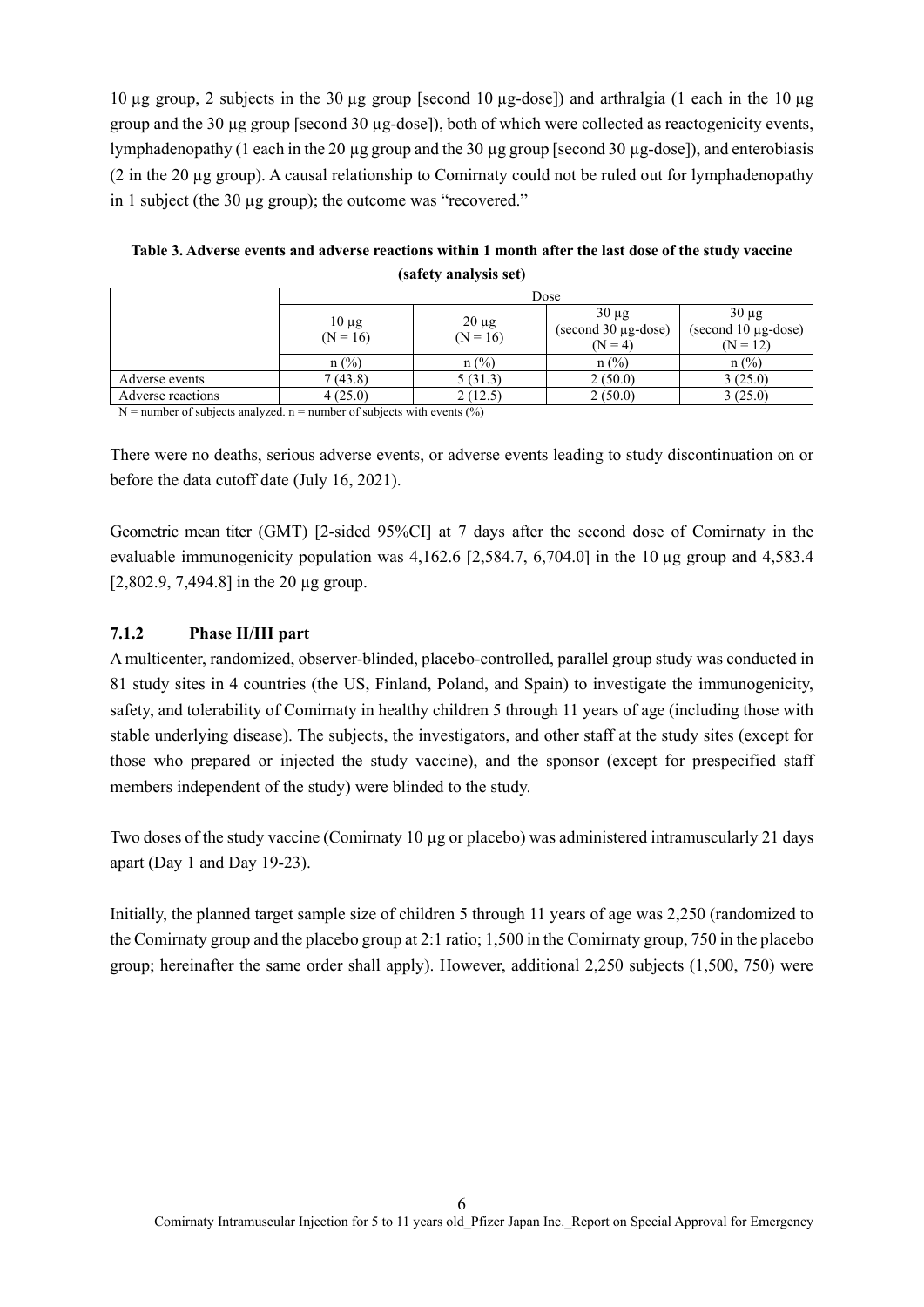included to enlarge the size of the pediatric safety database at the request of the FDA during the study, and the sample size was revised to  $4,500$   $(3,000, 1,500)^5$ , (protocol amendment, ver. 2,  $\blacksquare$ , 20 $\blacksquare$ ).

### **7.1.2.1 Sentinel group**

Of 2,285 randomized subjects, 2,268 receiving at least 1 dose of the study vaccine (1,518 in the Comirnaty group, 750 in the placebo group; hereinafter the same order shall apply $6^{\circ}$  were included in the safety analysis set. In order to evaluate immunogenicity in 450 subjects, the first approximately 6 subjects in each study site in every participating country were extracted from among those randomized before the phase II/III part of the study, and 485 subjects (322, 163) were included in the immunogenicity population. Of these 485 subjects, 441 (294, 147) with at least 1 valid immunogenicity result after the second dose of the study vaccine were included in the evaluable immunogenicity population. Of these 441 subjects, 394 (264, 130) without history of SARSCoV-2 infection within 1 month after the second dose of the study vaccine were defined as the primary immunogenicity population.

The control population for immunobridging analysis [see Section 7.R.1 for immunobridging analysis plan] was defined as follows: Of 350 subjects (300, 50) who were randomly extracted from subjects 16 through 25 years of age receiving 2 doses of the study vaccine in Study C4591001, 320 subjects (273, 47) showing at least 1 valid immunogenicity result after the second dose of the study vaccine were defined as the evaluable immunogenicity population. Among them, 298 subjects (253, 45) without history of SARSCoV-2 infection within 1 month after the second dose of the study vaccine were defined as the control population in the primary immunogenicity analysis.

The primary immunogenicity endpoint was defined as the SARS-CoV-2-neutralizing antibody titer (50% neutralizing antibody titer) at 1 month after the second dose of the study vaccine in subjects without history of SARS-CoV-2 infection. The following parameters were calculated:

- Geometric mean ratio (GMR) which is the ratio of the GMTs in the primary immunogenicity population to those in the population 16 through 25 years of age in the phase II/III part of Study C4591001
- Difference in the neutralizing antibody response rate (the percentage of subjects who showed a  $\geq 4$ fold increase in the neutralizing antibody titer from the titer at baseline [the titer below the lower limit of quantitation (LLOQ) was regarded as the LLOQ]) in the primary immunogenicity population to those in the population 16 through 25 years of age in the phase II/III part of Study C4591001

<sup>1</sup> <sup>5)</sup> In the US, safety database of at least 3,000 subjects is required for marketing authorization. Accordingly, the applicant had planned to include 1,500 subjects in the Comirnaty group and 750 in the placebo group, with consideration given to the ongoing development in children of other age groups. Subsequently, in response to the FDA's request to collect safety data of at least 3,000 subjects in the Comirnaty group in children 5 through 11 years of age, the total sample size was changed to 4,500 (3,000 in the Comirnaty group, 1,500 in the placebo group). For the evaluation of immunogenicity, the number of subjects in the immunogenicity subset was assumed to be 225 both for the Comirnaty group in Study C4591007 (5 through 11 years of age) and for the Comirnaty group in Study C4591001 (16 through 25 years of age). By assuming the between-group difference of GMT (logarithmic value) to be -0.2, and the standard deviation (logarithmic value) to be 0.65, and GMR (the immunobridging criterion) to be 0.67, statistical power is 90.4%. When the antibody response rate in each group is assumed to be 90%, and the difference in antibody response rate to be 10% as the criterion for immunobridging success, the statistical power is 92.6%. In addition, by assuming the percentage of unevaluable cases to be 25%, the target sample size was set at 300 in the Comirnaty group of each study. For the placebo group in Study C4591007 (5 through 12 years of age), the target sample size was set at 150, the half of the target sample size in the Comirnaty group.

 $<sup>6)</sup>$  One subject who had been assigned to receive placebo but was administered Comirnaty in error was evaluated as a subject in the Comirnaty</sup> group.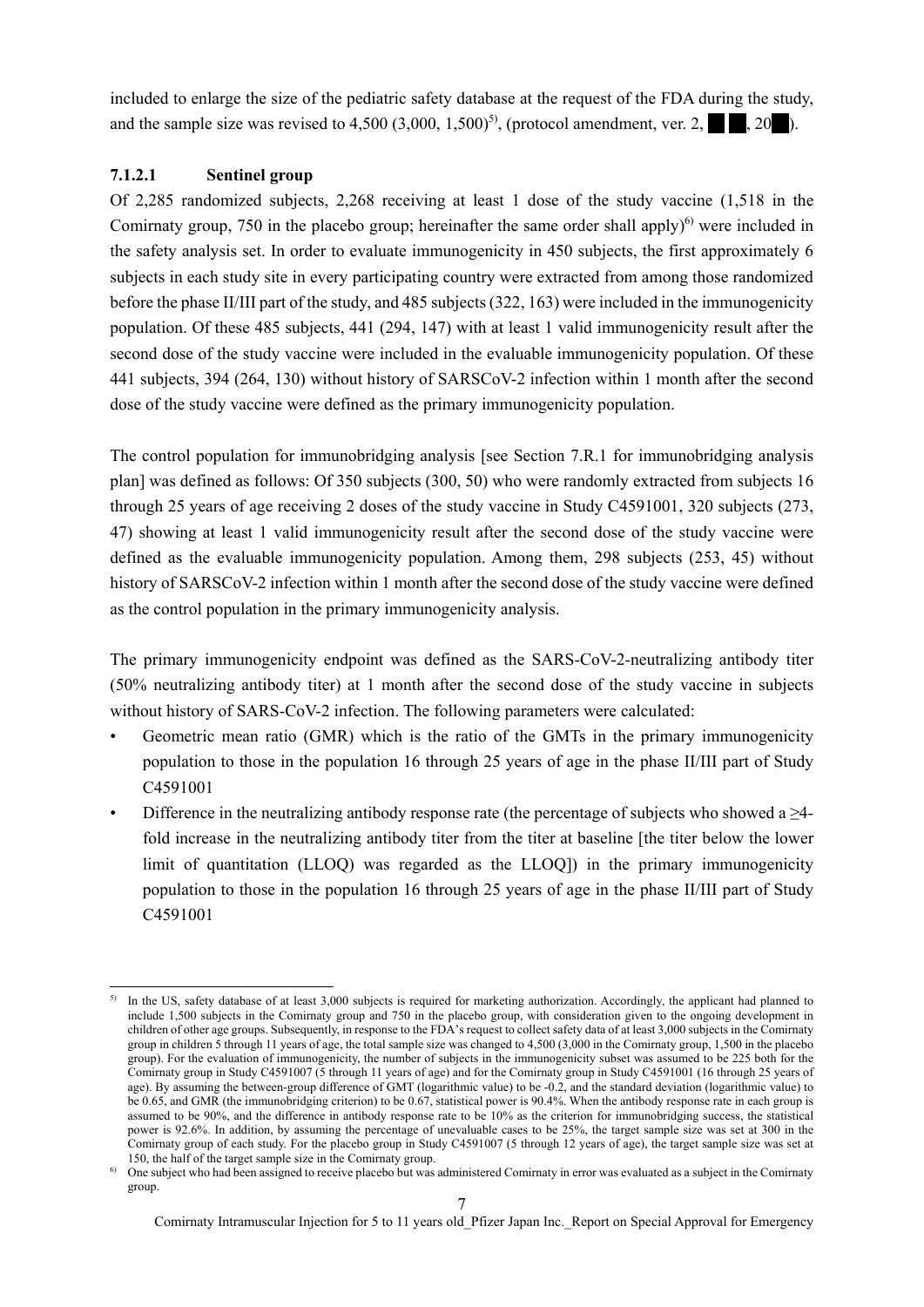Both primary endpoints were investigated sequentially: GMR was evaluated first and, if the prespecified success criteria were achieved, antibody response rate was evaluated.

Table 4 shows the neutralizing antibody titers at 1 month after the second dose of the study vaccine. GMR met the prespecified success criterion (the lower limit of 2-sided 95% CI is  $>0.67$ , and the point estimate is  $\geq 0.8$ ).

| Study C4591007 (5 through 11 years of age) |                                                       |     |                                        | Study C4591001 (16 through 25 years of age) |                                           |    | <b>GMR</b>                             |                                                                                    |
|--------------------------------------------|-------------------------------------------------------|-----|----------------------------------------|---------------------------------------------|-------------------------------------------|----|----------------------------------------|------------------------------------------------------------------------------------|
|                                            | Comirnaty $10 \mu$ g                                  |     | Placebo                                |                                             | Comirnaty $30 \mu$ g                      |    | Placebo                                | [ $2$ -sided $95\%$ CI]                                                            |
| N                                          | GMT <sup>a</sup><br>$[2\text{-sided }95\% \text{CI}]$ | N   | GMT <sup>a</sup><br>$[2$ -sided 95%CI] | N                                           | GMT <sup>a</sup><br>$[2$ -sided 95% $CI]$ | N  | GMT <sup>a</sup><br>$[2-sided 95\%CI]$ | $(5-11)$ years old in<br>Comirnaty group/16-25<br>years old in Comirnaty<br>group) |
| 264                                        | 1197.6<br>1106.1, 1296.6                              | 130 | 10.7<br>[9.7, 11.8]                    | 253                                         | 1146.5<br>[1045.5, 1257.2]                | 45 | 10.0<br>[10.0, 10.0]                   | $1.04$ [0.93, 1.18]                                                                |

**Table 4. Neutralizing antibody titer (evaluable immunogenicity population)** 

N = number of subjects analyzed

a) When antibody titer is below LLOQ, the value 0.5×LLOQ is used for the analysis.

Table 5 shows the neutralizing antibody response rate at 1 month after the second dose of the study vaccine. The difference in antibody response rate met the prespecified success criterion (lower limit of 2-sided 95% CI > −10%).

#### **Table 5. Neutralizing antibody response rate (evaluable immunogenicity population)**

|                                   | Study C4591007 (5 through 11 years of age) | Study C4591001 (16 through 25 years of age) |                      | Difference in antibody response rate [2-1]                                                                        |
|-----------------------------------|--------------------------------------------|---------------------------------------------|----------------------|-------------------------------------------------------------------------------------------------------------------|
| Comirnaty $10 \mu$ g<br>% $(n/N)$ | Placebo<br>% $(n/N)$                       | Comirnaty $30 \mu$ g<br>% $(n/N)$           | Placebo<br>% $(n/N)$ | sided $95\%$ CI <sup>[a]</sup><br>$(5-11)$ years old in Comirnaty group $-16$<br>25 years old in Comirnaty group) |
| 99.2% (262 of 264)                | 1.5% (2 of 130)                            | 99.2% (251 of 253)                          | $0\%$ (0 of 45)      | $0.0\%$ [-2.0, 2.2]                                                                                               |

N = number of subjects analyzed, n = number of subjects achieving a ≥4-fold increase in antibody titer from baseline (LLOQ if baseline value is <LLOQ)

a) Miettinen and Nurminen method

The grading scale used for evaluating the severity of adverse events and each observation period were the same as those used in the phase I part [see Section 7.1.1].

In the safety analysis set, the median observation period from the second dose of the study vaccine to data cutoff date (September 6, 2021) was 2.3 months (range 0.0-2.5 months).

Table 6 shows reactogenicity events observed within 7 days after each dose of the study vaccine.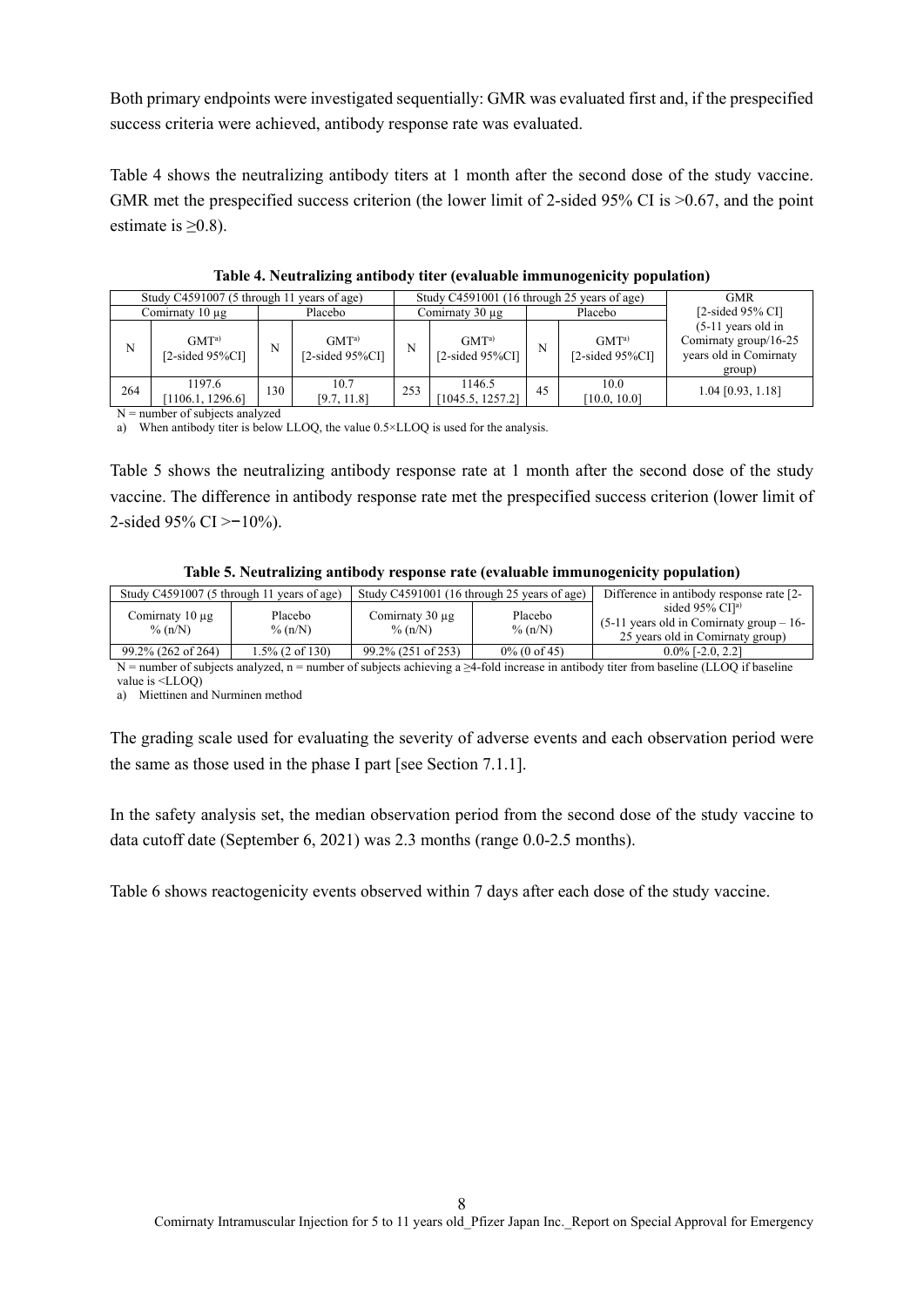|                     |        | Comirnaty                     | Placebo        |
|---------------------|--------|-------------------------------|----------------|
| Event terms         | Dose # | $n/N$ (%)                     | $n/N$ (%)      |
| Local reaction      |        |                               |                |
|                     | First  | 1,119/1,511(74.1)             | 234/748 (31.3) |
| Injection site pain | Second | 1,065/1,501 (71.0)            | 218/740 (29.5) |
| Redness             | First  | 222/1,511 (14.7)              | 43/749(5.7)    |
|                     | Second | 278/1,501 (18.5)              | 40/741(5.4)    |
|                     | First  | 158/1,511 (10.5)              | 20/749(2.7)    |
| Swelling            | Second | 229/1,501 (15.3)              | 20/741(2.7)    |
| Systemic reaction   |        |                               |                |
|                     | First  | 38/1,511 (2.5)                | 10/749(1.3)    |
| Pyrexia             | Second | 98/1,501(6.5)                 | 9/741(1.2)     |
| Fatigue             | First  | 508/1,511 (33.6)              | 234/748 (31.3) |
|                     | Second | 592/1,501 (39.4)              | 180/740 (24.3) |
| Headache            | First  | $\overline{339/1,511}$ (22.4) | 180/748 (24.1) |
|                     | Second | 420/1,501 (28.0)              | 138/740 (18.6) |
| Chills              | First  | 70/1,511(4.6)                 | 35/748 (4.7)   |
|                     | Second | 147/1,501 (9.8)               | 32/740(4.3)    |
|                     | First  | 33/1,511(2.2)                 | 11/748(1.5)    |
| Vomiting            | Second | 28/1,501 (1.9)                | 6/740(0.8)     |
| Diarrhoea           | First  | 89/1,511 (5.9)                | 31/748(4.1)    |
|                     | Second | 79/1,501 (5.3)                | 35/740 (4.7)   |
|                     | First  | 137/1,511 (9.1)               | 51/748(6.8)    |
| Myalgia             | Second | 175/1,501 (11.7)              | 55/740 (7.4)   |
|                     | First  | 50/1,511 (3.3)                | 41/748(5.5)    |
| Arthralgia          | Second | 78/1,501 (5.2)                | 27/740(3.6)    |

**Table 6. Reactogenicity events within 7 days after each dose of the study vaccine (safety analysis set)** 

 $N =$  number of subjects analyzed (number of subjects who reported the presence or absence of event in subject diary), n = number of subjects with events  $(\% )$ 

The incidences of adverse events and adverse reactions within 1 month after the last dose of the study vaccine were 10.9% (166 of 1,518 subjects) and 3.0% (46 of 1,518 subjects), respectively, in the Comirnaty group and 9.2% (69 of 750 subjects) and 2.1% (16 of 750 subjects), respectively, in the placebo group. Table 7 shows adverse events and adverse reactions observed in ≥5 subjects in the Comirnaty group.

**Table 7. Adverse events and adverse reactions observed in ≥5 subjects in the Comirnaty group within 1 month after the last dose of the study vaccine (safety analysis set)** 

|                     |                | Adverse events | Adverse reactions |              |  |
|---------------------|----------------|----------------|-------------------|--------------|--|
| Event terms         | Comirnaty      | Placebo        | Comirnaty         | Placebo      |  |
|                     | $(N = 1, 518)$ | $(N = 750)$    | $(N = 1, 518)$    | $(N = 750)$  |  |
|                     | $n$ (%)        | $n$ (%)        | $n$ (%)           | $n$ (%)      |  |
| Total               | 166(10.9)      | 69(9.2)        | 46(3.0)           | 16(2.1)      |  |
| Lymphadenopathy     | 13(0.9)        | 1(0.1)         |                   |              |  |
| Injection site pain | 11(0.7)        | 3(0.4)         | 11(0.7)           | 3(0.4)       |  |
| Otitis externa      | 7(0.5)         | 6(0.8)         | $\theta$          | $\bf{0}$     |  |
| Nausea              | 6(0.4)         | 2(0.3)         | 5(0.3)            | 1(0.1)       |  |
| Vomiting            | 6(0.4)         | 2(0.3)         | $\theta$          | $\theta$     |  |
| Headache            | 6(0.4)         | 2(0.3)         |                   |              |  |
| Diarrhoea           | 5(0.3)         | 1(0.1)         | $\theta$          | $\theta$     |  |
| Fall                | 5(0.3)         | 1(0.1)         | $\theta$          | $\mathbf{0}$ |  |
| Arthropod bite      |                |                | $\mathbf{0}$      | $\theta$     |  |
| Nasal congestion    | 5(0.3)         | 4(0.5)         |                   |              |  |
| Cough               | 5(0.3)         | 2(0.3)         | $\theta$          | $\Omega$     |  |
| Oropharyngeal pain  | 5(0.3)         | 1(0.1)         |                   |              |  |
| Rash                |                |                |                   |              |  |

 $N =$  number of subjects analyzed, n = number of subjects with events (%)

As of the data cutoff date (September 6, 2021), serious adverse events occurred in 1 subject in the Comirnaty group (upper limb fracture) and in 1 subject in the placebo group (abdominal pain and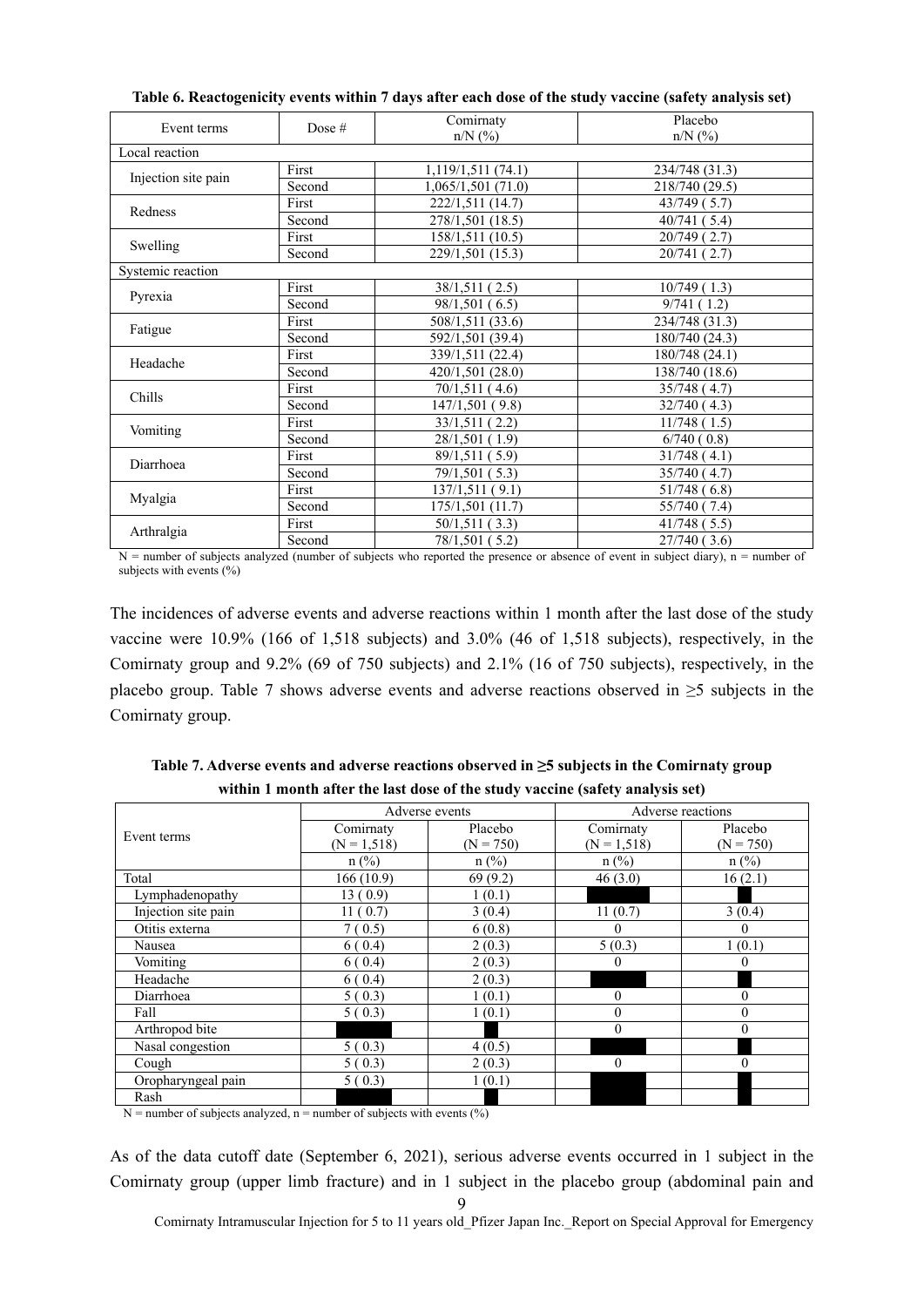pancreatitis). Causal relationship to the study vaccine was denied for both cases; the outcome was "recovered" or "recovering." There was no death or adverse event leading to study discontinuation.

# **7.1.2.2 Additional group**

Of 2,394 randomized subjects, 2,379 (1,591 in the Comirnaty group, 788 in the placebo group) who received at least 1 dose of the study vaccine were included in the safety analysis set.

In the safety analysis set, the median observation period from the second dose of the study vaccine to the data cutoff date (October 8, 2021) was 2.4 weeks (range 0.0-3.7 weeks).

Reactogenicity events observed within 7 days after each dose of the study vaccine reported in subject diary were not tabulated.

The incidences of adverse events and adverse reactions from the first dose of the study vaccine to the data cutoff date (October 8, 2021) were 7.2% (115 of 1,591 subjects) and 3.5% (55 of 1,591 subjects), respectively, in the Comirnaty group and 6.3% (50 of 788 subjects) and 1.8% (14 of 788 subjects), respectively, in the placebo group. Table 8 shows adverse events observed in ≥5 subjects in the Comirnaty group.

**Table 8. Adverse events observed in ≥5 subjects in the Comirnaty group from the first dose of the study vaccine to the data cutoff date (October 8, 2021) (safety analysis set)** 

|                     |               | Adverse events | Adverse reactions |             |  |
|---------------------|---------------|----------------|-------------------|-------------|--|
|                     | Comirnaty     | Placebo        | Comirnaty         | Placebo     |  |
| Event terms         | $(N = 1,591)$ | $(N = 788)$    | $(N = 1,591)$     | $(N = 788)$ |  |
|                     | $n$ (%)       | $n$ (%)        | $n$ (%)           | $n$ (%)     |  |
| Total               | 115(7.2)      | 50(6.3)        | 55 $(3.5)$        | 14(1.8)     |  |
| Injection site pain | 18(1.1)       | 2(0.3)         | 18(1.1)           | 2(0.3)      |  |
| Fatigue             | 7(0.4)        | 3(0.4)         | 7(0.4)            | 2(0.3)      |  |
| Lymphadenopathy     | 6(0.4)        | 3(0.4)         | 5(0.3)            | 3(0.4)      |  |
| Headache            | 6(0.4)        | 3(0.4)         | 5(0.3)            | 2(0.3)      |  |
| Abdominal pain      |               |                |                   |             |  |
| Cough               | 5(0.3)        | 3(0.4)         |                   |             |  |

 $N =$  number of subjects analyzed. n = number of subjects with events  $(\%)$ 

As of the data cutoff date (October 8, 2021), serious adverse events were observed in 3 subjects in the Comirnaty group (arthritis infective, foreign body ingestion, and epiphyseal fracture). A causal relationship to the study vaccine was denied for all of them. The outcome was "recovered" for arthritis infective and foreign body ingestion and "recovering" for epiphyseal fracture. No death occurred. Adverse events leading to study discontinuation were observed in 1 subject in the Comirnaty group (pyrexia and neutropenia). Both of the events were considered to have a causal relationship with the study vaccine; the outcome was "recovered" for pyrexia and "recovering" for neutropenia.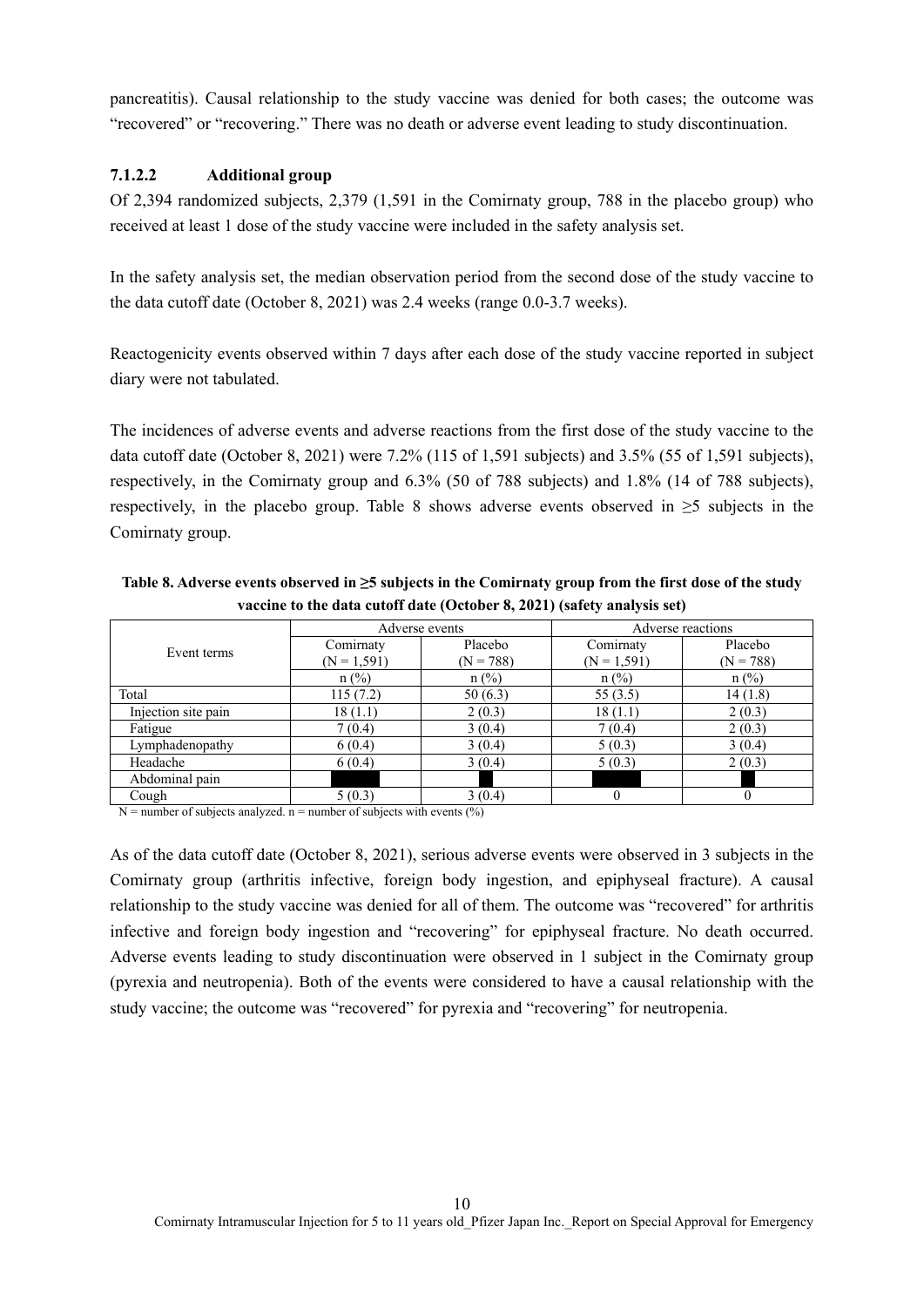### **7.R Outline of the review conducted by PMDA**

### **7.R.1 Clinical data package and review policy**

The applicant's explanation about the clinical data package:

The COVID-19-preventive effect and safety of Comirnaty was confirmed in the phase II/III part of the foreign phase I/II/III study (Study C4591001) in subjects  $\geq$ 16 years of age.<sup>7)</sup> In addition, a Japanese phase I/II study (Study C4591005) in subjects 20 through 85 years of age was conducted, and results confirmed that the immunogenicity in Japanese was similar to that observed in the subjects of Study C4591001 and that there were no particular safety concerns. In Japan, "Comirnaty Intramuscular Injection" was granted marketing approval in February 2021 for people ≥16 years of age based on the results of these 2 studies (Comirnaty Intramuscular Injection: Report on Special Approval for Emergency [dated February 8, 2021]). Subsequently, the immunogenicity was evaluated in additionally enrolled subjects 12 through 15 years of age in Study C4591001 and was confirmed that the immunogenicity in this age group was similar to that observed in the population 16 through 25 years of age, without any particular safety concerns. On the basis of these results, the age of individuals who receive vaccinations were expanded to  $\geq$ 12 years in May 2021 (revised package insert, dated May 31, 2021).

Among infection-preventing vaccines that have demonstrated their efficacy in adult population in clinical studies, some have actually been developed also for children and approved, using the immunobridging approach to assess clinical efficacy based on the similarity in immunogenicity between the adult and pediatric populations. In developing Comirnaty for children 12 through 15 years of age, the applicant explained the plan to demonstrate the efficacy of Comirnaty based on a similar approach, which each regulatory agency accepted, resulting in the expansion of the age range of individuals eligible to receive vaccination. Accordingly, the same immunobridging approach was employed in the development of Comirnaty for children 5 through 11 years of age to evaluate the clinical efficacy.

Comirnaty in children 5 through 11 years of age was developed according to the following procedures:

- A phase I/II/III study (Study C4591007) was conducted to evaluate the safety and immunogenicity of Comirnaty in children of this age group.
- A dose-finding study in phase I part selected 10 µg from the results of safety and immunogenicity data [see Section 7.1.1].
- In the succeeding phase II/III part, immunogenicity data in children 5 through 11 years of age was compared with those observed in the population 16 through 25 years of age in Study C4591001, using the immunobridging approach.
- The immunobridging success criteria (lower bound of 2-sided 95% CI of GMR, >0.67; point estimate, ≥0.8; and lower bound of 2-sided 95% CI of antibody response rate >−10%) were defined by referring to:
	- (a) Guidelines on clinical evaluation of vaccines: regulatory expectations, WHO Technical Report Series 1004, Annex 9, 2017<sup>8)</sup>
	- (b) Non-inferiority margin in many clinical studies on other infection-preventing vaccines (*Vaccine*. 2015;33:1426-32), and

<sup>-</sup> $\eta$  During the study, the study protocol was amended to enroll subjects 12 through 15 years of age as well.

<sup>8)</sup> https://www.who.int/publications/m/item/WHO-TRS-1004-web-annex-9 (last accessed on December 10, 2021)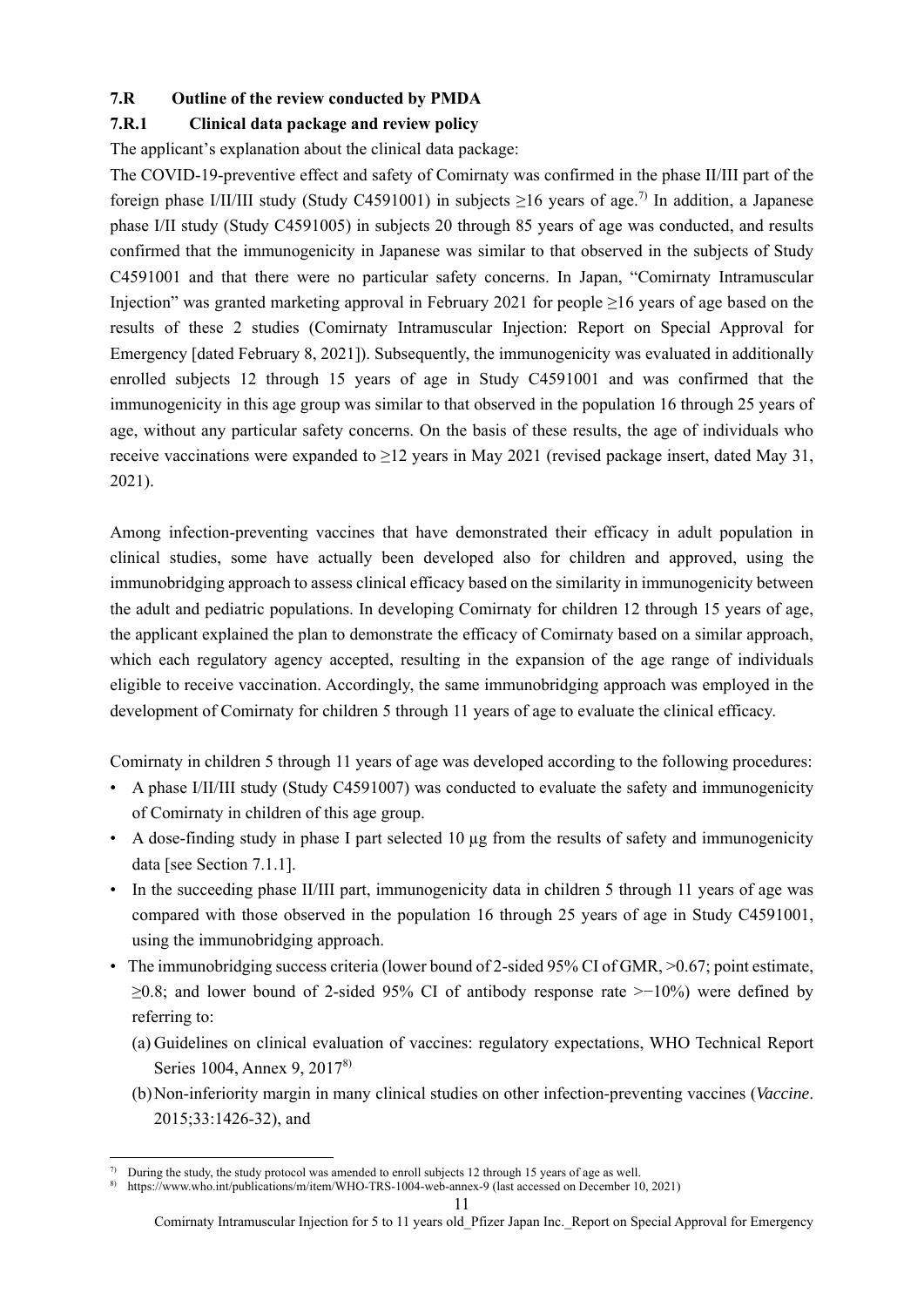(c) Immunogenicity success criteria9) used in the clinical study for the development of booster dose of Comirnaty (Comirnaty Intramuscular Injection: Report on Special Approval for Emergency [dated November 2, 2021]).

Results of phase II/III part demonstrated that the data met the immunobridging success criteria, suggesting the expected efficacy of Comirnaty 10 µg in children 5 through 11 years of age [see Section 7.R.2]. The safety profile revealed no significant concerns, confirming the tolerability [see Section 7.R.3].

No Japanese clinical study was planned in children 5 through 11 years of age because the immunogenicity and safety in Japanese have been confirmed in the Japanese phase I/II study (Study C4591005) involving subjects 20 through 85 years of age, as described earlier.

Thus, a marketing application for "Comirnaty Intramuscular Injection for 5-to-11-year-old" has been filed based on the data of the immunogenicity and safety in Study C4591007.

#### PMDA's view:

1

In general, children rarely develop COVID-19 and become seriously ill, possibly making it difficult to conduct a clinical study with enough statistical power to demonstrate the efficacy of SARS-CoV-2 vaccines in pediatric population. However, it has been demonstrated that the neutralizing antibody titer serves as a biomarker for estimating the efficacy of SARS-CoV-2 vaccines (*Nat Med*. 2021;27:1205- 11). Taking account of the above findings, the FDA's "Licensure and Emergency Use Authorization of Vaccines to Prevent COVID-19 for Use in Pediatric Populations<sup>"10)</sup> states that if the efficacy of a vaccine has been demonstrated in any other population such as adults, it is possible to estimate the efficacy in children by the immunobridging approach using GMT of neutralizing antibody titer and antibody response rate. It has gradually become clear that there is a correlation between the neutralizing antibody titer after SARS-CoV-2 vaccination and the COVID-19-preventing effect (*Vaccine*. 2021;39:4423-8, *Nat Med*. 2021;27:1205-11). Against this background, PMDA indicates, in the "Consideration for Evaluation of SARS-CoV-2 vaccine (addendum 3): Consideration for Evaluation of SARS-CoV-2 vaccine based on immunogenicity" (October 22, 2021, Office of Vaccines and Blood Products, PMDA), that in the development of a novel SARS-CoV-2 vaccine, it is acceptable to employ the immunobridging approach of evaluating the efficacy based on an immunogenicity index, using an approved SARS-CoV-2 vaccine as the control. Thus, it is acceptable to evaluate the efficacy of Comirnaty in children using a similar immunobridging approach because Comirnaty has already been confirmed to be effective in the population  $\geq 16$  years of age.

On the basis of the above, PMDA concluded that, in the development of Comirnaty for children 5 through 11 years of age, it is acceptable to evaluate the efficacy according to the following procedures:

• To evaluate the neutralizing antibody titer in this age group in a clinical study, and

<sup>9)</sup> In accordance with the FDA Guidance "Guidance for Industry: Emergency Use Authorization for vaccines to Prevent COVID-19" (issued in May 2021) (https://www.fda.gov/regulatory-information/search-fda-guidance-documents/emergency-use-authorization-vaccinesprevent-covid-19) (last accessed on December 10, 2021) and deliberation with FDA, the criteria were defined as follows: Lower bound of 2-sided 95% CI of GMR, >0.67; point estimate, ≥0.8; and lower bound of 2-sided 95% CI of antibody response rate >-10%

<sup>&</sup>lt;sup>10)</sup> https://www.fda.gov/media/149935/download (last accessed on December 10, 2021)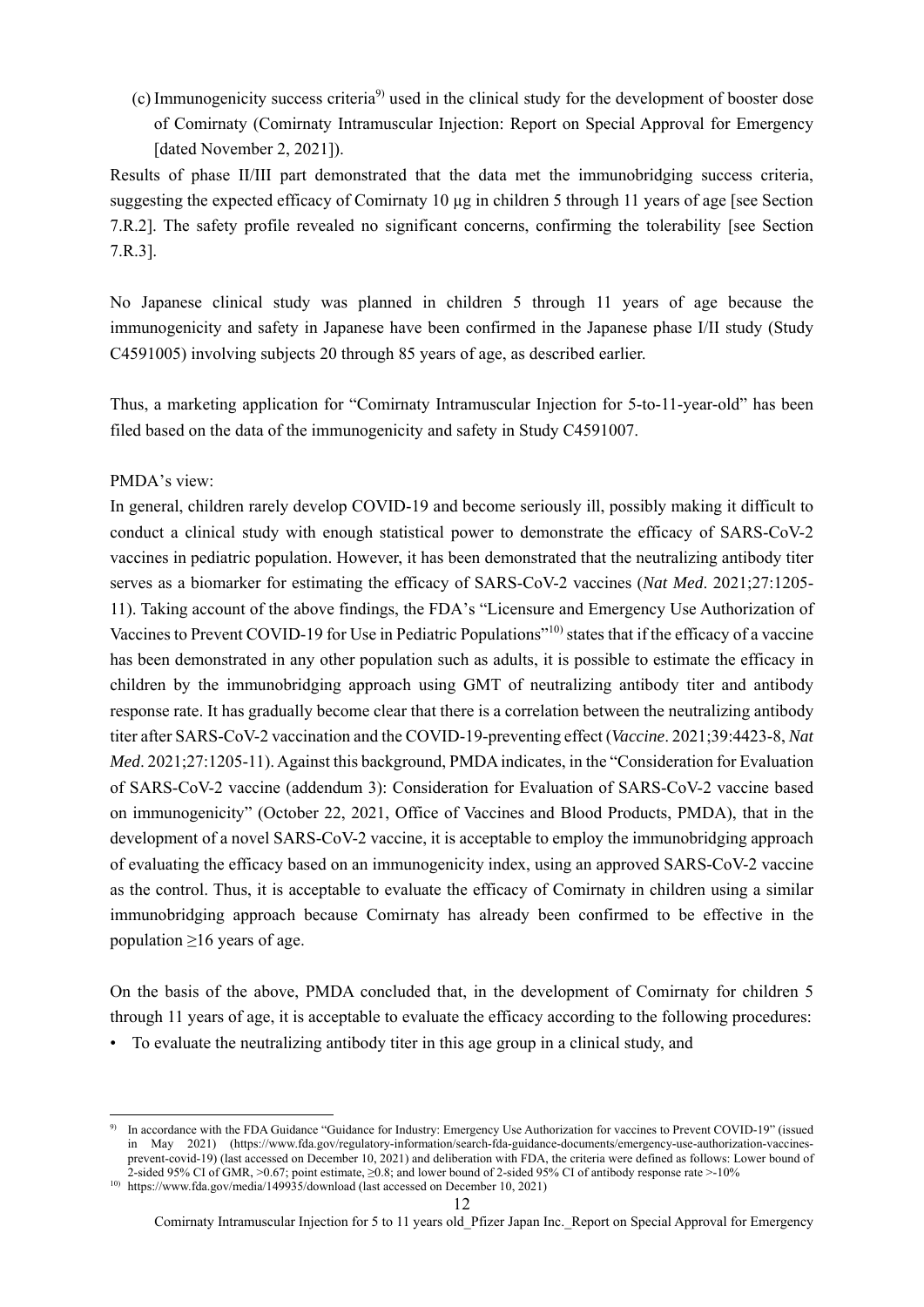• To evaluate the efficacy of Comirnaty in this age group by comparing the neutralizing antibody titer with that of an age group with confirmed efficacy.

PMDA also concluded that it is acceptable to evaluate the efficacy based on the specified immunobridging success criteria, taking account of the description in the above guidance, etc.

From July to August of 2021, the epidemic of Delta variant caused an increase in the number of patients with COVID-19 in foreign countries including the US and EU. The number then temporarily decreased from September to October of the same year, but again tended to increase thereafter (https://covid19.who.int/ [last accessed on December 10, 2021]). In Japan, the number of those who become newly infected with SARS-CoV-2 remains low as of December 10, 2021 (https://www.mhlw.go.jp/stf/covid-19/kokunainohasseijoukyou.html [last accessed on December 10, 2021]), but there is a possibility of resurgence, necessitating the SARSCoV-2 vaccination in children as well, as soon as possible. Although no Japanese clinical study was conducted in children, PMDA decided to evaluate the immunogenicity and safety of Comirnaty based on the results of Study C4591007 submitted, taking account of the following:

- The immunogenicity and safety in Japanese have been confirmed in a Japanese clinical study in subjects  $\geq$ 20 years of age,
- After the approval of Comirnaty, vaccination in the population  $\geq$ 12 years of age has progressed, resulting in the accumulation of use experiences in Japan, and
- Development of Comirnaty intramuscular injection for 5 through 11 years of age is urgently needed.

# **7.R.2 Efficacy**

The applicant's explanation about the efficacy of Comirnaty in children 5 through 11 years of age: The efficacy of Comirnaty in children 5 through 11 years of age was evaluated according to the following procedures:

- As the primary endpoint in phase II/III part of Study C4591007, the neutralizing antibody titer (GMT and antibody response rate) against SARS-CoV-2 (reference strain) at 1 month after the second dose of Comirnaty (10 µg) was evaluated.
- The neutralizing antibody titer was compared with that observed in the population randomly extracted from subjects 16 through 25 years of age who received 2 doses of Comirnaty  $(30 \mu g)$  in Study C4591001 conducted to confirm COVID-19-preventive effect of Comirnaty.

To compare the immunogenicity, the upper limit of age range was set at 25 years to allow comparison between the populations of closer ages, by taking into consideration the effect of age on immunogenicity. Participating countries are partly different between the two studies (US, Finland, Poland, and Spain in Study C4591007; US, Germany, Turkey, Brazil, Argentina, and South Africa in Study C4591001), but the main inclusion and exclusion criteria were the same except for age criterion. Using serum samples obtained from subjects without history of SARS-CoV-2 infection in both studies, the neutralizing antibody titer was measured at the same time by the same method. This allows the comparison of immunogenicity data between the two studies.

After the phase II/III part of Study C4591007, data were compared with those obtained from the population 16 through 25 years of age in Study C4591001, using the primary efficacy endpoint of neutralizing antibody titer at 1 month after the second dose of Comirnaty as the index. Results showed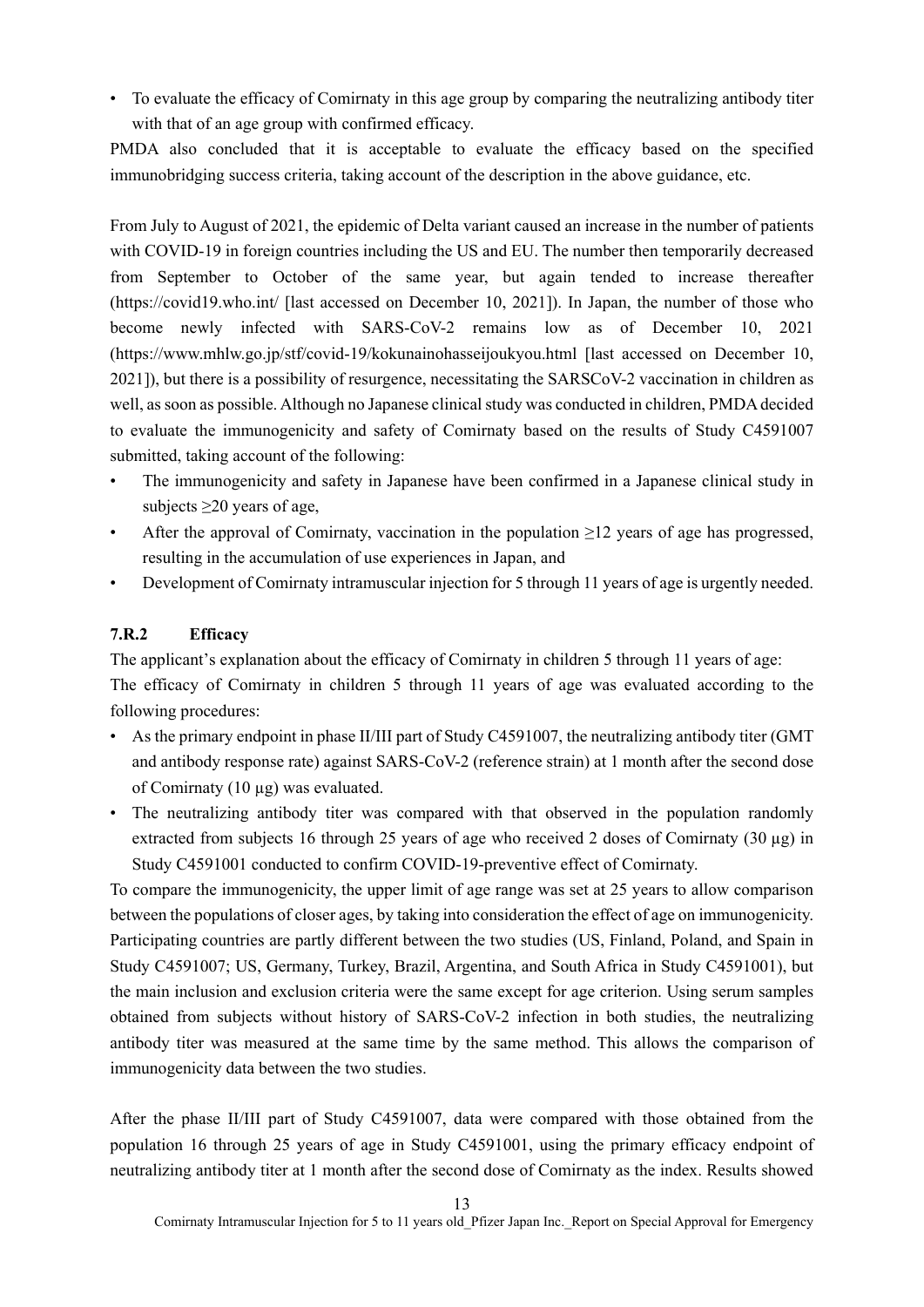that both GMR and the difference in antibody response rate met the pre-defined success criteria [see Section 7.1.2.1].

Table 9 shows the demographic characteristics of subjects in phase II/III part of Study C4591007 and in the evaluable immunogenicity population within the population 16 through 25 years of age in Study C4591001.

|                                  |                                      | Study C4591007            | Study C4591001             |
|----------------------------------|--------------------------------------|---------------------------|----------------------------|
|                                  |                                      | 5-11 years old, Comirnaty | 16-25 years old, Comirnaty |
|                                  |                                      | $10 \mu$ g                | $30 \mu g$                 |
|                                  |                                      | $N = 294$                 | $N = 273$                  |
|                                  |                                      | $n$ (%)                   | $n$ (%)                    |
| <b>Sex</b>                       | Male                                 | 153(52.0)                 | 133 (48.7)                 |
|                                  | Female                               | 141 (48.0)                | 140(51.3)                  |
| Race                             | White                                | 232 (78.9)                | 205(75.1)                  |
|                                  | Black, African-American              | 18(6.1)                   | 32(11.7)                   |
|                                  | Asian                                | 23(7.8)                   | 17(6.2)                    |
|                                  | Multiracial                          | 17(5.8)                   | 12(4.4)                    |
|                                  | Others <sup>a)</sup> or not reported | 4(1.3)                    | 7(2.6)                     |
| Ethnicity                        | Hispanic or Latino                   | 46(15.6)                  | 98 (35.9)                  |
|                                  | Non-Hispanic or non-Latino           | 246 (83.7)                | 175 (64.1)                 |
|                                  | Not reported                         | 2(0.7)                    | $\Omega$                   |
| Obesity $b$ )                    | Yes                                  | 25(8.5)                   | 44(16.1)                   |
|                                  | N <sub>o</sub>                       | 269 (91.5)                | 229 (83.9)                 |
| Baseline SARS-CoV-               | Positive                             | 21(7.1)                   | 13 (4.8)                   |
| 2 infection status <sup>c)</sup> | Negative                             | 273 (92.9)                | 259 (94.9)                 |
|                                  | Not reported                         | $\theta$                  | 1(0.4)                     |

**Table 9. Comparison of demographic characteristics (phase II/III part, evaluable immunogenicity population)** 

 $N =$  number of subjects analyzed, n = number of corresponding subjects (%)

a) American Indians, Alaska natives, Native Hawaiians, other Pacific Islanders

b) Study C4591007, BMI ≥95 percentile; Study C4591001, BMI ≥30 kg/m2

c) Determined based on SARS-CoV-2 N-binding antibody test, nucleic acid amplification test, or history of COVID-19 at visit 1

("positive" if the subject was positive for any of the tests or had a history of COVID-19; "negative" if the subject was negative for all tests and had no history of COVID-19).

Table 10 shows the neutralizing antibody titer 1 month after the second dose of Comirnaty, by subpopulation. The antibody response rate was high at 98.6% to 100% regardless of population or age range. GMT was generally similar regardless of sex, race, or ethnicity, although caution is required in the interpretation of the results of neutralizing antibody titer because of the limited number of subjects analyzed in some subpopulations. The neutralizing antibody titer in the population with past SARS-CoV-2 infection at baseline was higher than the titer in those without past SARS-CoV-2 infection at baseline, but the antibody response rate was high in both subpopulations.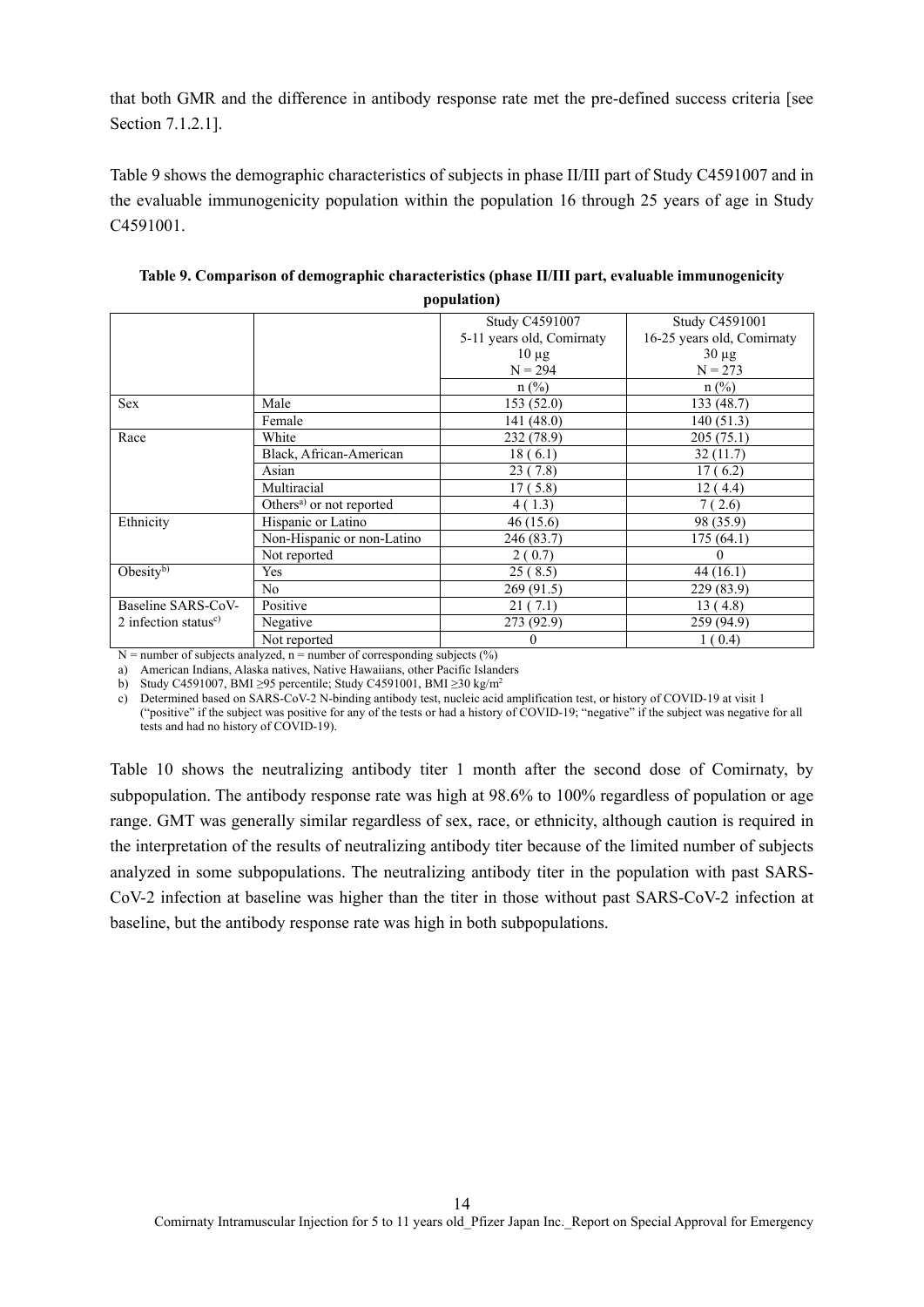| триам тити рага, стандард иншинодентску роранатому |                         |                                 |                         |                                  |                         |
|----------------------------------------------------|-------------------------|---------------------------------|-------------------------|----------------------------------|-------------------------|
|                                                    |                         | Study C4591007                  |                         | Study C4591001                   |                         |
|                                                    |                         | 5-10 years old, Comirnaty 10 µg |                         | 16-25 years old, Comirnaty 30 µg |                         |
|                                                    |                         | N                               | GMT [2-sided 95% CI]    | N                                | GMT [2-sided 95% CI]    |
| All subjects                                       |                         | 294                             | 1300.3 [1195.9, 1413.8] | 273                              | 1192.6 [1089.7, 1305.2] |
| <b>Sex</b>                                         | Male                    | 153                             | 1218.5 [1102.8, 1346.3] | 133                              | 1081.8 [939.2, 1245.9]  |
|                                                    | Female                  | 141                             | 1395.3 [1216.4, 1600.6] | 140                              | 1308.3 [1168.1, 1465.5] |
| Race                                               | White                   | 232                             | 1299.4 [1178.8, 1432.4] | 205                              | 1225.6 [1120.7, 1340.3] |
|                                                    | Black, African-American | 18                              | 1171.2 [ 823.7, 1665.4] | 32                               | 1010.3 [ 657.3, 1552.9] |
|                                                    | Asian                   | 23                              | 1219.4 [918.6, 1618.6]  | 17                               | 967.9 [641.0, 1461.3]   |
|                                                    | Multiracial             | 17                              | 1435.8 [1086.7, 1896.9] | 12                               | 1236.8 [ 649.5, 2354.8] |
| Ethnicity                                          | Hispanic or Latino      | 46                              | 1412.3 [1118.1, 1783.9] | 98                               | 1179.2 [1046.6, 1328.6] |
|                                                    | Non-Hispanic or non-    | 246                             | 1276.9 [1166.4, 1397.9] | 175                              | 1200.2 [1059.4, 1359.6] |
|                                                    | Latino                  |                                 |                         |                                  |                         |
| Baseline SARS-CoV-                                 | Positive                | 21                              | 3270.0 [2032.1, 5261.8] | 13                               | 2253.8 [1497.7, 3391.5] |
| 2 infection status <sup>a)</sup>                   | Negative                | 273                             | 1211.3 [1211.1, 1308.7] | 259                              | 1151.2 [1050.5, 1261.5] |

#### **Table 10. Neutralizing antibody titer at 1 month after the second dose of Comirnaty, by subpopulation (phase II/III part, evaluable immunogenicity population)**

a) Determined based on SARS-CoV-2 N-binding antibody test, nucleic acid amplification test, or history of COVID-19 at visit 1 ("positive" if the subject was positive for any of the tests or had a history of COVID-19; "negative" if the subject was negative for all tests and had no history of COVID-19).

Because of the difference in the definition of risk factors for severe COVID-19<sup>11)</sup> between Study C4591007 and Study C4591001, efficacy results in the subpopulation with or without the risk factors were not compared between these studies. In phase II/III part of Study C4591007, the neutralizing antibody titer (GMT [2-sided 95% CI]) was 1,364.0 [1,170.8, 1,589.1] in the subpopulation with risk factors for severe COVID-19 and 1,158.2 [1,056.6, 1,269.6] in the subpopulation without the risk factors, showing no effect of the risk factors on the neutralizing antibody titer.

The immunogenicity against Delta variant in children 5 through 11 years of age in phase II/III part of Study C4591007 was evaluated in an exploratory manner. The neutralizing antibody titer (GMT [2-sided 95% CI]) against Delta variant at 28 days after the second dose of Comirnaty was 294.9 [214.6, 405.3], which was lower than that against the reference strain (365.3 [279.0, 478.4]). A similar tendency was observed in adults. Thus, the neutralizing antibody titer (GMT [2-sided 95% CI]) at 28 days after the second dose of Comirnaty was 241.0 [180.1, 322.4] against Delta variant and 310.1 [203.3, 473.0] against the reference strain (Comirnaty Intramuscular Injection: Report on Special Approval for Emergency [dated November 2, 2021]).

In phase II/III part of Study C4591007, it had been planned to evaluate the COVID-19-preventive effect based on vaccine efficacy (VE) at the time point when data were accumulated from at least 21 confirmed COVID-19 cases as the secondary endpoint. However, in order to provide efficacy data in children 5 through 11 years of age to FDA's Vaccines and Related Biological Products Advisory Committee (VRBPAC) to discuss emergency use authorization of "Comirnaty Intramuscular Injection for 5 to 11 years old," unscheduled VE analysis was conducted upon confirmation of the fulfillment of the success criteria by the immunobridging analysis. The analysis was conducted by a statistician and a

Study C4591001:

Comirnaty Intramuscular Injection for 5 to 11 years old\_Pfizer Japan Inc.\_Report on Special Approval for Emergency

<sup>1</sup> <sup>11)</sup> In each study, the following underlying diseases and obesity were defined as risk factors for severe COVID-19: Study C4591007:

Underlying diseases: Asthma, blood disorder, cardiovascular disease, chronic lung disease, chronic metabolic disease, congenital heart disease, diabetes mellitus, patients on tube feeding, immunodeficiency, neurological disorder, sickle cell disease, etc.

Obesity: ≥95th percentile BMI value in CDC growth chart (https://www.cdc.gov/growthcharts/html\_charts/bmiagerev.htm [last accessed on December 10, 2021])

Underlying diseases: Diseases included in Charlson Comorbidity Index Obesity: BMI  $>$ 30 kg/m<sup>2</sup>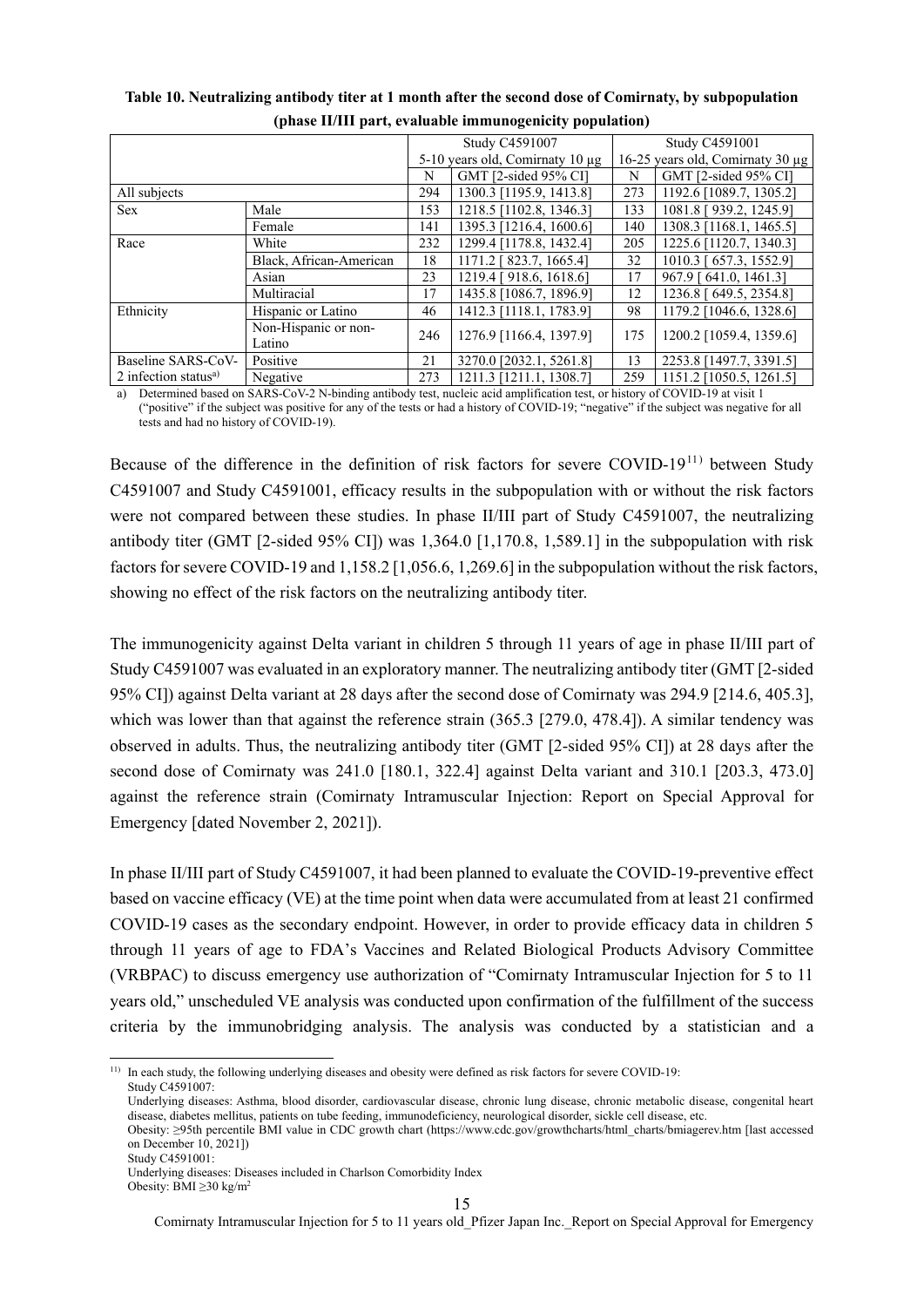programmer<sup>12)</sup> who were unblinded but not directly involved in the study conduct, based on the cutoff data on October 8, 2021. As of the data cutoff date, data were collected from 19 confirmed COVID-19 cases<sup>13)</sup> (3 of 1,450 in the Comirnaty group, 16 of 736 in the placebo group) from  $\geq$ 7 days after the second dose of the study vaccine in the evaluable efficacy population.<sup>14)</sup> In the subpopulation without SARS-CoV-2 infection before the first dose until 7 days after the second dose of study vaccine (1,305 in the Comirnaty group, 663 in the placebo group), VE [2-sided 95% CI] was 90.7% [67.4, 98.3]. There were no confirmed COVID-19 cases among subjects with history of SARSCoV-2 infection. Among confirmed COVID-19 cases, no severe cases<sup>15)</sup> were reported from either Comirnaty group or placebo group. No MIS-C was reported either.

Thus, results of phase II/III part of Study C4591007 demonstrated the following:

- Immunobridging success criteria were met with the population 16 through 25 years of age in Study C4591001.
- A preliminary data showed a high VE in this study which was conducted during the Delta variant epidemic, with an increase in neutralizing antibody titer against Delta variant.

Given the COVID-19-preventive effect of Comirnaty confirmed in Study C4591001, these results suggest that Comirnaty is expected to have a certain level of efficacy in children 5 through 11 years of age.

The currently available immunogenicity data in children 5 through 11 years of age are only those obtained at 1 month after the second dose of Comirnaty. It is planned to collect additional immunogenicity data in Study C4591007, including those at 6 months after the second dose of Comirnaty.

#### PMDA's view:

Comparison of the immunogenicity data between the subjects in phase II/III part of Study C4591007 and the population 16 through 25 years of age in Study C4591001 confirmed a high COVID-19 preventive effect of Comirnaty and an increase in the neutralizing antibody titer, albeit differences in the distribution of some demographic characteristics between the two populations (Table 9). The subpopulation analysis also confirmed a high COVID-19-preventive effect regardless of the demographic characteristics (Comirnaty Intramuscular Injection: Report on Special Approval for Emergency [dated February 8, 2021], *N Engl J Med*. 2021;384:1576-7). On the basis of the above, PMDA concluded that demographic characteristics are unlikely to cause clinically significant difference

<sup>1</sup>  $12)$  The statistician and the programmer different from blinded persons in charge of study conduct

<sup>&</sup>lt;sup>13)</sup> A confirmed COVID-19 case was defined as a subject who has at least 1 symptom suggestive of COVID-19 (pyrexia, new onset or worsening of cough, new onset or worsening of shortness of breath, chills, new onset or worsening of myalgia, new onset of loss of taste or smell, sore throat, diarrhoea, and vomiting) with a positive SARSCoV-2 result by nasopharyngeal swab nucleic acid amplification testing. <sup>14)</sup> Of 2,285 randomized subjects, 1,450 in the Comirnaty group and 736 in the placebo group were included in the evaluable efficacy population, excluding the following:

<sup>•</sup> Those in whom the interval between the first dose and the second dose of the study drug was outside the defined range of Day 19 to 42 (31 in the Comirnaty group, 18 in the placebo group)

<sup>•</sup> Those with important protocol deviations within 7 days after the second dose of the study drug (47 in the Comirnaty group, 4 in the placebo group)

<sup>&</sup>lt;sup>15)</sup> Confirmed COVID-19 cases with at least 1 of the following conditions: Clinical signs at rest suggesting severe systemic disease (respiratory rate increased, heart rate increased, SpO<sub>2</sub> decreased, or PaO<sub>2</sub>/FiO<sub>2</sub> decreased), respiratory failure (defined as requiring high-flow oxygen, noninvasive ventilation, mechanical ventilation or extracorporeal membrane oxygenation), shock or cardiac failure, acute renal failure, hepatic failure, or neurological disorder, admission to an intensive care unit, death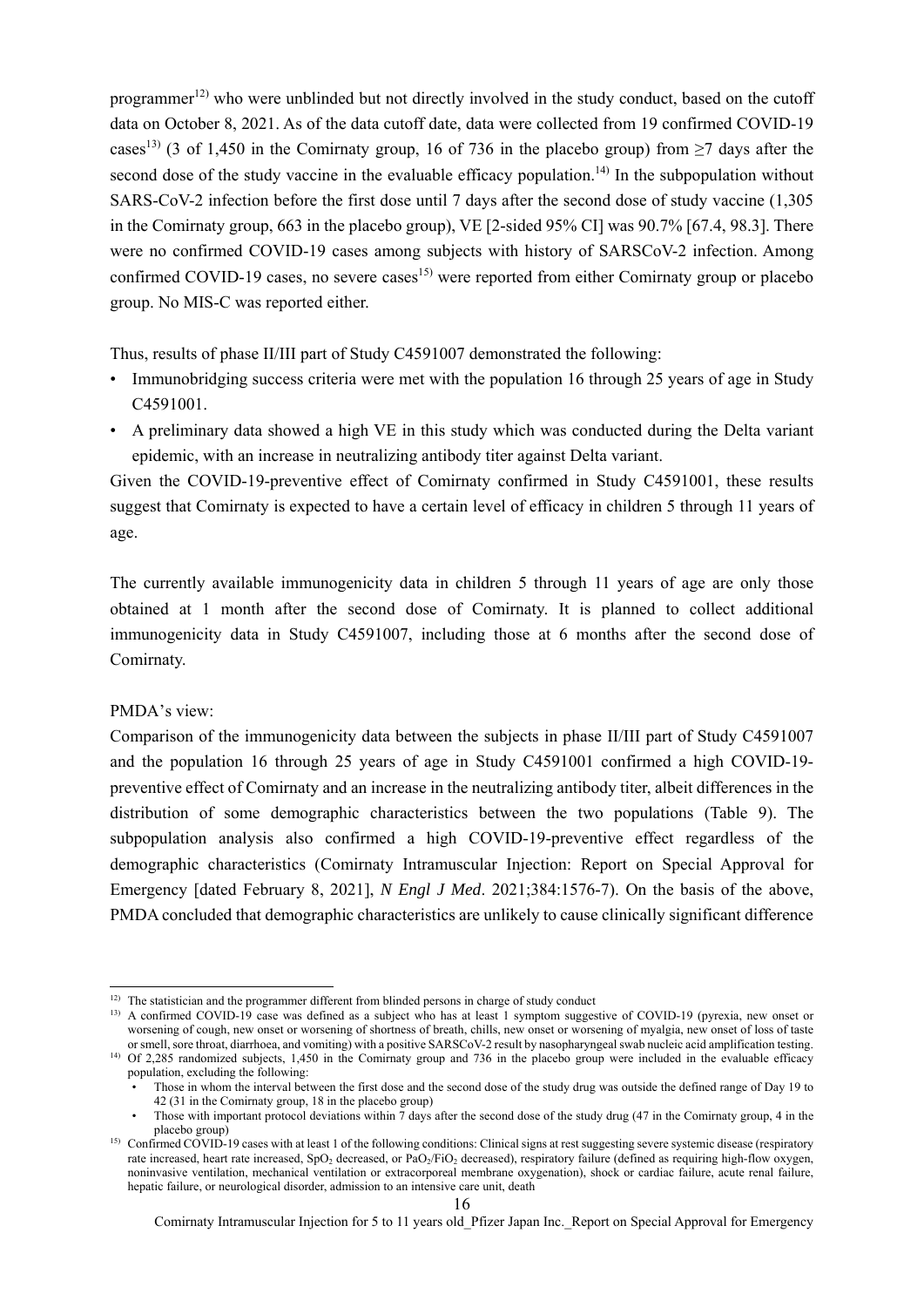in immune response and that it is acceptable to compare immunogenicity data between the two populations.

Comirnaty is expected to have a certain level of efficacy in children 5 through 11 years of age, given the following observations:

- In phase II/III part of Study C4591007, GMR of neutralizing antibody titer and the difference in antibody response rate at 1 month after the second dose of Comirnaty met the immunobridging success criteria.
- Subpopulation analysis of neutralizing antibody titer did not detect significant difference among subjects with different demographic characteristics.
- Study C4591001 confirmed COVID-19-preventive effect of Comirnaty.

The immunogenicity data submitted in the present application are those obtained up to 1 month after the second dose of Comirnaty. It is unknown how the neutralizing antibody titer changes over time after the vaccination in children 5 through 11 years of age. It has been confirmed in Study C4591001, etc., that the neutralizing titer decreases over time after vaccination with Comirnaty (Comirnaty Intramuscular Injection: Report on Special Approval for Emergency [dated November 2, 2021]). The applicant should continue to collect information on the change in the immunogenicity over time in children 5 through 11 years of age and take appropriate measures based on the information obtained. In addition, the applicant should continue to pay attention to the emergence and spread of new variants in order to collect information on the efficacy and immunogenicity of Comirnaty on such variants and take appropriate measures depending on the situations.

#### **7.R.3 Safety**

#### **7.R.3.1 Safety profile**

The applicant's explanation of safety in Study C4591007:

#### **(a) Reactogenicity events**

Table 11 shows reactogenicity events observed within 7 days after the study vaccine administration (either the first or the second dose) in phase II/III part (sentinel group). Local reactions and systemic reactions were observed in large numbers of subjects in the Comirnaty group. The incidence of each event was similar between the Comirnaty group and the placebo group for vomiting, diarrhoea, and arthralgia, while the incidences of other adverse events were higher in the Comirnaty group than in the placebo group. There were no Grade  $\geq$ 3 events with incidence of  $\geq$ 1%. No Grade 4 events occurred. Pyrexia was not classified by Grade. The incidence of pyrexia in the Comirnaty group, classified by temperature range, was as follows: 38.0°C to 38.4°C, 4.4% (66 subjects) (1.5% [23 subjects] after the first dose, 3.4% [51 subjects] after the second dose; hereinafter the same order shall apply); 38.5°C to 38.9°C, 3.2% (48 subjects) (0.8% [12], 2.5% [38]); 39.0°C to 40.0°C, 0.7% (11 subjects) (0.2% [3], 0.5% [8]); and >40.0°C, 0.1% (1 subject) (0% [0], 0.1% [1]). In the subject with pyrexia of >40°C, the pyrexia occurred on Day 2 after the second dose and resolved on the next day.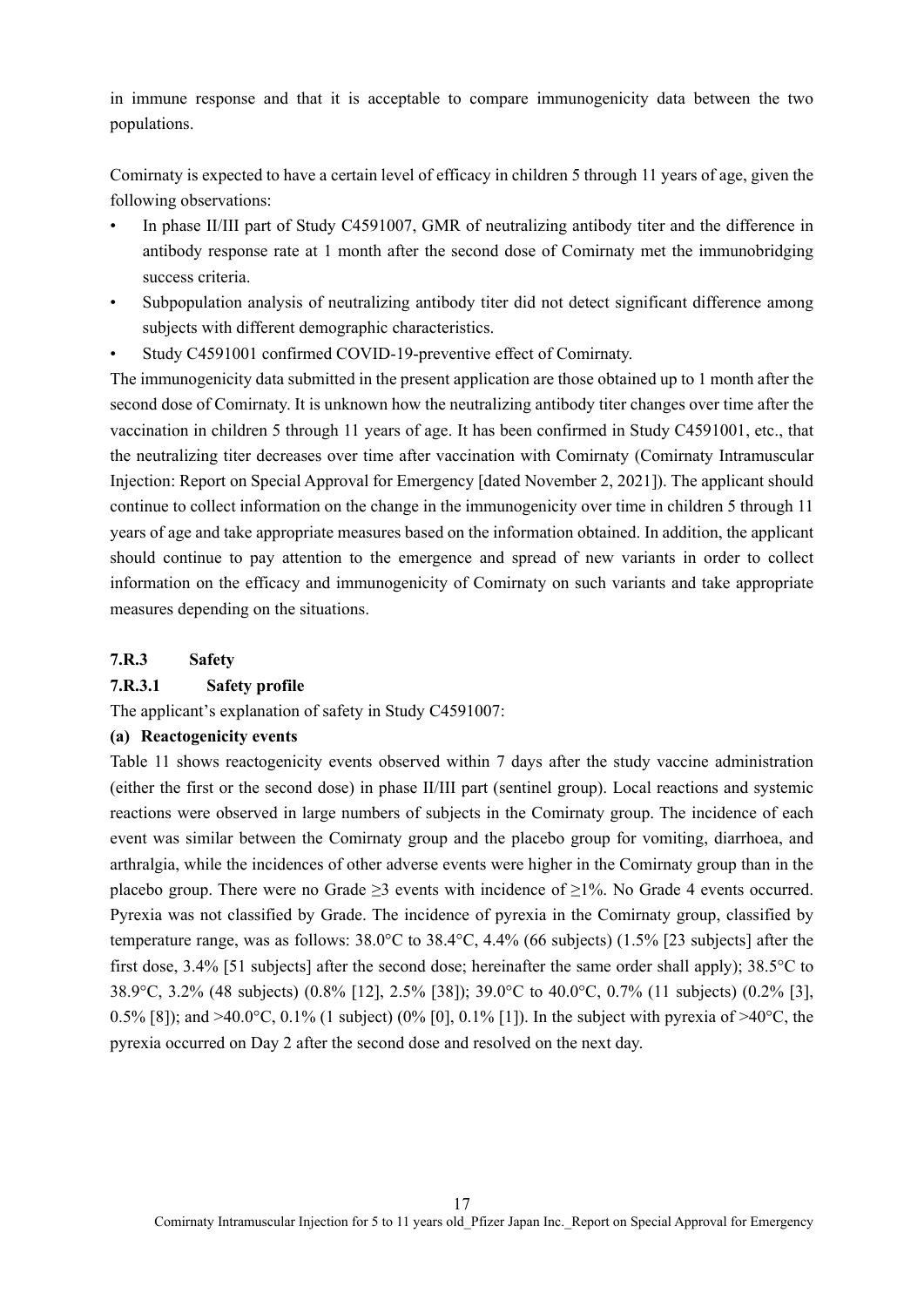|          |                        | $\cdot$ .          |                        |                |                          |
|----------|------------------------|--------------------|------------------------|----------------|--------------------------|
|          | Event term             |                    | Total                  |                | Grade $\geq$ 3           |
|          |                        | Comirnaty          | Placebo                | Comirnaty      | Placebo                  |
|          |                        | $(N = 1, 517)$     | $(N = 750)$            | $(N = 1, 517)$ | $(N = 750)$              |
|          |                        | $n/N$ (%)          | $n/N$ (%)              | $n/N$ (%)      | $n/N$ (%)                |
| Local    | Total                  | 1,308/1,517 (86.2) | 349/750 (46.5)         |                |                          |
| reaction | Injection site<br>pain | 1,279/1,517(84.3)  | 322/749 (43.0)         | 9/1,517(0.6)   | 0/749                    |
|          | Redness                | 401/1,517 (26.4)   | 72/750(9.6)            | 3/1,517(0.2)   | 0/749                    |
|          | Swelling               | 309/1,517 (20.4)   | 35/750(4.7)            | 1/1,517(0.1)   | 0/749                    |
| Systemic | Total                  | 1,011/1,517(66.6)  | 418/750 (55.7)         |                |                          |
| reaction | Pyrexia <sup>a)</sup>  | 126/1,517(8.3)     | 19/750(2.5)            |                |                          |
|          | Fatigue                | 785/1,517 (51.7)   | 299/749 (39.9)         | 13/1,517(0.9)  | 2/749(0.3)               |
|          | Headache               | 579/1,517 (38.2)   | 242/749 (32.3)         | 5/1,517(0.3)   | 4/749(0.5)               |
|          | Chills                 | 188/1,517 (12.4)   | 58/749 (7.7)           | 2/1,517(0.1)   | $\overline{1/749}$ (0.1) |
|          | Vomiting               | 60/1,517(4.0)      | 17/749(2.3)            | 0/1,517        | 0/749                    |
|          | Diarrhoea              | 146/1,517 (9.6)    | 61/749(8.1)            | 0/1,517        | 0/749                    |
|          | Myalgia                | 266/1,517 (17.5)   | 85/749 (11.3)          | 2/1,517(0.1)   | 0/749                    |
|          | Arthralgia<br>$\sim$   | 115/1,517(7.6)     | 58/749 (7.7)<br>$\sim$ | 0/1,517        | 0/749                    |

**Table 11. Reactogenicity events within 7 days after each dose of the study vaccine (first or second dose) (phase II/III part, safety analysis set)** 

 $N =$  number of subjects analyzed (number of subjects who reported the presence or absence of event in subject diary),  $n =$  number of

subjects with events  $(\% )$ a)  $\geq$ 38.0°C, not classified by Grade.

The median time to the onset of local reaction was 1 to 2 days both after the first and the second doses of Comirnaty, and the median duration was 1 to 2 days. The median time to the onset of systemic reactions was 2 to 4 days both after the first and the second doses of Comirnaty with the median duration of 1 day, but symptoms persisted for ≥1 month for some events.

The incidence of reactogenicity events by each dose was as shown in Table 6 [see Section 7.1.2.1]. In the placebo group, the incidences of most of events were similar between after the first dose and after the second dose, whereas in the Comirnaty group, the incidences of redness, swelling, pyrexia, fatigue, headache, chills, myalgia, and arthralgia were higher after the second dose than after the first dose.

The percentage of subjects who used at least 1 dose of an antipyretic analgesic for the treatment of symptoms associated with the study vaccination was 14.4% (217 of 1,511 subjects) in the Comirnaty group and 8.3% (62 of 749 subjects) in the placebo group after the first dose and 19.7% (296 of 1,501 subjects) in the Comirnaty group and 8.1% (60 of 741 subjects) in the placebo group after the second dose. Prophylactic administration of antipyretic analgesic was not allowed in Study C4591007.

Table 12 shows the incidence of reactogenicity events in each subpopulation. No clear difference was observed among subpopulations with different demographic characteristics.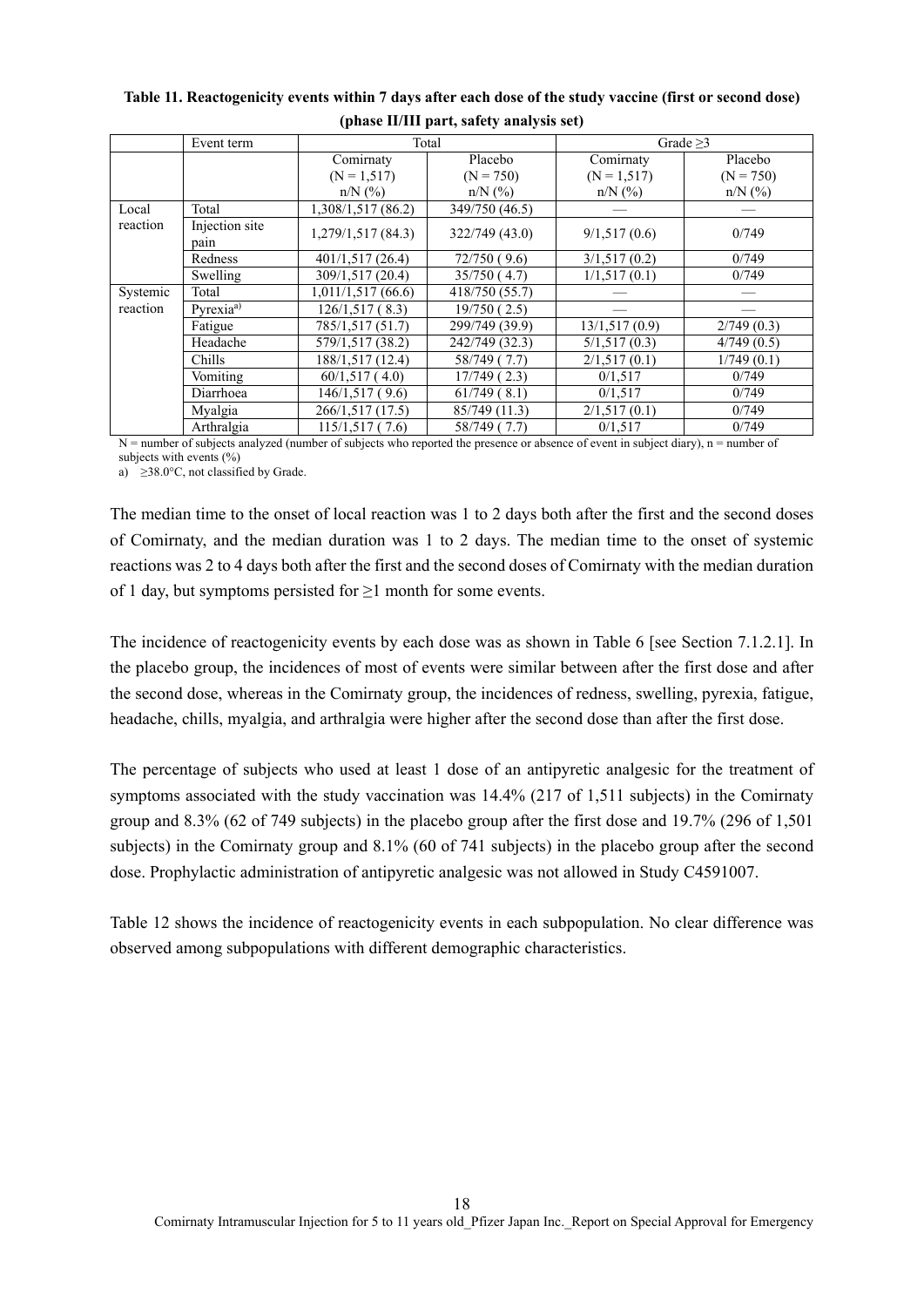|                                |                            | ----- - --- --- p--- -, ------;, ---- - - - -, |                |                   |                            |  |
|--------------------------------|----------------------------|------------------------------------------------|----------------|-------------------|----------------------------|--|
|                                |                            | Local reaction                                 |                | Systemic reaction |                            |  |
|                                |                            | Comirnaty                                      | Placebo        | Comirnaty         | Placebo                    |  |
|                                |                            | $n/N$ (%)                                      | $n/N$ (%)      | $n/N$ (%)         | $n/N$ (%)                  |  |
| Total                          |                            | 1,308/1,517 (86.2)                             | 349/750 (46.5) | 1,011/1,517(66.6) | 418/750 (55.7)             |  |
| <b>Sex</b>                     | Male                       | 674/799 (84.4)                                 | 165/383 (43.1) | 533/799 (66.7)    | 206/383 (53.8)             |  |
|                                | Female                     | 634/718 (88.3)                                 | 184/367 (50.1) | 478/718 (66.6)    | 212/367 (57.8)             |  |
| Race                           | White                      | 1,047/1,204 (87.0)                             | 267/586 (45.6) | 797/1,204 (66.2)  | 320/586 (54.6)             |  |
|                                | Black, African-American    | 69/88 (78.4)                                   | 24/58(41.4)    | 60/88(68.2)       | 31/58 (53.4)               |  |
|                                | Others <sup>a</sup>        | 192/225 (85.3)                                 | 58/106 (54.7)  | 154/225 (68.4)    | 67/106(63.2)               |  |
| Ethnicity                      | Hispanic or Latino         | 271/318 (85.2)                                 | 79/159 (49.7)  | 212/318 (66.7)    | 89/159 (56.0)              |  |
|                                | Non-Hispanic or non-Latino | 1,034/1,196 (86.5)                             | 270/591 (45.7) | 797/1,196 (66.6)  | 591/329 (55.7)             |  |
|                                | Not reported               | 3/3(100)                                       | 0/0            | 2/3(66.7)         | 0/0                        |  |
| Baseline SARS-CoV-2            | Positive                   | 112/133 (84.2)                                 | 22/65(33.8)    | 81/133 (60.9)     | 28/65(43.1)                |  |
| infection status <sup>a)</sup> | Negative                   | 1,196/1,384 (86.4)                             | 327/685 (47.7) | 930/1,384 (67.2)  | 390/685 (56.9)             |  |
| Obesity $e$                    | Yes                        | 151/173 (87.3)                                 | 42/92 (45.7)   | 118/173 (68.2)    | 57/92 (62.0)               |  |
|                                | No                         | 1,157/1,343 (86.2)                             | 307/658 (46.7) | 893/1,343 (66.5)  | 361/658 (54.9)             |  |
| Risk factors for severe        | Yes                        | 269/311 (86.5)                                 | 69/152 (45.4)  | 211/311 (67.8)    | 85/152 (55.9)              |  |
| $COVID-19d$                    | No                         | 1,039/1,206 (86.2)                             | 280/598 (46.8) | 800/1,206 (66.3)  | $\overline{33}3/598(55.7)$ |  |

**Table 12. Incidence of reactogenicity events within 7 days after each dose (first or second dose) Subpopulation analysis (phase II/III part, safety analysis set)**

 $N =$  number of subjects analyzed, n = number of subjects with events (%)

a) 109 Multiracials, 90 Asians, 12 American Indians or Alaska natives, 5 Native Hawaiians or other Pacific Islanders, and 9 with ethnicity not reported

b) Determined based on SARS-CoV-2 N-binding antibody test, nucleic acid amplification test, or history of COVID-19 at visit 1 ("positive" if the subject was positive for any of the tests or had a history of COVID-19; "negative" if the subject was negative for all tests and had no history of COVID-19).

c) ≥95 percentile BMI value in CDC growth chart (https://www.cdc.gov/growthcharts/html\_charts/bmiagerev.htm [last accessed on December 10, 2021])

d) Underlying diseases (asthma, blood disorder, cardiovascular disease, chronic lung disease, chronic metabolic disease, congenital heart disease, diabetes mellitus, patients on tube feeding, immunodeficiency, neurological disorder, sickle cell disease, etc.) and obesity (see Note c) were defined as risk factors.

# **(b) Adverse events**

In phase II/III part (sentinel group), the incidence of adverse events (except reactogenicity events within 7 days after each dose of the study vaccine) within 1 month after the last dose of the study vaccine was 10.9% (166 of 1,518 subjects) in the Comirnaty group and 9.2% (69 of 750 subjects) in the placebo group. There were no events with an incidence of  $\geq 1\%$ . The event with the highest incidence in the Comirnaty group was lymphadenopathy (0.9%; 13 of 1,518 subjects) [see Table 7 in Section 7.1.2.1].

In the additional group, the incidence of adverse events observed up to the data cutoff date (October 8, 2021) was 7.2% (115 of 1,591 subjects) in the Comirnaty group and 6.3% (50 of 788 subjects) in the placebo group (the median observation period after the second dose of the study vaccine was 2.4 weeks). The adverse event with an incidence of  $\geq$ 1% in the Comirnaty group was injection site pain (1.1%; 18 of 1,591 subjects) [see Table 8 in Section 7.1.2.2]. The occurrences of adverse events in the additional group were generally similar to those in the sentinel group.

There was no report of anaphylaxis, myocarditis, pericarditis, or Bell's palsy in either group. There was neither report of severe COVID-19 nor evidence suggestive of vaccine-associated enhanced disease or (VAED) or vaccine-associated enhanced respiratory disease (VAERD).

#### **(c) Serious adverse events**

No serious adverse events were observed in phase I part (data cutoff date July 16, 2021).

In the Comirnaty group of phase II/III part, serious adverse events were observed in 1 subject (upper limb fracture) in the sentinel group (data cutoff September 6, 2021) and in 3 subjects (arthritis infective,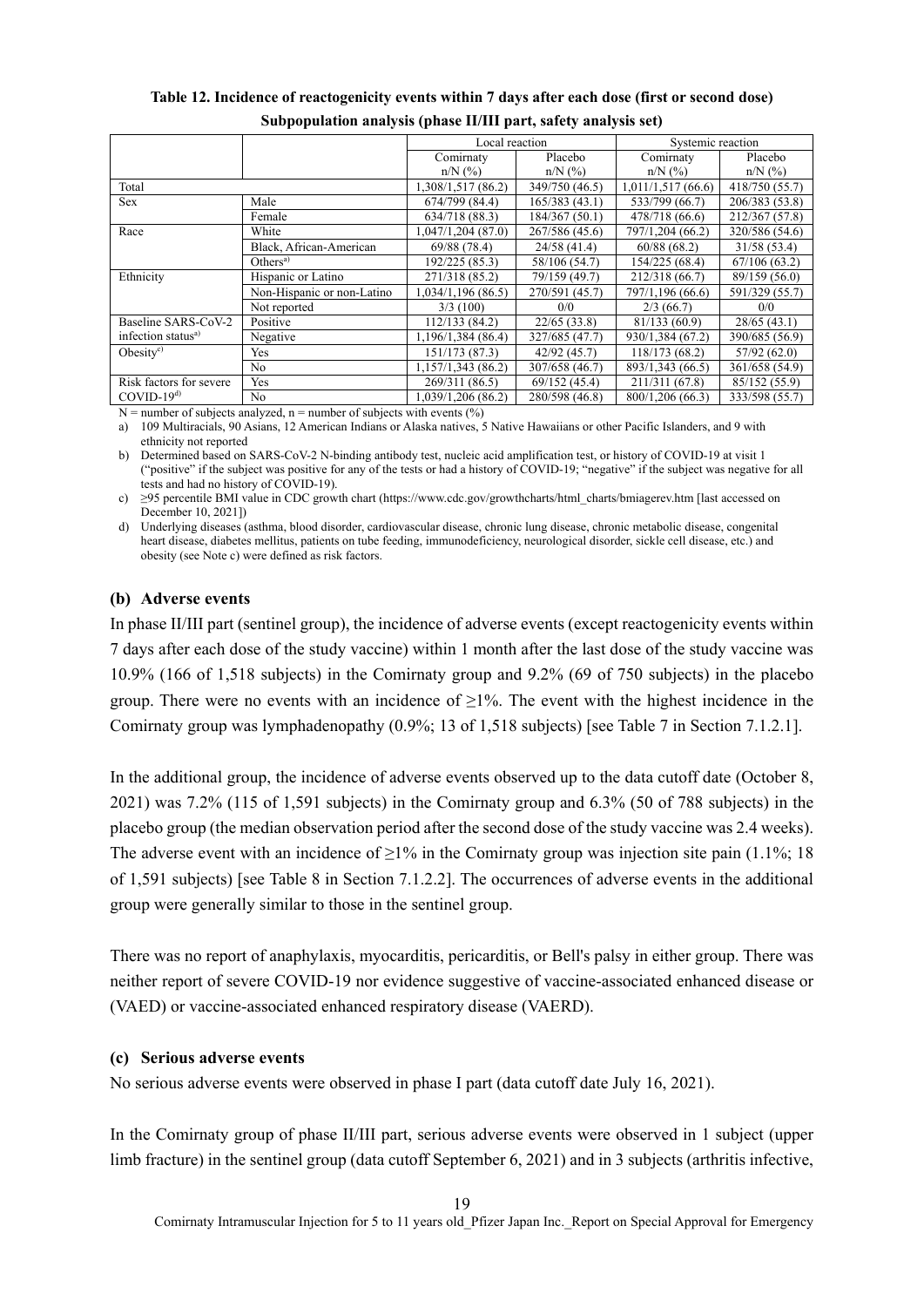foreign body ingestion, and epiphyseal fracture in 1 each) in the additional group (data cutoff date October 8, 2021). The causal relationship to Comirnaty was denied for all of the events, and their outcome was "recovered" or "recovering."

No death occurred in either part.

As shown in (a) to (c) above, reactogenicity events (local and systemic reactions) were observed in many subjects receiving Comirnaty in Study C4591007, but most of them were mild or moderate in severity, resolving within a short time after the onset. Thus, the symptom profile was similar to that observed in those ≥12 years of age. For adverse events other than reactogenicity events, the incidence was low, and the most of them were mild or moderate in severity, with no serious adverse events for which a causal relationship to Comirnaty is possibly related. To date, Comirnaty has posed no serious safety concerns in children 5 through 11 years of age, confirming the tolerability.

In Study C4591007, none of the subjects received the study vaccine simultaneously with any other prophylactic vaccine.<sup>16)</sup> After the first dose of the study vaccine, a prophylactic vaccine against other infection was administered to 10 of 1,518 subjects in the Comirnaty group and 6 of 750 subjects in the placebo group.17) Within 1 month after the last dose of the study vaccine, adverse events were observed in none of the subjects in the Comirnaty group and in 2 subjects in the placebo group.

### PMDA's view:

PMDA confirmed the following in Study C4591007:

- Reactogenicity events (local reactions and systemic reactions) were observed in many of the subjects, but the most cases were mild or moderate in severity and reversible.
- For adverse events other than reactogenicity events, the incidence was low, and most of them were mild or moderate in severity.

On the basis of the currently available information, PMDA concluded that there are no serious safety concerns with Comirnaty in children 5 through 11 years of age. However, because of the limited safety information available in children 5 through 11 years of age, the safety information on Comirnaty in children of this age group should be collected after the market launch, and appropriate measures should be taken based on the information obtained. In addition, the following information should be provided appropriately to healthcare professionals, vaccine recipients, and their caregivers:

- Local reactions and systemic reactions were observed in many subjects.
- Some events were observed with a higher incidence after the second dose than after the first dose of vaccination.
- The timing of occurrence and duration of events with a high incidence.

<sup>1</sup> <sup>16)</sup> The clinical study protocol specified that the study vaccination should be postponed in subjects who received a nonlive vaccine, influenza vaccine, or rotavirus vaccine within 14 days and subjects who received other live vaccines (excluding live influenza and rotavirus vaccines) within 28 days.

<sup>&</sup>lt;sup>17)</sup> The interval from the study vaccination to the administration of vaccine for other infections was 10 to 34 days in the Comirnaty group and 6 to 42 days in the placebo group. The breakdown of vaccines against other infections was diphtheria-pertussis (acellular)-tetanus vaccine (5 subjects in the Comirnaty group, 3 in the placebo group; hereinafter the same order shall apply), diphtheria-pertussis (5-component acellular)-tetanus vaccine (0, 1), diphtheria-tetanus vaccine (0, 1), human papillomavirus vaccine (3, 4), human papillomavirus-like particlebased tetravalent vaccine (1, 1), meningococcal vaccine (2, 0), tetravalent meningococcal vaccine (1, 2), tetravalent meningococcal vaccine (diphtheria toxoid conjugate) (1, 0), tick-borne encephalitis vaccine (1, 0), and inactivated tick-borne encephalitis vaccine (2, 0).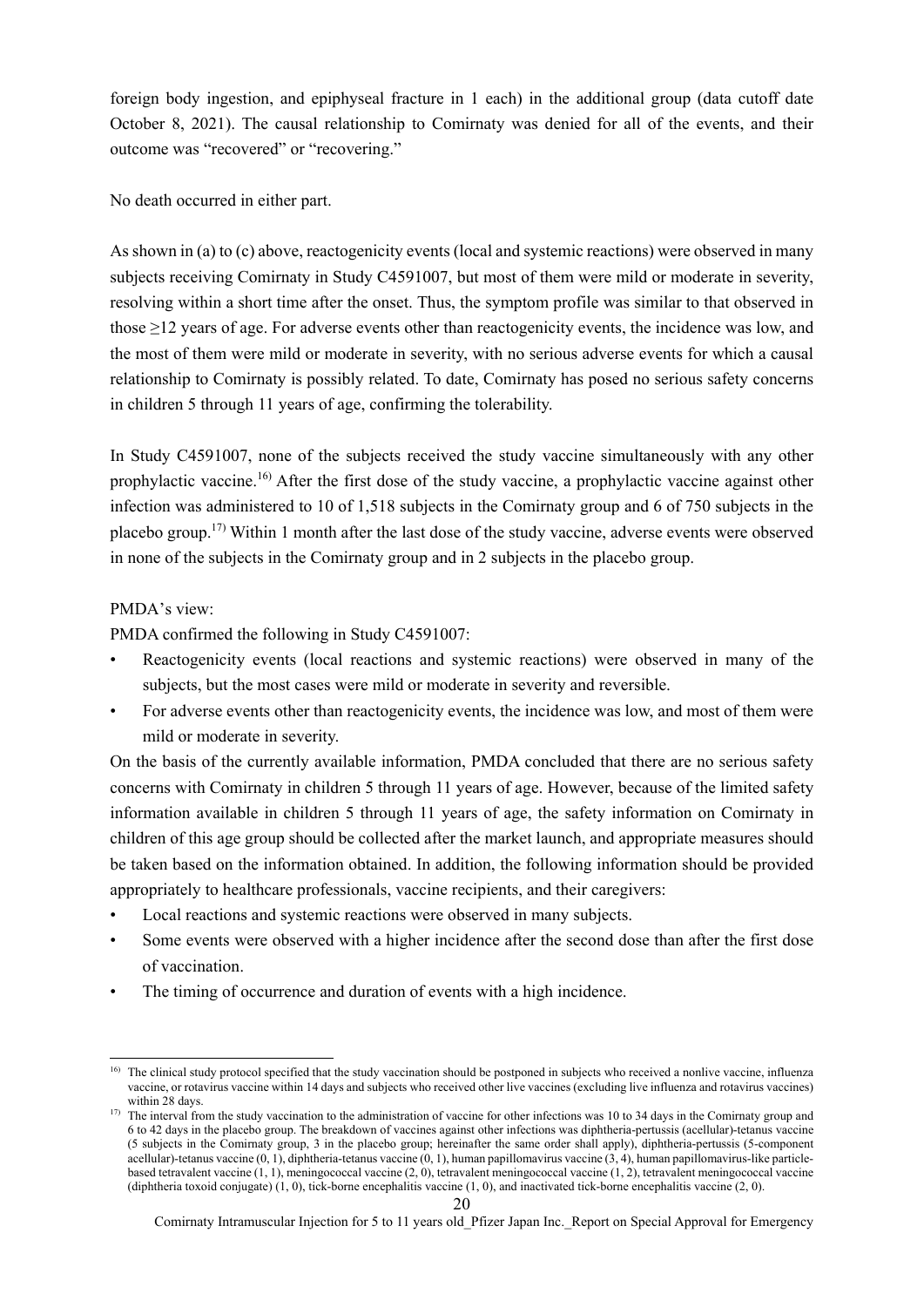#### **7.R.3.2 Safety in children with underlying diseases**

The applicant's explanation about the safety in children with underlying diseases:

It is considered that some children with underlying disease or obesity have a high risk of severe COVID-19 (https://www.cdc.gov/coronavirus/2019-ncov/need-extra-precautions/people-with-medicalconditions.html [last accessed on December 10, 2021]). In Study C4591007, children with stable underlying disease were eligible for enrollment. The following underlying diseases (asthma, blood disorder, cardiovascular disease, chronic lung disease, chronic metabolic disease, congenital heart disease, diabetes mellitus, patients on tube feeding, immunodeficiency, neurological disorder, sickle cell disease, etc.) and obesity<sup>18)</sup> were defined as the risk factors for severe COVID-19, and subjected to analysis. In the safety analysis set of the sentinel group in phase II/III part, 20.6% (312 of 1,518 subjects) in the Comirnaty group and 20.3% (152 of 750 subjects) in the placebo group had risk factors for severe COVID-19 at baseline. The main underlying diseases or conditions were obesity (11.5% [174 of 1,518 subjects] in the Comirnaty group, 12.3% [92 of 750 subjects] in the placebo group; hereinafter the same order shall apply), asthma (7.8% [119 of 1,518 subjects], 8.3% [62 of 750 subjects]), neurological disorder (1.3% [19 of 1,518 subjects], 0.4% [3 of 750 subjects]), and congenital heart disease (1.0% [15 of 1,518 subjects], 0.7% [5 of 750 subjects]). In the population with risk factors for severe COVID-19, the incidence of reactogenicity events within 7 days after administration of the study vaccine (either the first or second dose) was 86.5% (269 of 311 subjects) in the Comirnaty group and 45.4% (69 of 152 subjects) in the placebo group for local reactions and 67.8% (211 of 311 subjects) in the Comirnaty group and 55.9% (85 of 152 subjects) in the placebo group for systemic reactions. The incidence of adverse events and adverse reactions within 1 month after the last dose of study vaccination was 13.1% (41 of 312 subjects) and 4.8% (15 of 312 subjects), respectively, in the Comirnaty group and 11.8% (18 of 152 subjects) and 4.6% (7 of 152 subjects), respectively, in the placebo group. Adverse events with an incidence of  $\geq$ 1% in the Comirnaty group were injection site pain (1.3% [4 of 312 subjects]), lymphadenopathy (1.0% [3 of 312 subjects]), and rash (1.0% [3 of 312 subjects]).

The above results were not significantly different from the safety results in the entire population of Study C4591007 [see Section 7.R.3.1], posing no safety concerns unique to the population with risk factors for severe COVID-19.

#### PMDA's view:

PMDA confirmed that the safety in subjects with risk factors for severe COVID-19 enrolled in phase II/III part of Study C4591007 was similar to that in the entire population. However, only a limited number of subjects were evaluated in the above study. In addition, children with underlying diseases were eligible for the study only if their conditions were stable. After the market launch, however, children with underlying diseases of various conditions also are expected to receive the vaccination. Therefore, information on the safety of Comirnaty should be collected from children with underlying diseases after the market launch, and appropriate measures should be taken based on the information thus obtained.

<sup>-</sup><sup>18)</sup> ≥95th percentile BMI value in CDC growth chart (https://www.cdc.gov/growthcharts/html charts/bmiagerev.htm [last accessed on December 10, 2021<sup>1</sup>)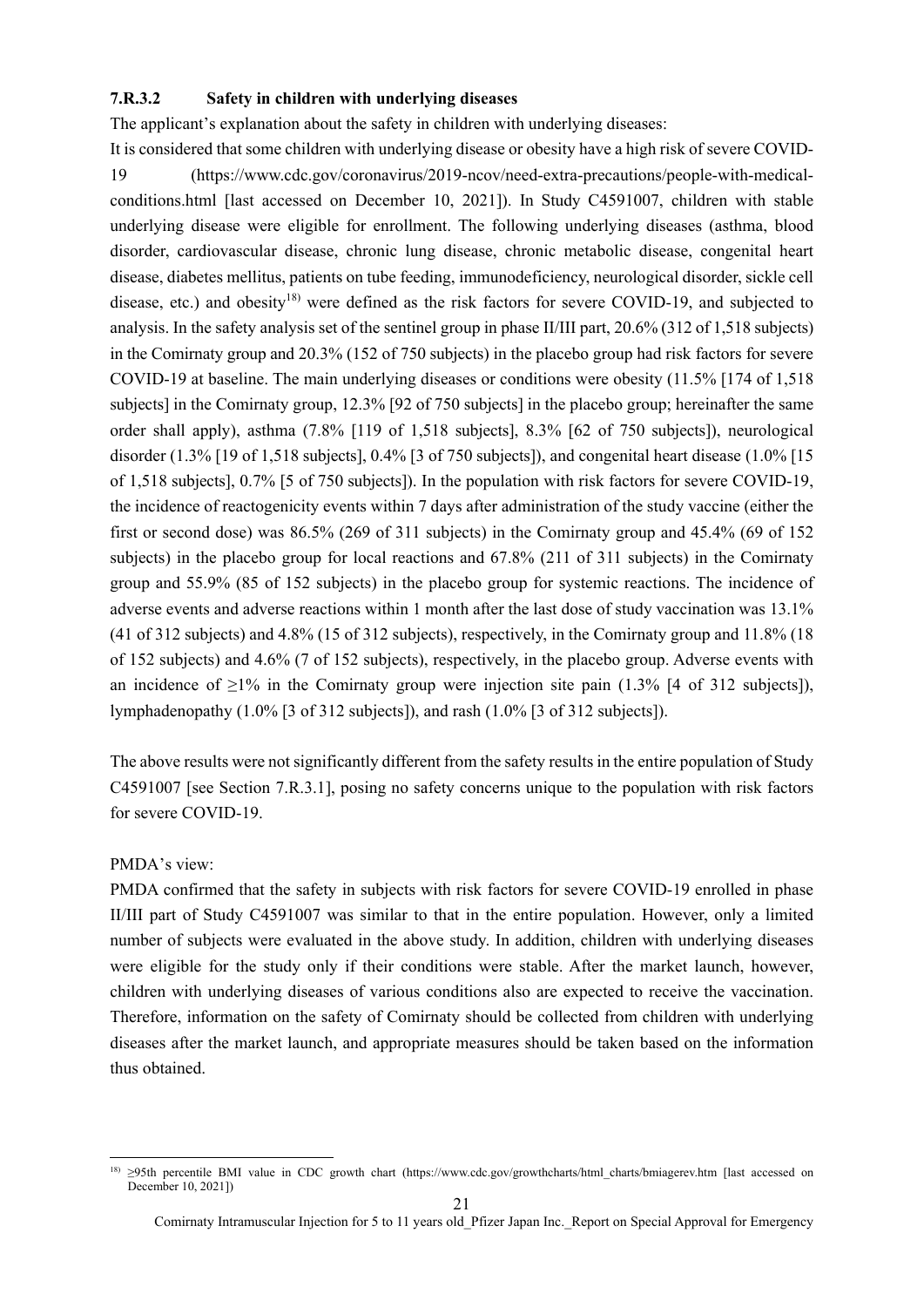#### **7.R.3.3 Myocarditis or pericarditis**

Concerns about the risk of myocarditis and pericarditis after administration of mRNA vaccine against SARS-CoV-2 have been raised from the post-marketing information, etc., of the approved product (for those  $\geq$ 12 years of age).

The applicant's explanation about myocarditis and pericarditis in children: Neither myocarditis nor pericarditis was observed in Study C4591007.

The safety database of the applicant includes a report of 1 case of myocarditis or pericarditis<sup>19)</sup> in children 5 through 11 years of age during the period from December 19, 2020 through October 28, 2021. According to the report, the patient developed myocarditis 4 days after the second administration of Comirnaty (vaccination dose unknown) and was hospitalized for 8 days, with unknown outcome (as of December 8, 2021). The case did not meet the criteria for definite diagnosis (level 1) in the classification based on the Brighton Collaboration case definition criteria (v.1.5.0).

Among 1,861 cases of myocarditis or pericarditis (myocarditis in 934, pericarditis in 927) (regardless of age) reported in the above database during the period from October 1, 2021 through October 28, 2021, 83 cases of myocarditis (9 cases in Japan) and 38 cases of pericarditis (3 in Japan) were reported in children 12 through 15 years of age (approved dose, 30 µg). The breakdown of reports by gender in children 12 through 15 years of age was 68 boys, 13 girls, and 2 with unknown sex for myocarditis and 25 boys and 13 girls for pericarditis. Myocarditis occurred in 18 subjects after the first dose, in 47 subjects after the second dose, and in 18 subjects after unknown dose number of vaccination, and pericarditis occurred in 11 subjects after the first dose, in 11 subjects after the second dose, and in 16 after unknown dose number of vaccination. Myocarditis occurred on the day of vaccination in 3 subjects, from 1 through 5 days after vaccination in 50 subjects, from 7 through 14 days after vaccination in 7 subjects, and from 19 through 48 days after vaccination in 5 subjects. Pericarditis occurred on the day of vaccination in 3 subjects, from 1 through 3 days after vaccination in 8 subjects, from 6 through 15 days after vaccination in 5 subjects, from 17 through 24 days after vaccination in 5 subjects, and the day of the onset unknown in 17 subjects. The outcome for myocarditis was "recovered" or "recovering" in 39 subjects, "not recovered" in 20 subjects, and "unknown" in 24 subjects. The outcome for pericarditis was "recovered" or "recovering" in 15 subjects, "not recovered" in 13 subjects, and "unknown" in 10 subjects. No fatal outcome was reported either for myocarditis or for pericarditis. The median time (range) to recovery was 5 (1-10) days in 8 subjects with myocarditis from whom information was available, and 25 days in 1 subject with pericarditis from whom information was available. Among these reports, clinically determined cases (10 cases of myocarditis, 12 cases of pericarditis) were subjected to classification using the Brighton Collaboration case definition criteria (v.1.5.0). Results showed that myocarditis was level 1 (definite diagnosis) in 1 subject (overseas report, boy, outcome was "recovering") and level 4 in 9 subjects; and pericarditis was level 2 in 2 subjects and level 4 in 10 subjects. There were no cases of level 1 pericarditis (definite diagnosis). It was difficult to evaluate the causal relationship between administration of Comirnaty and myocarditis or pericarditis because of (a) the limited number of subjects with definite diagnosis of myocarditis or pericarditis and (b) the

<sup>-</sup><sup>19)</sup> Preferred terms of MedDRA: Myocarditis, eosinophilic myocarditis, giant cell myocarditis, hypersensitivity myocarditis, autoimmune myocarditis, immune myocarditis, pericarditis, autoimmune pericarditis, pericarditis adhesive, pericarditis constrictive, pleuropericarditis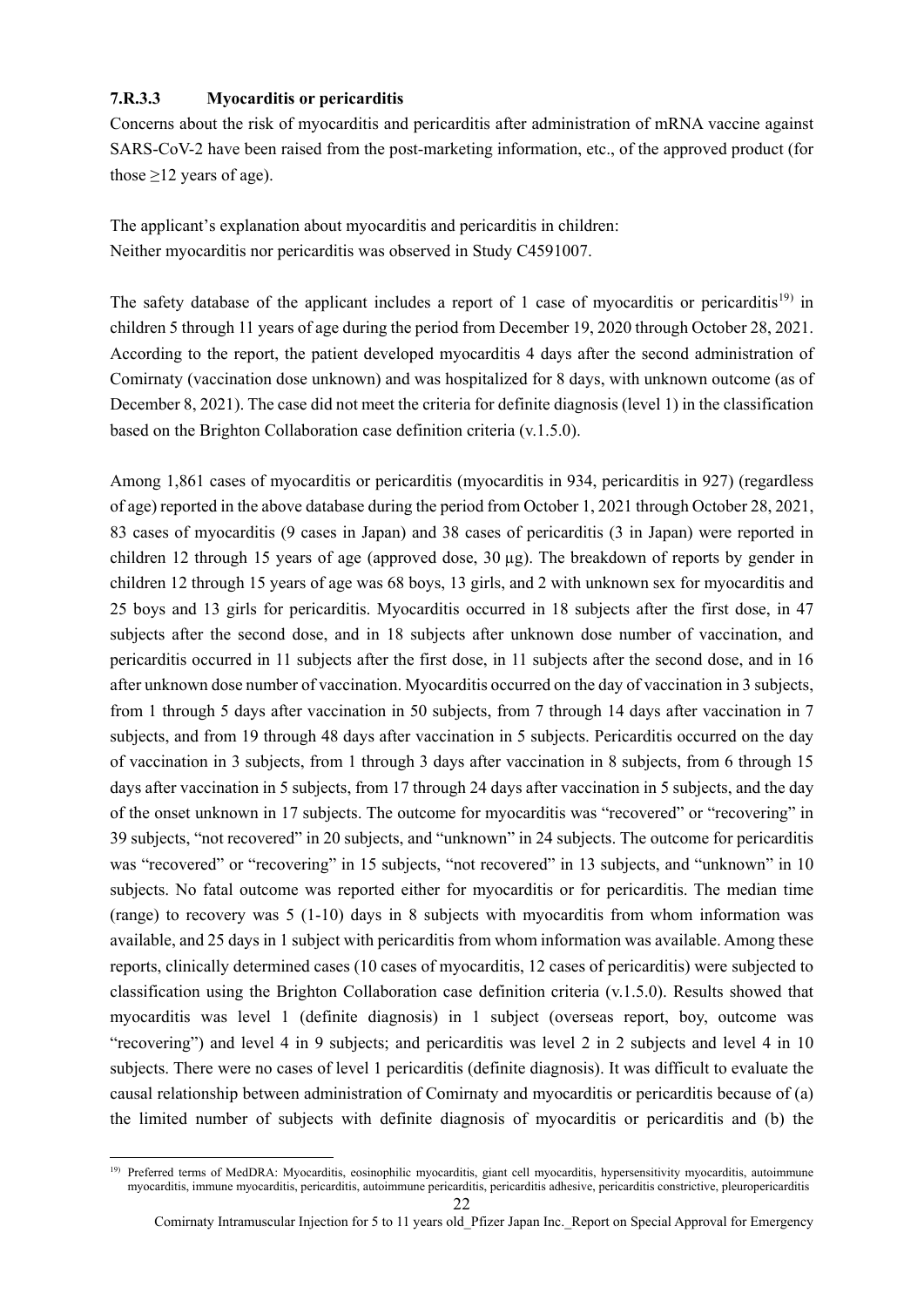insufficient information available for evaluating the causal relationship (information for excluding viral infection and other factors, disease history, etc.). However, (a) the timing of the onset after Comirnaty administration and (b) the larger number of reports after the second dose than after the first dose were consistent with post-vaccination myocarditis so far reported.

The results of survey based on the pharmacovigilance database in Israel showed that the incidence of myocarditis after the vaccination (per 100,000 doses) in the age group of 12 through 29 years was 0.63 after the first dose and 8.20 after the second dose in male subjects 12 through 15 years of age; and 1.21 after the first dose and 16.47 after the second dose in male subjects 16 through 19 years of age, being the highest. Thus, the incidence showed no tendency to increase in the younger age group (Vaccines and Related Biological Products Advisory Committee October 26, 2021 Meeting Document [https://www.fda.gov/media/153409/download (last accessed on December 10, 2021)]).

Comirnaty was granted the initial marketing approval or the emergency use authorization for children 5 through 11 years of age on October 29, 2021. To date, no sufficient information is available for evaluating the risk of myocarditis or pericarditis in children 5 through 11 years of age. However, by considering the following observations, the benefits of Comirnaty administration are great, suggesting the favorable benefit-risk profile of Comirnaty:

- The incidence of myocarditis or pericarditis after administration of mRNA vaccine is low in subjects of other age groups (*Circulation*. 2021;144:471-84, etc.).
- Myocarditis or pericarditis, even if it occurs, is asymptomatic or mild in most of cases (ibid.).
- Risks of myocarditis associated with COVID-19, MIS-C/PIMS, and sequelae of COVID-19, etc.

The information material for vaccine recipients and caregivers will include the following:

- Specific information on symptoms suggesting the possibility of myocarditis or pericarditis
- That the caregiver is requested to monitor the physical conditions of the child for several days from immediately after the vaccination, and
- In case the child complains of symptoms or any change is noted in the child's physical conditions, the caregiver should promptly notify the physician.

# PMDA's view:

According to the information from foreign countries, myocarditis or pericarditis is reported more frequently after the second dose than after the first dose, primarily in young males after the second dose of mRNA vaccine, including Comirnaty (*N Engl J Med*. 2021;385:2140-9, https://www.cdc.gov/vaccines/acip/meetings/downloads/slides-2021-10-20-21/07-COVID-Su-508.pdf [last accessed on December 10, 2021]).

In Japan, a joint meeting of the Side Effect Subcommittee of the Immunization and Vaccine Section Meeting in the Health Science Council (the 72nd meeting), and the 2021 Subcommittee on Drug Safety of the Committee on Drug Safety in the Pharmaceutical Affairs Department of the Pharmaceutical Affairs and Food Sanitation Council (the 22nd meeting) (hereinafter referred to as "the meeting on November 12, 2021")<sup>20</sup> observed that, of the 210 cases of suspected myocarditis-related events reported

<sup>1</sup> <sup>20)</sup> https://www.mhlw.go.jp/stf/shingi2/0000208910\_00034.html, document 2-6-1 (last accessed on December 10, 2021)

Comirnaty Intramuscular Injection for 5 to 11 years old\_Pfizer Japan Inc.\_Report on Special Approval for Emergency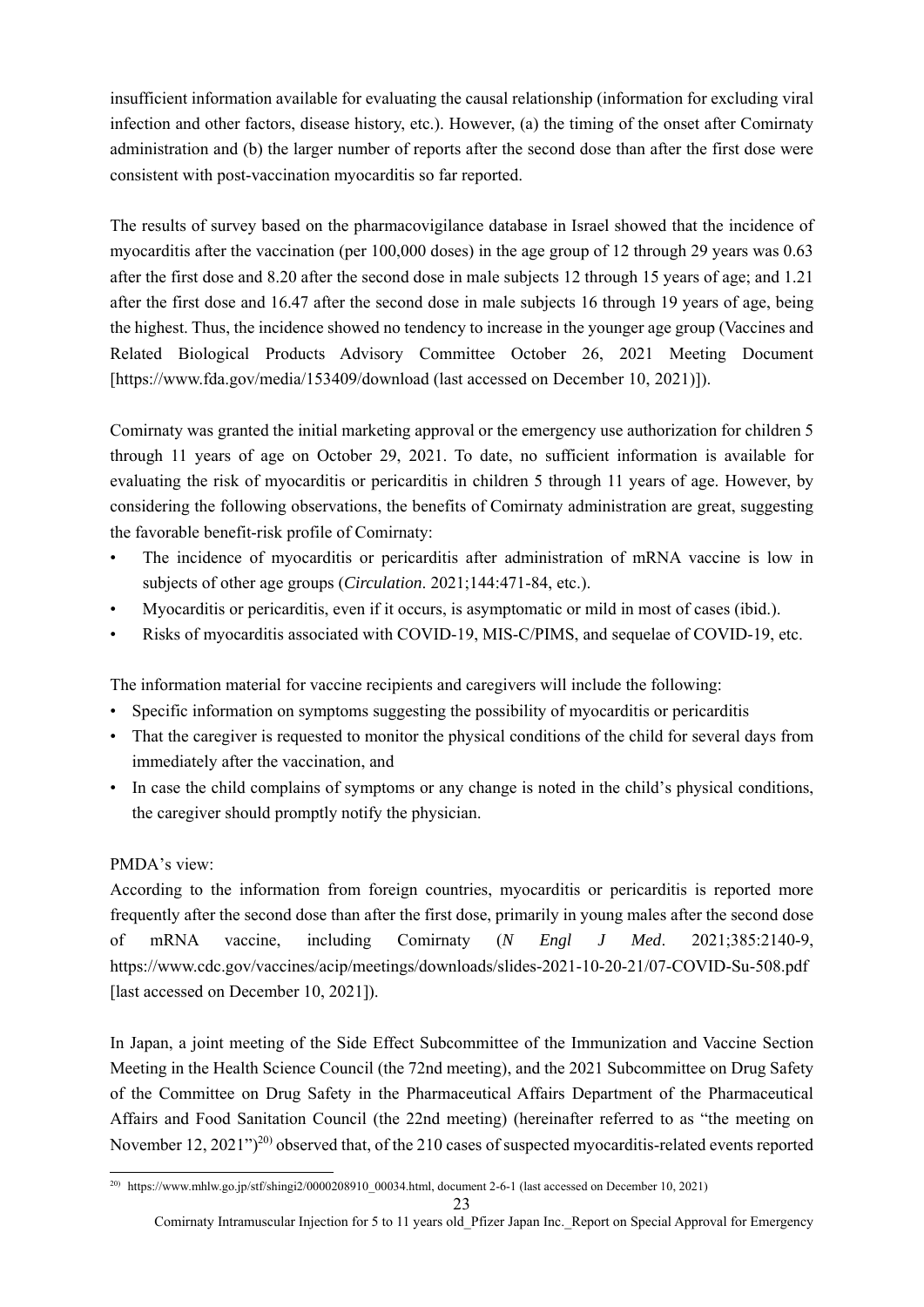by the marketing authorization holder in Japan (reporting period February 17, 2021 through October 24, 2021), many were events occurring after the second dose, particularly in males in their 10s or 20s. During the above reporting period, there were 13 deaths among patients with suspected myocarditisrelated events after Comirnaty vaccination. Although none of them is concluded to be causally related to mRNA vaccine at the current moment, they are considered to reflect situations requiring cautions for possible causal relationship between mRNA vaccination and death caused by myocarditis-related events. On the other hand, since the incidence of post-vaccination myocarditis is lower than that of COVID-19 associated myocarditis-related events, it is considered acceptable to continue administration of SARS-CoV-2 vaccine in males of 10s and 20s as well.

To date, only limited information is available on children 5 through 11 year of age who have received Comirnaty. As described above, post-vaccination myocarditis or pericarditis in young individuals occurs less frequently than COVID-19-associated myocarditis-related events and, even if it occurs, remains asymptomatic or mild in most cases (*Circulation*. 2021;144:471-84, etc.). In addition, analysis of the occurrences by age group provides no information that suggests unacceptable risk in children 5 through 11 years of age. Although COVID-19 in children is considered relatively mild, there are possibility that severe COVID-19 may develop. Given the risk of complications of COVID-19 (myocarditis, MIS-C/PIMS, etc.), Comirnaty should be available for children 5 through 11 of age as well.

Children of this age group may not be able to notice myocarditis or pericarditis and complain of the symptoms (chest pain and shortness of breath). The applicant should include specific symptoms in the information material and provide caution to consult the physician if the child complains of symptoms or any change is noted in the child's physical conditions.

The applicant should continue to collect information on myocarditis or pericarditis in children in and out of Japan and take appropriate measures based on the information thus obtained.

#### **7.R.3.4 Post-marketing safety information**

-

The applicant's explanation about post-marketing safety information on Comirnaty in children:

The safety database of the applicant collected during the period from December 19, 2020 through September 30, 2021 contains 309 reports<sup>21)</sup> in 140 children 5 through 11 years of age. The reports were on events without clinical results<sup>22)</sup> in 92 children and on 124 clinical events in the remaining 48 children. Events reported  $\geq$ 3 times were pyrexia (12 events), pain in extremity (11), headache (9), vaccination site pain (6), fatigue (5), pain (4), diarrhoea, nausea, oropharyngeal pain, peripheral swelling and pruritus (3 each). A total of 20 serious events were reported in 8 children. They were headache (3 events), pyrexia and peripheral swelling (2 each), cardiac flutter, myocarditis, aphthous ulcer, diarrhoea, stomatitis, vomiting, swelling, herpes virus infection, mastitis, pain in extremity, seizure, product administered to patient of inappropriate age, and pruritus (1 each). The outcome was "recovered" or "recovering" with 8 events (pyrexia and headache [2 events each], swelling, seizure, vomiting, and diarrhoea [1 each]) and

<sup>&</sup>lt;sup>21)</sup> Reports before marketing approval or use authorization of Comirnaty in children 5 through 11 years of age. The vaccination dose was  $0.\overline{1}$  mL (1 child),  $0.15$  mL (2), or 0.3 mL (10) in 13 children with known vaccination dose.

<sup>&</sup>lt;sup>22)</sup> Accidental exposure to product by child, accidental underdose, circumstance or information capable of leading to medication error, inappropriate schedule of product administration, incorrect dose administered, incorrect route of product administration, off label use, product administered to patient of inappropriate age, product use issue, therapeutic response unexpected, underdose, vaccination error, wrong patient received product.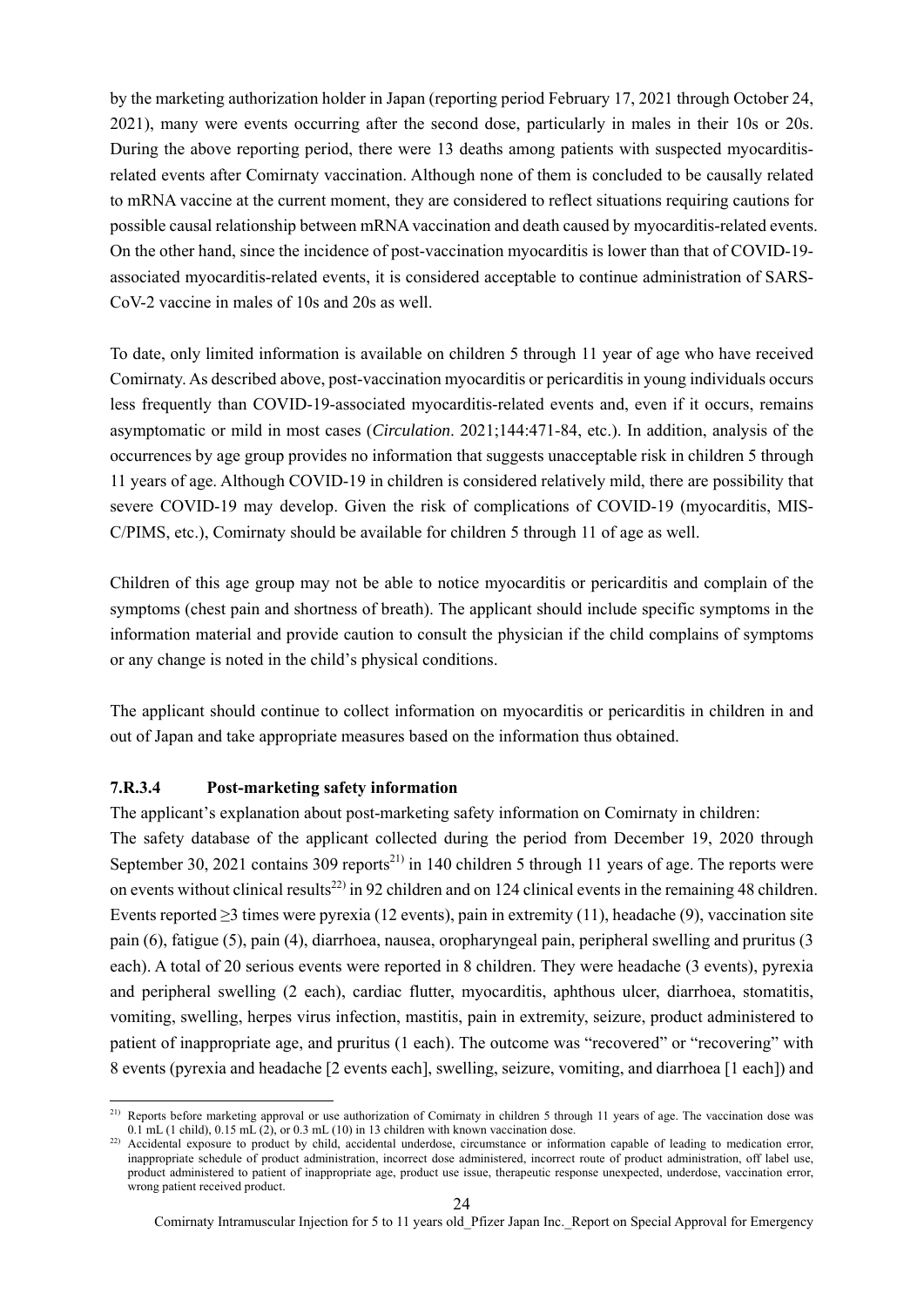"not recovered" with 6 events (cardiac flutter, peripheral swelling, aphthous ulcer, stomatitis, mastitis, and pruritus [1 each]). The outcome was unknown with other events. During the period from October 1, 2021 through October 28, 2021, 132 events were reported in 62 children <12 years of age. Events reported  $\geq$ 3 times were product administered to patient of inappropriate age (44 events), off label use (13), product use issue (10), pyrexia (5), wrong product administered (5), headache (4), and pain in extremity (3). The outcome was "recovered" or "recovering" in 10 children, "not recovered" in 3, and "unknown" in others.

For children 5 through 11 years of age, Comirnaty was granted the initial marketing approval or the emergency use authorization on October 29, 2021. Since the information available to date in this age group is still limited, reports in children 12 through 15 years of age (approved dose 30 µg) were also reviewed for evaluating the safety profile in children. During the period from October 1, 2021 through October 28, 2021, there were reports of 5,069 events in 1,502 children 12 through 15 years of age. Events reported  $\geq 100$  times were headache (317 events), pyrexia (292), fatigue (170), nausea (169), syncope (138), malaise (137), chest pain (122), dizziness (121), and vomiting (107) [see Section 7.R.3.3 Myocarditis or pericarditis].

In summary, no new safety concerns unique to children have been detected within the limited safety information available in children 5 through 11 years of age after the market launch; the same holds among children 12 through 15 years of age.

#### PMDA's view:

At the current moment, only limited information is available on the safety of Comirnaty in children 5 through 11 years of age, and the post-marketing safety information contains no data suggestive of safety concerns unique to children. The applicant should continue to collect information in and out of Japan and take appropriate measures based on the information thus obtained.

# **7.R.4 Clinical positioning**

PMDA's view on the clinical positioning of Comirnaty:

From September 2021, the number of people who became newly infected with SARS-CoV-2 started to decrease in Japan, and remains at a low level as of December 10. However, during the period from July through August of 2021 when highly infective and transmissive Delta variant became prevalent, there was an upsurge in the number of those newly infected with SARS-CoV-2, with approximately 20% of them being children in their 10s or below. (Current Situation of SARS-CoV-2 Infection in Japan [in Japanese] [as of December 7, 2021], https://www.mhlw.go.jp/content/10906000/000864405.pdf [last accessed on December 10, 2021]). A new type of variant may arise at any time in future, possibly spreading and causing severe COVID-19 in children.

Although it is said that COVID-19 in children is mild and rarely severe, children with underlying diseases or obesity are considered to have a high risk of severe COVID-19 (https://www.cdc.gov/coronavirus/2019-ncov/need-extra-precautions/people-with-medicalconditions.html [last accessed on December 10, 2021]) and, in the US and Europe, severe or fatal cases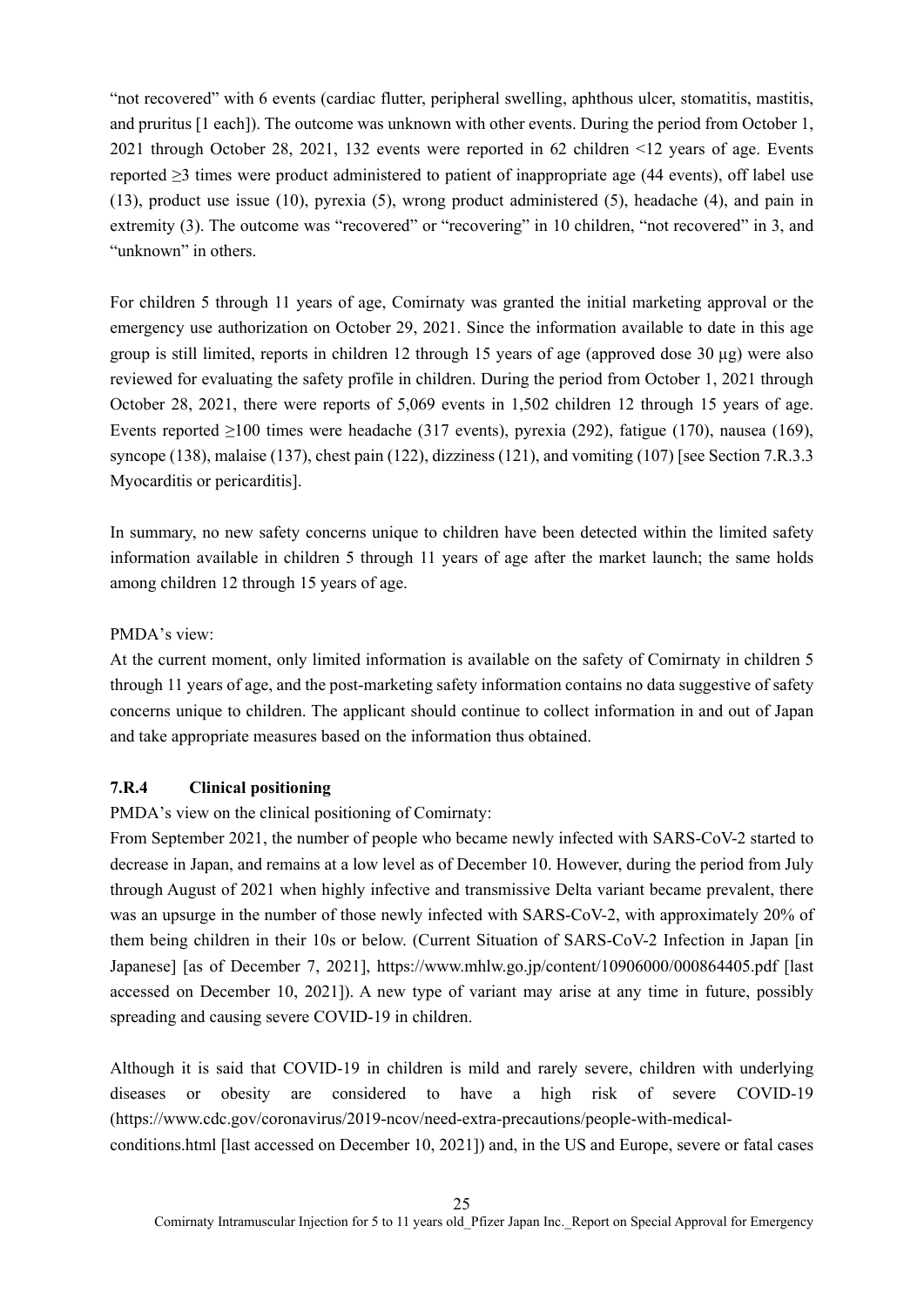are reported in a certain percentage of children with COVID-19 (*Lancet Child Adolesc Health*. 2020;4:653-61).

Apart from severe COVID-19, many cases of MIS-C/PIMS have been reported in foreign countries that occurs 2 to 6 weeks after SARS-CoV-2 infection and is accompanied by pyrexia and multiple organ failure (*Eur J Pediatr*. 2020;180:2019-34, *JAMA Pediatr*. 2021;175:837-45, etc.). Similar cases are reported in Japan. MIS-C/PIM develops with or without COVID-19 symptoms, and rapidly worsens even if the symptoms do not meet the diagnostic criteria at the disease onset, requiring treatment in intensive care unit or emergency care facilities. Outside Japan, fatal cases have been reported, albeit at a low frequency (Consensus Statement on the diagnosis and treatment of multisystem inflammatory syndrome in children (MIS-C)/pediatric inflammatory multisystem syndrome (PIMS) [in Japanese] (http://www.jpeds.or.jp/uploads/files/20210916\_mis-c\_c\_s.pdf [last accessed on December 10, 2021]).

As of December 10, 2021, there is no SARS-CoV-2 vaccine available for administration to children ≤11 years of age in Japan. As of December 8, 2021, Comirnaty is granted marketing approval or use authorization in children 5 through 11 years of age in 15 countries or regions including the US and EU. The Centers for Disease Control and Prevention (CDC) in the US recommends vaccination in all children ≥5 years of age because preventing COVID-19 of children by vaccination helps (a) to avoid risks of COVID-19-caused hospitalization, death, MIS-C/PIMS, sequelae in children and (b) to prevent children becoming the source of the spread of infection at home and school (https://www.cdc.gov/coronavirus/2019-ncov/vaccines/recommendations/children-teens.html [last accessed on December 10, 2021]).

On the basis of the Study C4591007 data submitted in this application, PMDA concluded that Comirnaty is effective to a certain extent in children 5 through 11 years of age [see Section 7.R.2], with no serious safety concerns detected to date [see Section 7.R.3]. Although the number of children newly infected with SARS-CoV-2 remains at a low level as of December 10, 2021 (https://www.mhlw.go.jp/stf/covid-19/kokunainohasseijoukyou.html [last accessed on December 10, 2021]), PMDA considers that there is a certain significance to make Comirnaty available for vaccination in children, taking account of the following: (a) Children with underlying disease have a high risk of severe COVID-19, (b) there are reports of severe complications such as MIS-C/PIMS in pediatric patients with COVID-19, and (c) there is a possibility of resurgence at any time in future. On the other hand, given the current epidemic status in Japan, it is unnecessary to prompt SARS-CoV-2 vaccination in all children because symptoms are mostly mild when healthy children are infected with COVID-19. The expected benefit vs. risk balance of SARS-CoV-2 vaccination differs depending on the status of the spread of infection, presence or absence of underlying diseases in vaccine recipients, and other factors. Sufficient information should be provided to help healthcare professionals, vaccine recipients, and their caregivers decide the necessity of vaccination after understanding the benefits and risks such as adverse reactions expected in children.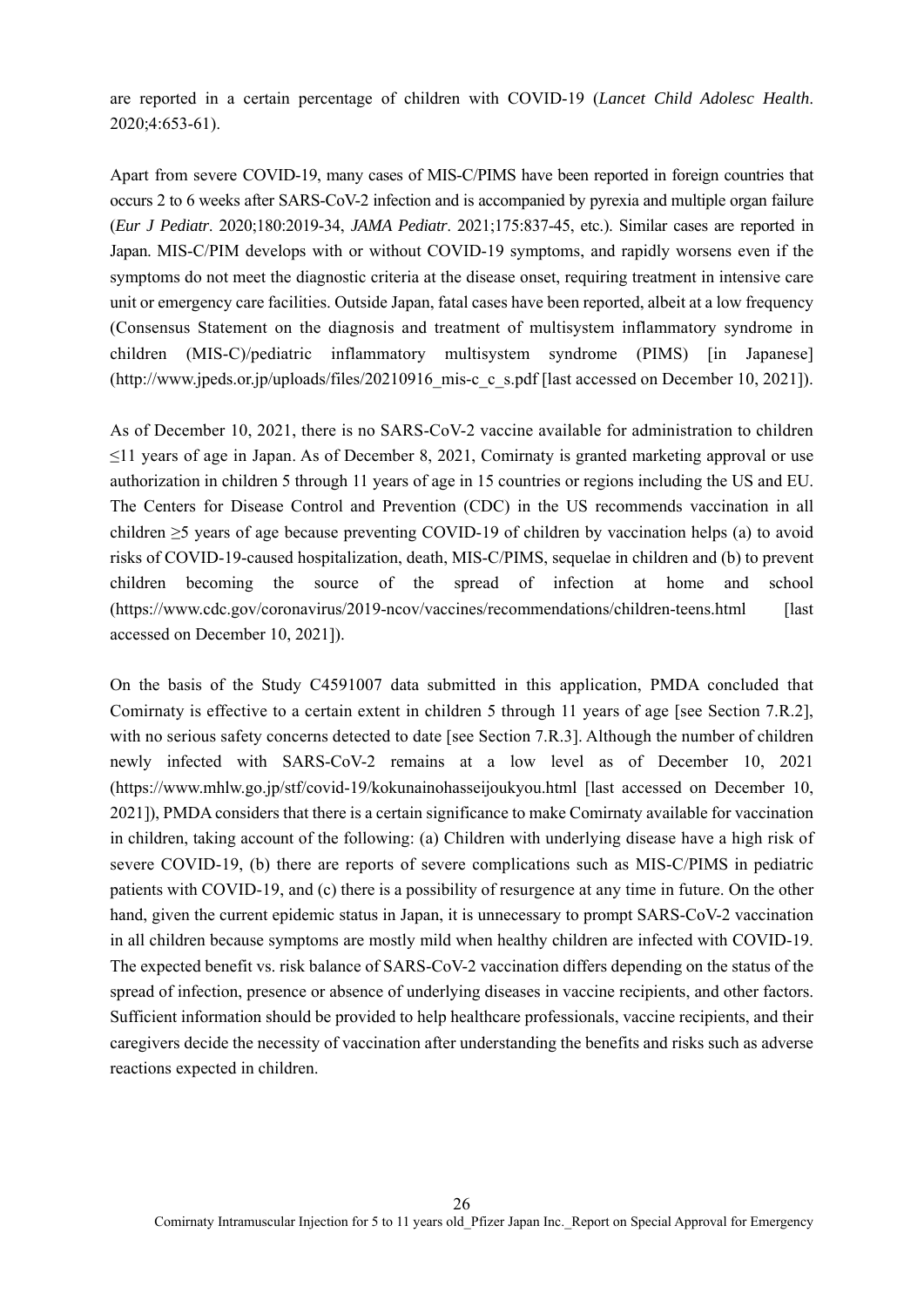# **7.R.5 Dosage and administration**

Comirnaty Intramuscular Injection for 5 to 11 years old was developed as a vaccine product for children 5 through 11 years of age, and the proposed dosage and administration is 2 doses of 0.2 mL administered intramuscularly 21 days apart.

The applicant's explanation about the defining of dose and eligible age range:

In phase I part of Study C4591007 conducted as a dose-finding study [see Section 7.1.1], safety, tolerability, and immunogenicity were investigated following 2 doses of Comirnaty 10 µg, 20 µg, or 30 µg administered intramuscularly 21 days apart to children 5 through 11 years of age. The number of doses and the interval between the doses were the same as those in the approved dosage regimen in people  $\geq$ 12 years of age. Results confirmed the tolerability in Comirnaty 10 µg group, whereas the incidence and severity of reactogenicity events tended to increase in higher dose groups, and neutralizing antibody titer following Comirnaty administration was similar between Comirnaty 10 µg group and 20 µg group. On the basis of the results, the dosage regimen for Comirnaty in children 5 through 11 years of age in phase II/III part was defined as 2 doses of 10 µg administered 21 days apart (allowable period: Days 19 to 23). The immunogenicity results in phase II/III part suggested the efficacy in children 5 through 11 years of age [see Section 7.R.2], and safety and tolerability were considered to be acceptable [see Section 7.R.3]. Therefore, the dosage regimen of Comirnaty in children 5 through 11 years of age was determined to be 2 doses of 10 µg administered 21 days apart.

A clinical study on children <5 years of age is currently ongoing, with the vaccine product for this age range undergoing development.

# PMDA's view:

On the basis of the above explanation of the applicant and on the reviews in Sections 7.R.2 and 7.R.3, PMDA concluded that it is acceptable to determine the individuals eligible to receive vaccination to be children 5 through 11 years of age and the dosage regimen as proposed by the applicant.

# **7.R.6 Post-marketing investigations**

# **7.R.6.1 Post-marketing surveillance**

The applicant's explanation about the post-marketing surveillance on Comirnaty:

No serious safety concerns of Comirnaty has been observed in children 5 through 11 years of age in Study C4591007 [see Section 7.R.3]. However, the applicant plans to conduct a specified use-results survey (survey period from the first dose up to 28 days after the second dose) to promptly collect and publish safety information of Comirnaty in children 5 through 11 years of age in routine clinical practice as no safety information on Comirnaty is available in Japanese children of this age range.

# PMDA's view:

In the post-marketing surveillance, etc., safety information of Comirnaty in routine clinical practice should be promptly collected from children 5 through 11 years of age, including those with underlying diseases, and provided to healthcare professionals without delay.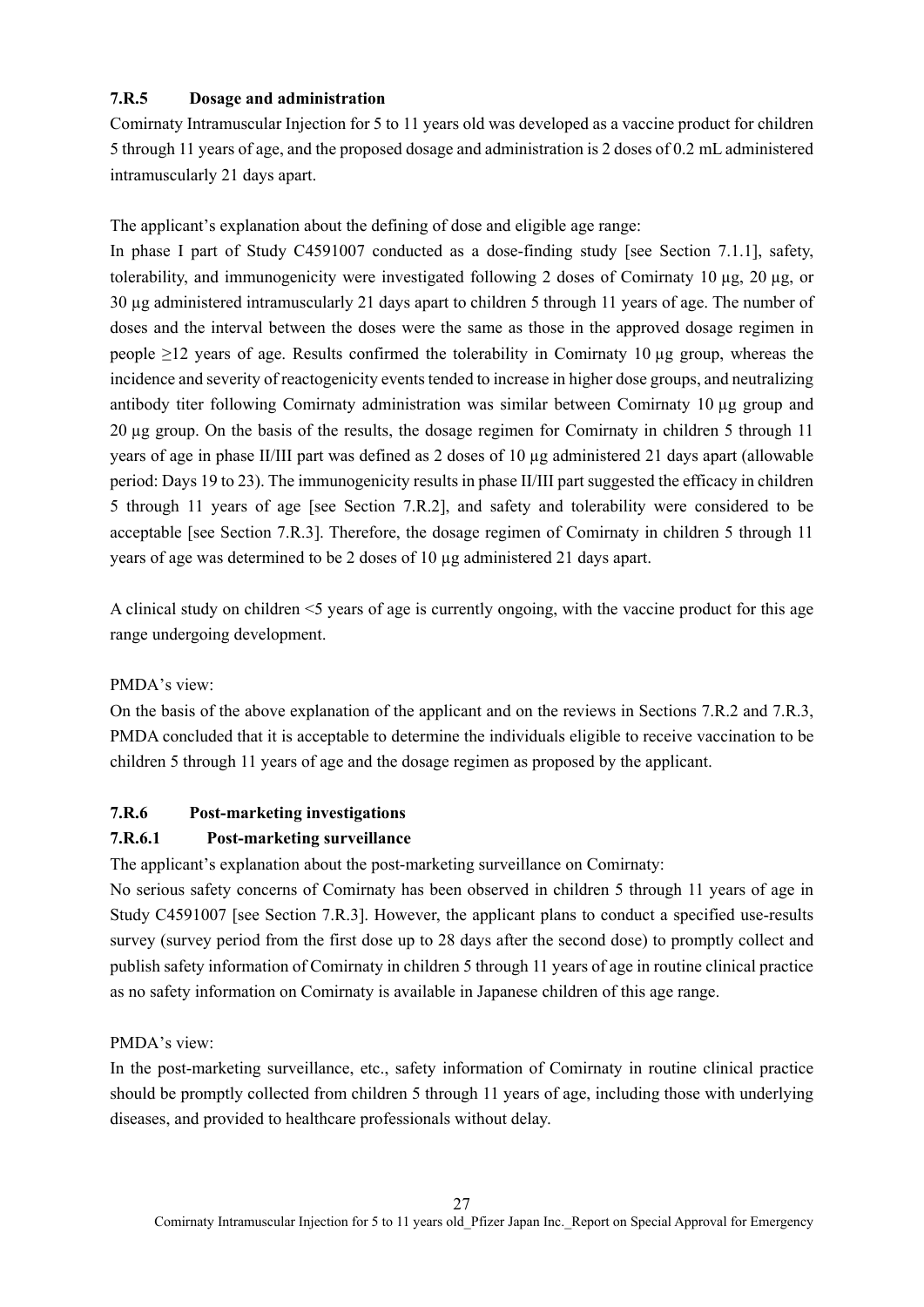# **7.R.6.2 Measures to avoid potential vaccination error due to mix-up of Comirnaty Intramuscular Injection, the approved vaccine product, and Comirnaty Intramuscular Injection for 5 to 11 years old**

Comirnaty Intramuscular Injection for 5 to 11 years old used in children 5 through 11 years of age is different from the approved product of Comirnaty Intramuscular Injection for those ≥12 years of age in the diluting method, vaccination dose, and the maximum storage period after dilution.

The applicant's explanation about the method to avoid vaccination error due to mix-up:

To avoid potential vaccination error due to mix-up of Comirnaty Intramuscular Injection for 5 to 11 years old and the approved product of Comirnaty Intramuscular Injection, the applicant plans to use vial caps and labels of different color for easy identification, and also to prepare and supply identification sticker that can be affixed to syringes containing the extracted drug solution. In addition, in order to facilitate the appropriate use of Comirnaty in preparation procedure, vaccination dose, etc., the applicant plans to provide information to healthcare professionals appropriately by the following methods:

- To prepare materials for providing information on the difference of each product in their appearance, filled volume, preparation procedure (from thawing to vaccination), dosage and administration, etc.
- To hold explanatory sessions for healthcare professionals

# PMDA's view:

Errors have been reported in the preparation, storage, and control of the approved product. "Notification regarding proper use" has been issued multiple times (Information on errors in the use of COVID-19 vaccines, No. 1 and No. 2 [dated August 3, 2021, Administrative Notice of the Office of Vaccination, Health Service Division, Health Service Bureau]), "Comirnaty Intramuscular Injection: Request for Proper Use" (May 2021, Pfizer Japan Inc.).<sup>23)</sup> It is necessary and important that the vaccination erroravoiding measures to be taken in the introduction of Comirnaty Intramuscular Injection for 5 to 11 years old should be widely known to all medical institutions to which Comirnaty (either the vaccine product of this application or the approved vaccine product) is supplied and should be understood by the healthcare professionals. Also, after the conduct of the activities as planned, the applicant should promptly collect and evaluate information on the proper use of Comirnaty Intramuscular Injection for 5 to 11 years old and take further safety measures, as necessary.

**8. Results of Compliance Assessment Concerning the New Drug Application Data and Conclusion Reached by PMDA** 

# **8.1 PMDA's conclusion concerning the results of document-based GLP/GCP inspections and data integrity assessment**

The inspection is currently ongoing. Results and the conclusion of PMDA will be reported in Review Report (2).

# **8.2 PMDA's conclusion concerning the results of the on-site GCP inspection**

The inspection is currently ongoing. Results and the conclusion of PMDA will be reported in Review Report (2).

<sup>1</sup> <sup>23)</sup> https://www.pmda.go.jp/files/000240928.pdf (last accessed on December 10, 2021)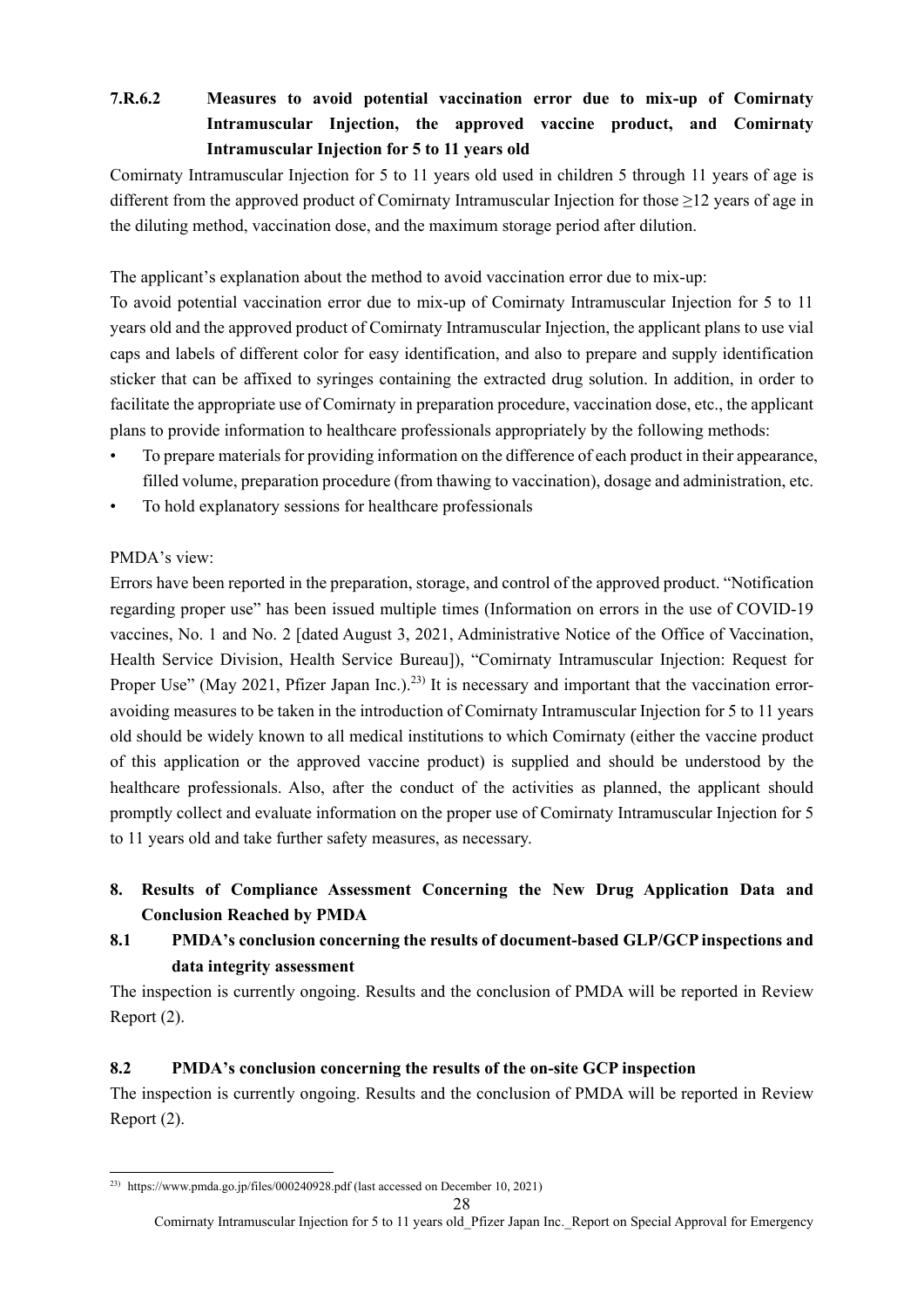# **9. Overall Evaluation during Preparation of the Report on Special Approval for Emergency (1)**  On the basis of the data submitted, PMDA has concluded that Comirnaty Intramuscular Injection for 5 to 11 years old has a certain level of efficacy in preventing disease caused by SARS-CoV-2 infection (COVID-19) in children 5 through 11 years of age with acceptable tolerability and without serious safety concerns. Comirnaty Intramuscular Injection for 5 to 11 years old is the first COVID-19 preventive vaccine for children 5 through 11 years of age applied for marketing approval in Japan. Making Comirnaty Intramuscular Injection for 5 to 11 years old available for vaccination has a clinical significance in view of its expected benefits.

PMDA has concluded that Comirnaty Intramuscular Injection for 5 to 11 years old may be approved if it is not considered to have any particular problems based on comments from the Expert Discussion.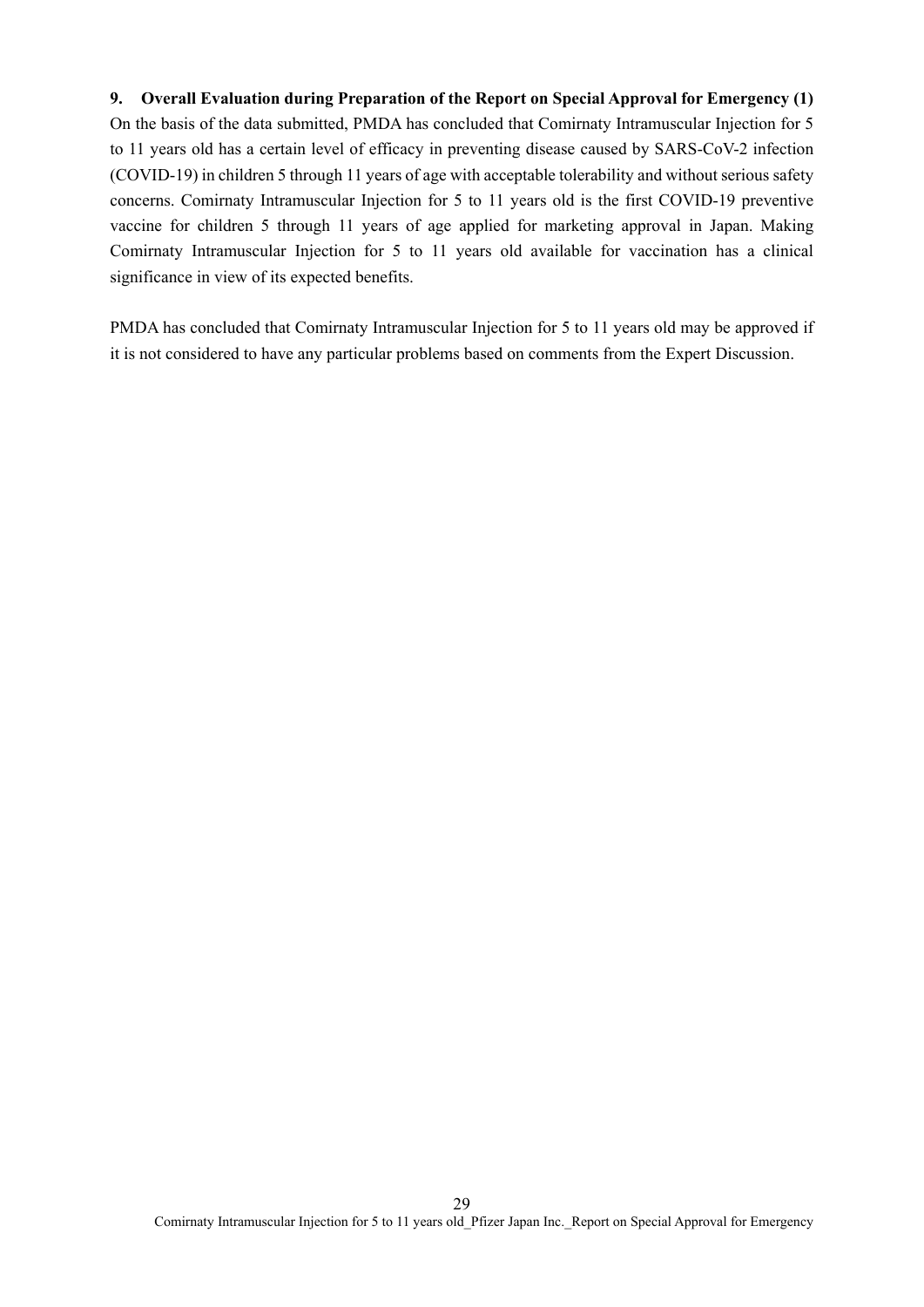#### **Product Submitted for Approval**

| <b>Brand Name</b>           | Comirnaty Intramuscular Injection for 5 to 11 years old                                   |  |
|-----------------------------|-------------------------------------------------------------------------------------------|--|
| <b>Non-proprietary Name</b> | Coronavirus Modified Uridine RNA Vaccine (SARS-CoV-2)<br>(Active ingredient: Tozinameran) |  |
| Applicant                   | Pfizer Japan Inc.                                                                         |  |
| Date of Application         | November 10, 2021                                                                         |  |

# **List of Abbreviations**

See Appendix.

### **1. Content of the Review**

Comments made during the Expert Discussion and the subsequent review conducted by the Pharmaceuticals and Medical Devices Agency (PMDA) are summarized below. The expert advisors present during the Expert Discussion were nominated based on their declarations etc. concerning the product submitted for marketing approval, in accordance with the provisions of the Rules for Convening Expert Discussions etc. by Pharmaceuticals and Medical Devices Agency (PMDA Administrative Rule No. 8/2008 dated December 25, 2008).

# **1.1 Efficacy**

At the Expert Discussion, the expert advisors supported PMDA's conclusion presented in Section "7.R.2 Efficacy" of Report (1).

The applicant's explanation about the efficacy against Omicron variant:

Although data in children 5 through 11 years of age have not been available to date, the preventive effect of 2 doses of Comirnaty against severe COVID-19 is expected according to the preliminary results of the study in those 18 through 85 years (https://www.businesswire.com/news/home/20211208005542/en/Pfizer-and-BioNTech-Provide-Update-on-Omicron-Variant (last accessed on January 11, 2022).

PMDA instructed the applicant to continue to collect information on variants including Omicron and to consider appropriate measures based on the information thus obtained. The applicant agreed to take appropriate actions.

# **1.2 Safety**

At the Expert Discussion, the expert advisors supported PMDA's conclusion presented in Section "7.R.3 Safety" of Report (1).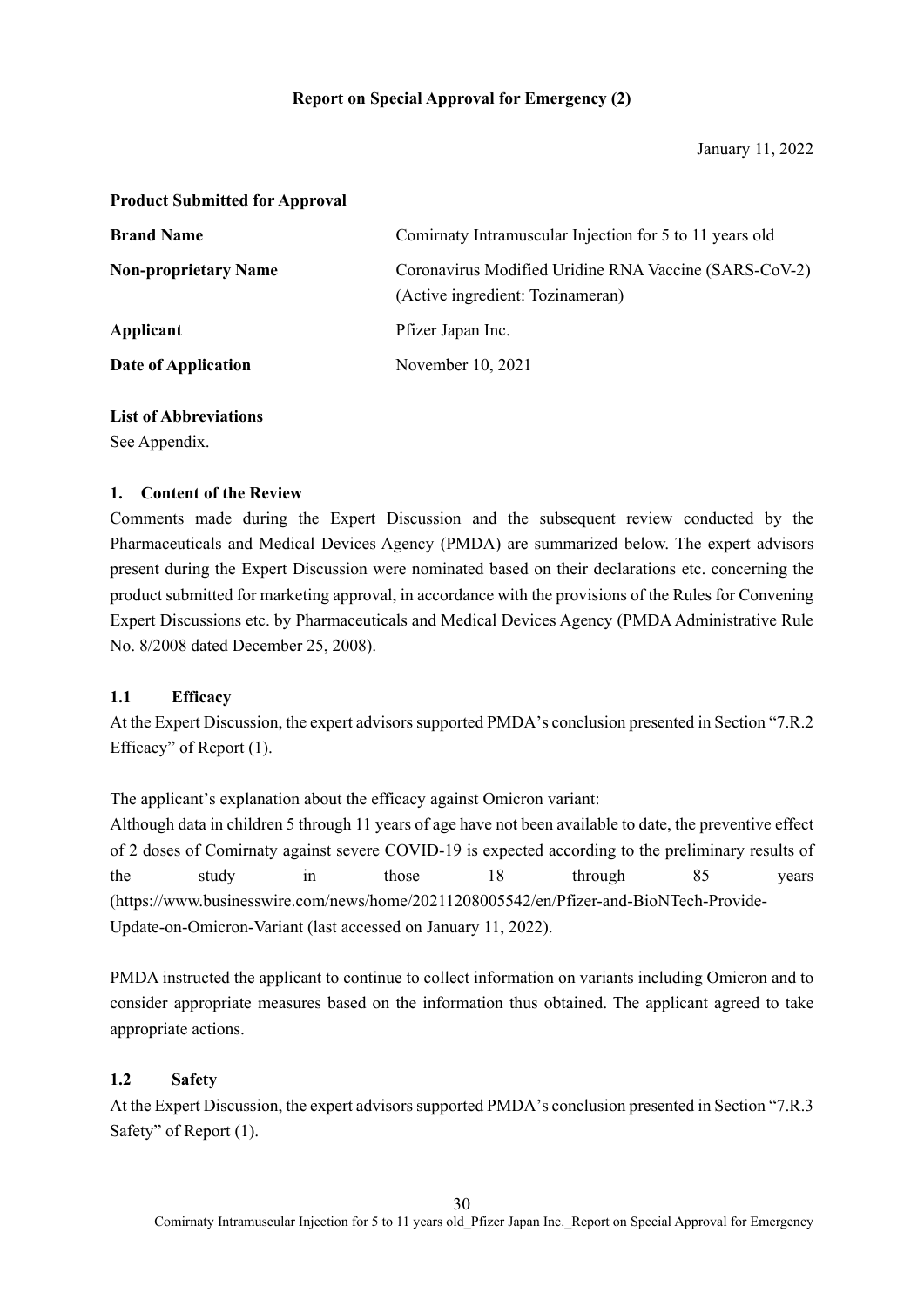PMDA asked the applicant to explain again the risk of myocarditis or pericarditis in children 5 through 11 years of age based on the most updated post-marketing information or after emergency use authorization in foreign countries.

# The applicant's explanation:

In the safety database possessed by the applicant, there are 12 suspected cases of myocarditis or pericarditis24) among children 5 through 11 years of age during the period from the marketing approval or emergency use authorization through December 5, 2021. They were 9 boys and 3 girls, and 7 of them developed myocarditis or pericarditis after the second dose. No sufficient information is available on laboratory test results, clinical course, etc., in any of them, and all 7 cases were assessed as level 4 according to the Brighton Collaboration case definition criteria (v.1.5.0). It remains difficult to draw conclusions on the risk of myocarditis or pericarditis in children 5 through 11 years of age based on these reports.

# PMDA's view:

At the current moment, there is no information requiring additional measures other than those advised by PMDA in Report (1). As described in the Report (1), PMDA instructed the applicant to continue to collect information on the occurrences and risk of myocarditis or pericarditis in and out of Japan, analyze the information, and consider the necessity of providing additional cautions and information. The applicant agreed to take appropriate actions.

# **1.3 Clinical positioning**

At the Expert Discussion, the expert advisors supported PMDA's conclusion presented in Section "7.R.4 Clinical positioning" of Report (1).

# **1.4 Dosage and administration**

At the Expert Discussion, the expert advisors supported PMDA's conclusion presented in Section "7.R.5 Dosage and administration" of Report (1).

# **1.5 Risk management plan (draft)**

At the Expert Discussion, the expert advisors supported PMDA's conclusion presented in Section "7.R.6 Post-marketing investigations" of Report (1).

PMDA has concluded that the risk management plan (draft) for Comirnaty should include the safety specifications presented in Table 13, and that the applicant should conduct additional pharmacovigilance activities and risk minimization activities presented in Tables 14.

<sup>1</sup> <sup>24)</sup> Preferred terms of MedDRA: Myocarditis, eosinophilic myocarditis, giant cell myocarditis, hypersensitivity myocarditis, autoimmune myocarditis, immune-mediated myocarditis, pericarditis, autoimmune pericarditis, pericarditis adhesive, pericarditis constrictive, pleuropericarditis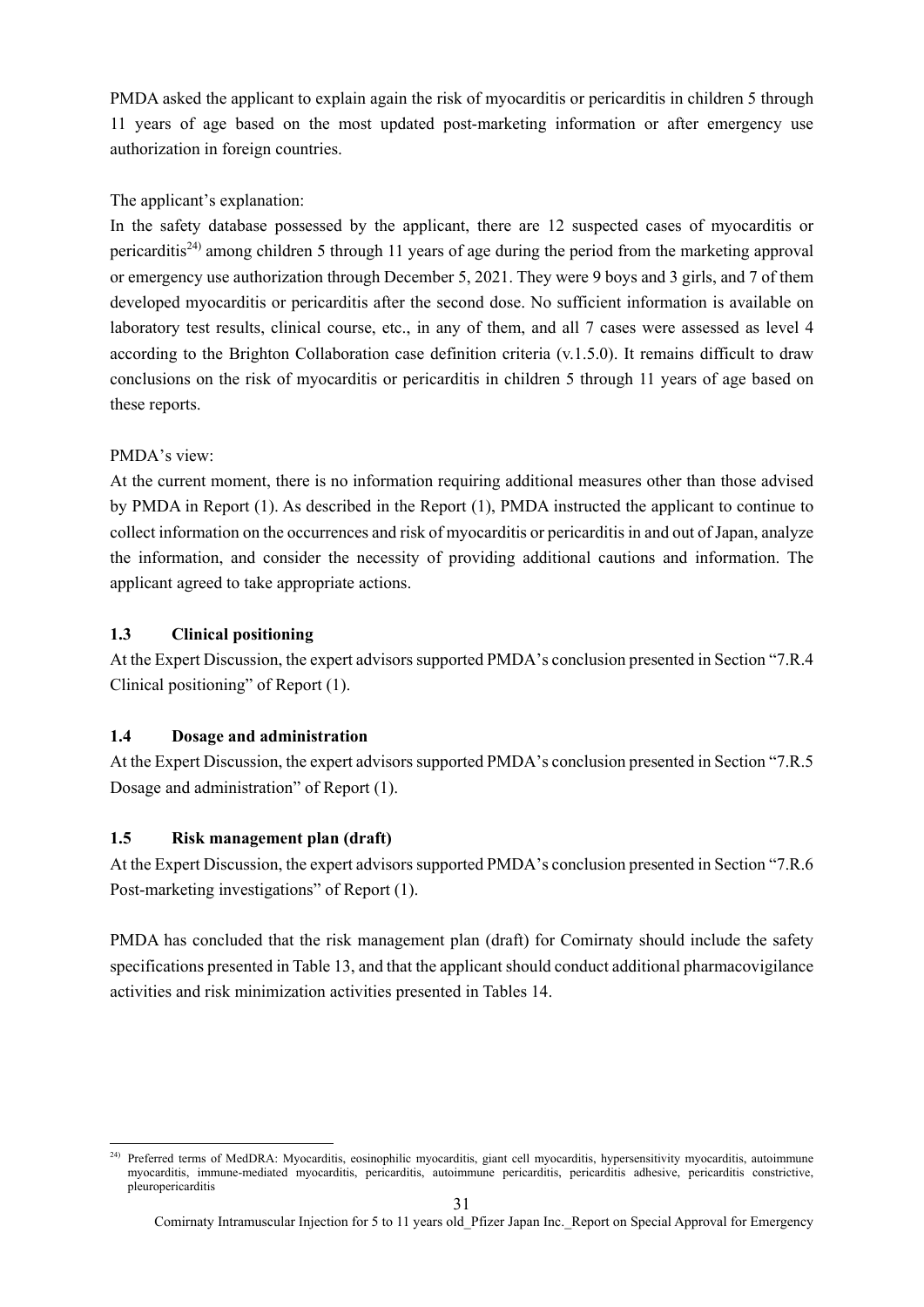| Safety specification                                |                                                                                                                  |                                           |
|-----------------------------------------------------|------------------------------------------------------------------------------------------------------------------|-------------------------------------------|
| Important identified risks                          | Important potential risks                                                                                        | Important missing information             |
| • Shock, anaphylaxis<br>• Myocarditis, pericarditis | Vaccine-associated enhanced<br>disease (VAED) and vaccine-<br>associated enhanced respiratory<br>disease (VAERD) | Safety in pregnant and lactating<br>women |
| Efficacy specification                              |                                                                                                                  |                                           |
| Not applicable                                      |                                                                                                                  |                                           |

**Table 13. Safety and efficacy specifications in the risk management plan (draft)** 

#### **Table 14. Summary of additional pharmacovigilance activities and risk minimization activities included under the risk management plan (draft)**

| Additional pharmacovigilance activities                                                                                                                                                                                                                                                                                                                                                                                  | Additional risk minimization activities                   |
|--------------------------------------------------------------------------------------------------------------------------------------------------------------------------------------------------------------------------------------------------------------------------------------------------------------------------------------------------------------------------------------------------------------------------|-----------------------------------------------------------|
| Early post-marketing phase vigilance (child vaccine)                                                                                                                                                                                                                                                                                                                                                                     | Disseminate data gathered during early post-marketing     |
| recipients 5 through 11 years of age)                                                                                                                                                                                                                                                                                                                                                                                    | phase vigilance (child vaccine recipients 5 through 11)   |
| • Post-marketing clinical study (Study C4591005)                                                                                                                                                                                                                                                                                                                                                                         | years of age)                                             |
| • Use-results survey on post-approval early vaccine                                                                                                                                                                                                                                                                                                                                                                      | Organize and disseminate information for healthcare       |
| recipients (healthcare professionals) (follow-up study)                                                                                                                                                                                                                                                                                                                                                                  | professionals (a proper use guide for Comirnaty)          |
| (C4591006)                                                                                                                                                                                                                                                                                                                                                                                                               | Organize and disseminate information (a brochure) for     |
| • Specified use-results survey on vaccine recipients with                                                                                                                                                                                                                                                                                                                                                                | vaccine recipients and their family members               |
| underlying diseases who are at high risk of severe                                                                                                                                                                                                                                                                                                                                                                       | Organize and disseminate information (a brochure) for     |
| COVID-19 (C4591019)                                                                                                                                                                                                                                                                                                                                                                                                      | child vaccine recipients (for children receiving a        |
| Specified use-results survey on child vaccine recipients 5                                                                                                                                                                                                                                                                                                                                                               | COVID-19 vaccine Comirnaty and their guardians)           |
| through 11 years of age $(C4591032)^{a}$                                                                                                                                                                                                                                                                                                                                                                                 | Periodical publication of the occurrence of adverse       |
| Foreign phase II/III study (C4591001)                                                                                                                                                                                                                                                                                                                                                                                    | reactions (child vaccine recipients 5 through 11 years of |
| Foreign phase II/III study in pregnant women (C4591015)                                                                                                                                                                                                                                                                                                                                                                  | age)                                                      |
| $\mathbf{A} = \mathbf{A} \mathbf{A} + \mathbf{A} \mathbf{A} + \mathbf{A} \mathbf{A} + \mathbf{A} \mathbf{A} + \mathbf{A} \mathbf{A} + \mathbf{A} \mathbf{A} + \mathbf{A} \mathbf{A} + \mathbf{A} \mathbf{A} + \mathbf{A} \mathbf{A} + \mathbf{A} \mathbf{A} + \mathbf{A} \mathbf{A} + \mathbf{A} \mathbf{A} + \mathbf{A} \mathbf{A} + \mathbf{A} \mathbf{A} + \mathbf{A} \mathbf{A} + \mathbf{A} \mathbf{A} + \mathbf{A$ |                                                           |

The underlined parts are changes made according to the present application

To be determined based on the presence or absence of the government-led surveillance and its survey items

After the approval of Comirnaty Intramuscular Injection, "Cohort Survey at the Beginning of SARS-CoV-2 Vaccination in Japan" (Health, Labor and Welfare Policy Research Grants, Research on Emerging and Re-emerging Infectious Diseases and Immunization, 2020) and other government-led surveillance were conducted. Accordingly, PMDA instructed that, if another government-led surveillance is initiated for Comirnaty in children 5 through 11 years of age in a similar manner, the applicant should plan a specified use-results survey on child vaccine recipients 5 through 11 years of age (C4591032), with consideration given to said surveillance plan. The applicant agreed to take appropriate actions.

# **1.6 Quality**

# **1.6.1 Shelf-life of the vaccine product**

As of January 11, 2022, the long-term testing is still ongoing, and the test results up to 9 months, the shelf-life for Comirnaty Intramuscular Injection for 5 to 11 years old proposed by the applicant, are yet to be submitted.

The applicant explained that it is acceptable to set the shelf-life of Comirnaty Intramuscular Injection for 5 to 11 years old to be 9 months as is the case with the approved vaccine product, for the following reasons:

- The difference in the fill volume does not affect the stability, based on the results, at Month 6, of the long-term testing on vaccine products of the same composition but different fill volumes between the approved vaccine product (fill volume 2.25 mL in 2 batches and 0.48 mL in 1 batch) and the proposed vaccine product (fill volume 1.3 mL).
- The comparability between the approved vaccine product and the proposed vaccine product has been confirmed.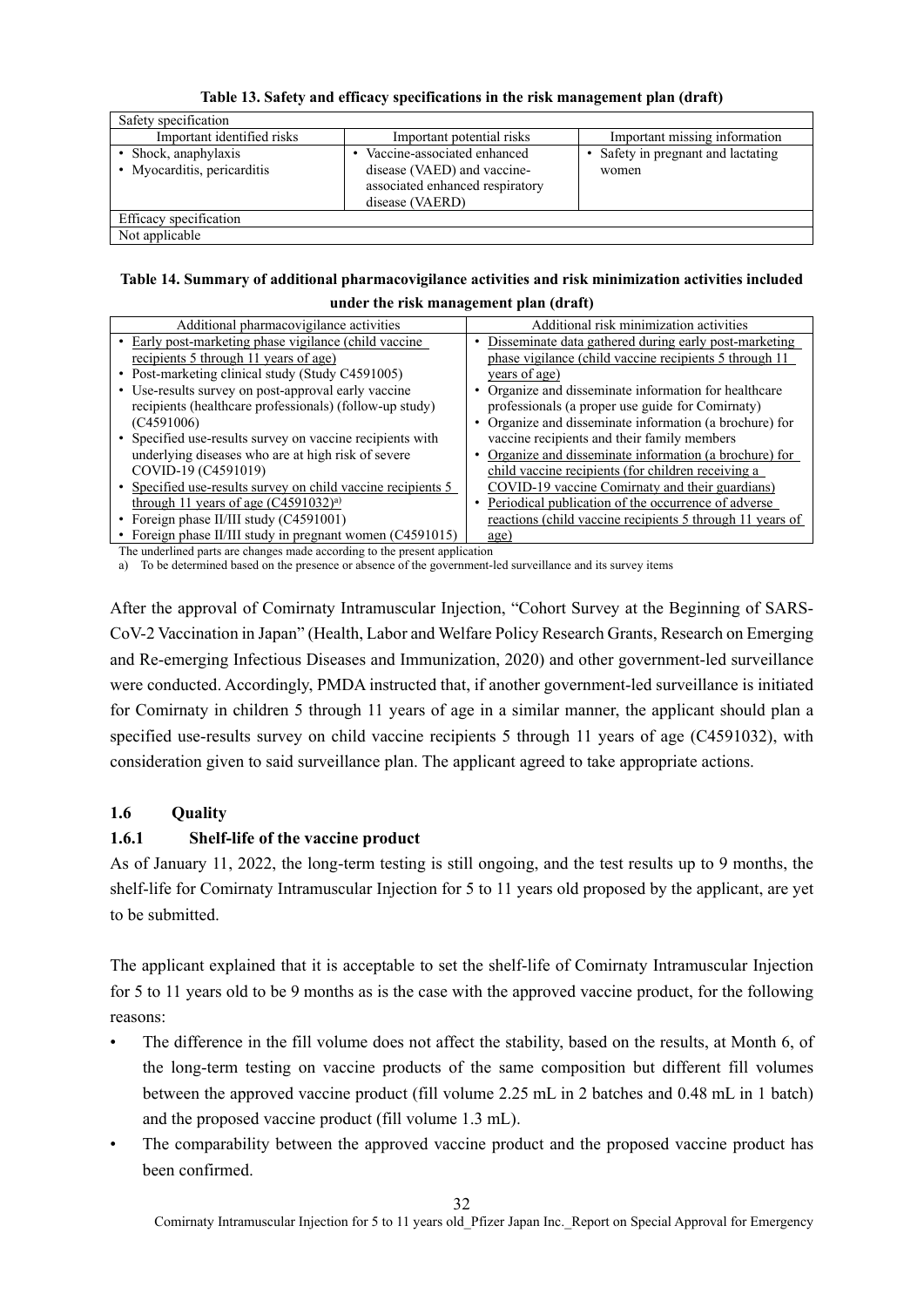#### PMDA's view:

Although results of the long-term test of Comirnaty Intramuscular Injection for 5 to 11 years old (fill volume 1.3 mL) are yet to be submitted, PMDA confirmed that vaccine products with the same composition but different fill volume met the specifications for the long-term test at Month 6 and showed no significant change over time. Comirnaty is manufactured as a vaccine product common to countries around the world, and its shelf-life is defined as 9 months in countries outside Japan. Defining a different shelf life of the vaccine product from that in other countries may have an adverse impact on manufacturing and distribution control, and may affect the batches and quantity supplied to Japan. Given the social need for Comirnaty in Japan, there is no choice but to define the shelf life of the vaccine product as 9 months. Results of the long-term storage test on the proposed vaccine product should be submitted to PMDA as soon as they become available in order to confirm its stability throughout the shelf-life.

**2. Results of Compliance Assessment Concerning the New Drug Application Data and Conclusion Reached by PMDA** 

# **2.1 PMDA's conclusion concerning the results of document-based GLP/GCP inspections and data integrity assessment**

The new drug application data were subjected to a document-based compliance inspection and a data integrity assessment in accordance with the provisions of the Act on Securing Quality, Efficacy and Safety of Products Including Pharmaceuticals and Medical Devices. On the basis of the inspection and assessment, PMDA concluded that there were no obstacles to conducting its review based on the application documents submitted.

# **2.2 PMDA's conclusion concerning the results of the on-site GCP inspection**

The new drug application data (CTD 5.3.5.1.1) were subjected to an on-site GCP inspection, in accordance with the provisions of the Act on Securing Quality, Efficacy and Safety of Products Including Pharmaceuticals and Medical Devices. On the basis of the inspection, PMDA concluded that there were no obstacles to conducting its review based on the application documents submitted.

#### **3. Overall Evaluation**

As a result of the above review, PMDA has concluded that the product may be approved for the following indication and dosage and administration as proposed, with approval conditions shown below. Although this is an application for a drug with a new dosage, the re-examination period for the present application is the remainder of the re-examination period for the initial approval (until February 13, 2029) because it has more than 4 years left. The product is not classified as a biological product or a specified biological product. The vaccine product is classified as a powerful drug.

#### **Indication**

Prevention of disease caused by SARS-CoV-2 infection (COVID-19)

(No change)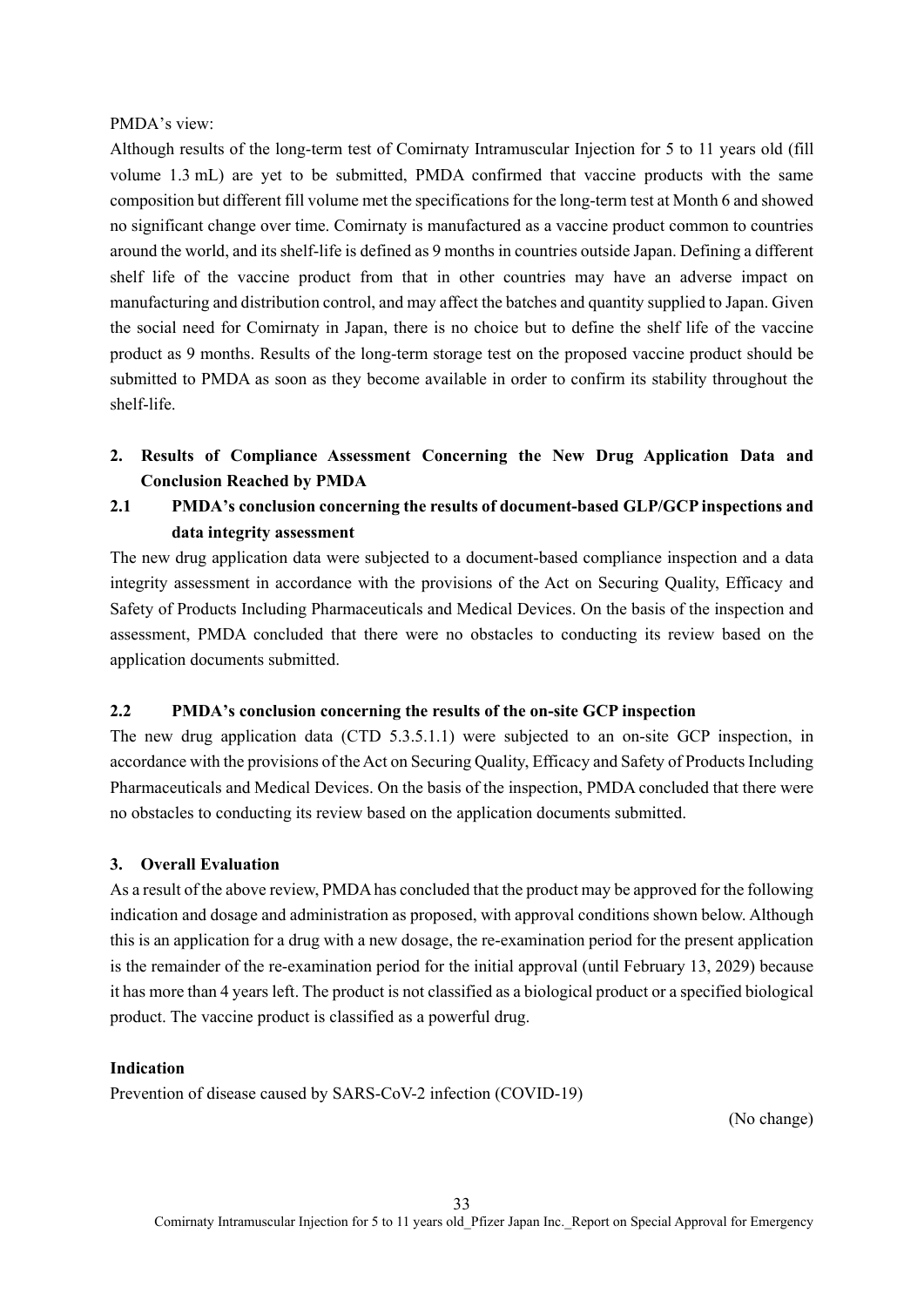#### **Dosage and Administration**

The product is diluted with 1.3 mL of physiological saline (Japanese Pharmacopoeia grade). Two doses (0.2 mL each) are injected intramuscularly, usually 3 weeks apart.

#### **Approval Conditions and Other Requirements**

- 1. The applicant is obliged to fulfill the following duties set forth in each Item of Article 28, Paragraph 3 of the Cabinet Order for Enforcement of Pharmaceuticals and Medical Devices Act, pursuant to the provisions of Article 14-3, Paragraph 2 of the Pharmaceuticals and Medical Devices Act:
	- (1) Matters related to Item 1

The product is granted Special Approval for Emergency, in accordance with the provisions in Article 14-3, Paragraph 1 of the Pharmaceuticals and Medical Devices Act. There is limited information on the long-term stability at the current moment of the approval. Therefore, after the market launch, the applicant is required to continue to collect and report the information.

- (2) Matters related to Item 2 When learning about diseases, disorders, or death suspected to be caused by the product, the applicant is required to report them promptly.
- (3) Matters related to Item 3

The applicant is required to take necessary actions to ensure that healthcare professionals who use the product can understand, and appropriately explain to patients (or their legally acceptable representatives), that the product has been granted Special Approval for Emergency and the objectives of said approval.

(4) Matters related to Item 4

The applicant is required to report the quantity of the product sold or provided, as necessary.

- 2. The product is approved with the following conditions, based on the provisions of Article 79, Paragraph 1 of the Pharmaceuticals and Medical Devices Act:
	- (1) The applicant is required to develop and appropriately implement a risk management plan.
	- (2) The product is granted Special Approval for Emergency, in accordance with the provisions in Article 14-3, Paragraph 1 of the Pharmaceuticals and Medical Devices Act. There is limited information on the long-term stability at the current moment of the approval. Therefore, after the market launch, the applicant is required to continue to collect and report the information.
	- (3) Since there is limited information on the product at the current moment, the applicant is required to promptly collect the safety data of the product, such as information on adverse reactions, after the market launch based on the pre-designed schedule, submit the data to the Pharmaceuticals and Medical Devices Agency (PMDA), and take necessary actions to ensure the proper use of the product. Information obtained from the national health survey, etc., should be reflected appropriately.
	- (4) Results of the ongoing or planned Japanese and foreign clinical studies should be submitted to PMDA promptly whenever they become available. The most updated information on the efficacy and safety of the product should be made easily accessible to healthcare professionals and vaccine recipients. The applicant is required to appropriately assist the government in disseminating information on the efficacy and safety of the product.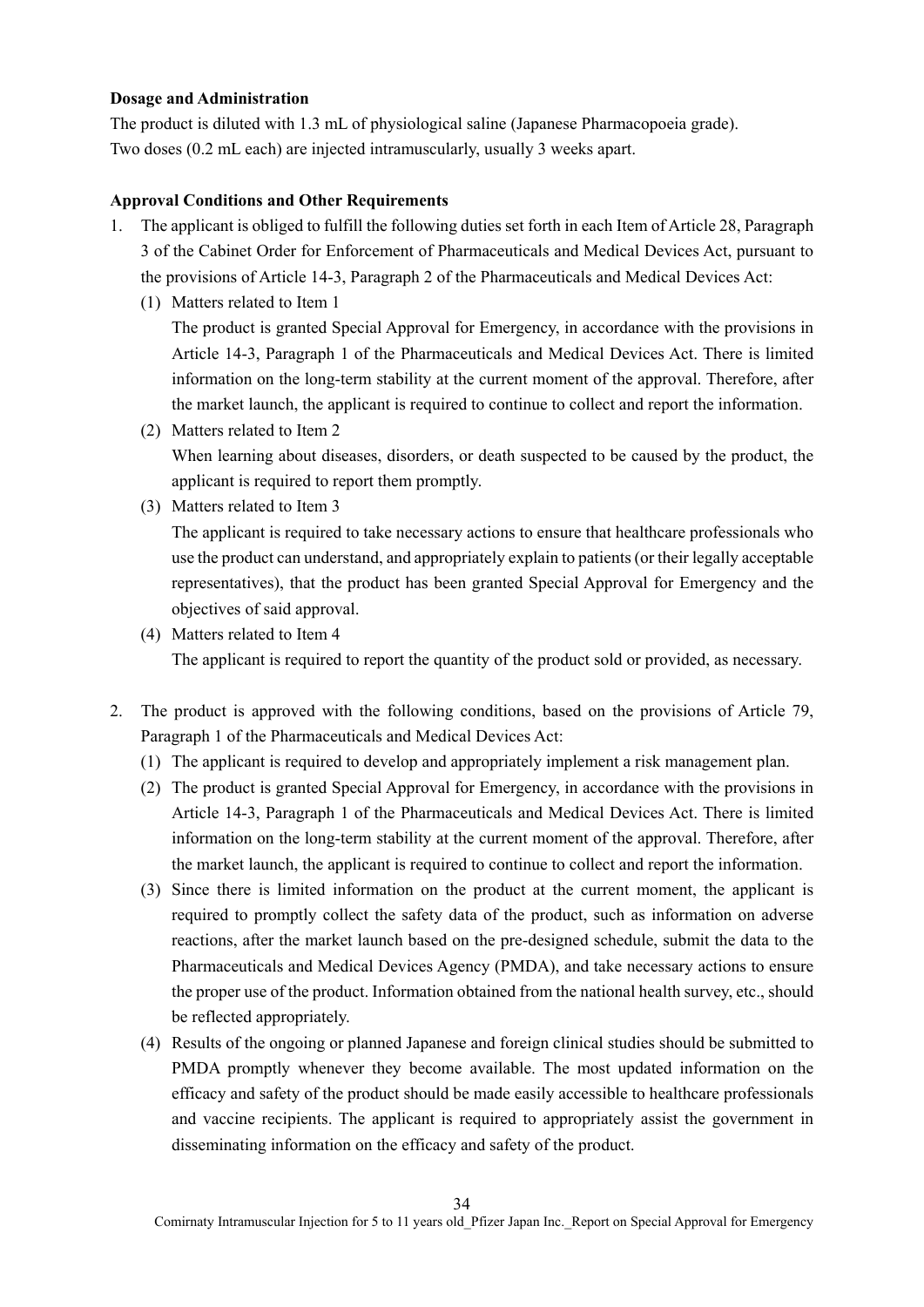- (5) The efficacy and safety data of the product will be accumulated with the progress of the vaccination program. The applicant is required to give physicians appropriate instructions to ensure that they administer the product to vaccine recipients who, or whose legally acceptable representatives, have been provided with the most updated efficacy and safety information of the product in written form and have provided written informed consent through the vaccine screening questionnaire in advance.
- (6) Under Article 41 of the Ministerial Ordinance for Enforcement of the Pharmaceuticals and Medical Devices Act, the grace period for data submission is 9 months after the approval.
- 3. The product is approved based on Article 14-3, Paragraph 1 of the Pharmaceuticals and Medical Devices Act. The approval may be withdrawn in accordance with the provision in Article 75-3 of the Act in a case where (1) the product does not conform to any Item of Article 14-3, Paragraph 1 of the Act or (2) the withdrawal is necessary to prevent the emergence or expansion of public health risks.